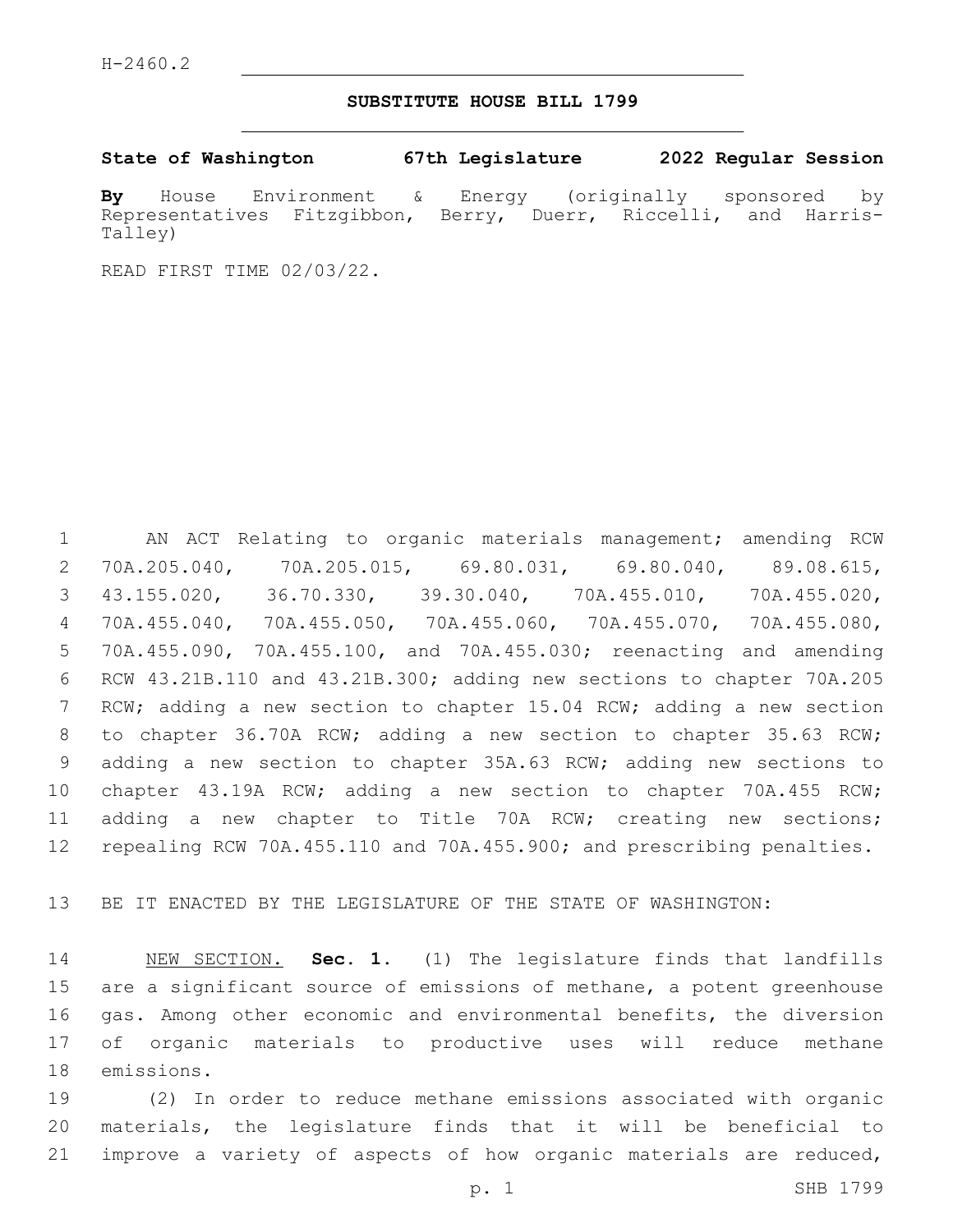managed, incentivized, and regulated under state law. Therefore, it is the intent of the legislature to support the diversion of organic materials from landfills through a variety of interventions to support productive uses of organic material wastes, including by:

 (a) Requiring some local governments to begin providing separated organic material collection services within their jurisdictions in order to increase volumes of organic materials collected and delivered to composting and other organic material management facilities and reduce the volumes of organic materials collected in 10 conjunction with other solid waste and delivered to landfills;

 (b) Requiring local governments to consider state organic material management goals and requirements in the development of 13 their local solid waste plans;

 (c) Requiring some businesses to manage their organic material wastes in a manner that does not involve landfilling them, in order to address one significant source of organic materials that currently 17 frequently end up in landfills;

 (d) Reducing legal liability risk barriers to the donation of edible food in order to encourage the recovery of foods that might 20 otherwise be landfilled:

 (e) Establishing the Washington center for sustainable food management within the department of ecology in order to coordinate 23 and improve statewide food waste reduction and diversion efforts;

 (f) Establishing various new funding and financial incentives intended to increase composting and other forms of productive organic materials management, helping to make the responsible management of organic materials more cost-competitive with landfilling of organic 28 material wastes;

 (g) Facilitating the siting of organic material management facilities in order to ensure that adequate capacity exists to process organic materials at the volumes necessary to achieve state 32 organic material diversion goals;

 (h) Requiring local governments to procure more of the compost and finished products created from their organic material wastes in order to support the economic viability of processes to turn organic materials into finished products, and increasing the likelihood that composting and other responsible organic material management options 38 are economically viable; and

 (i) Amending standards related to the labeling of plastic and compostable products in order to reduce contamination of the waste

p. 2 SHB 1799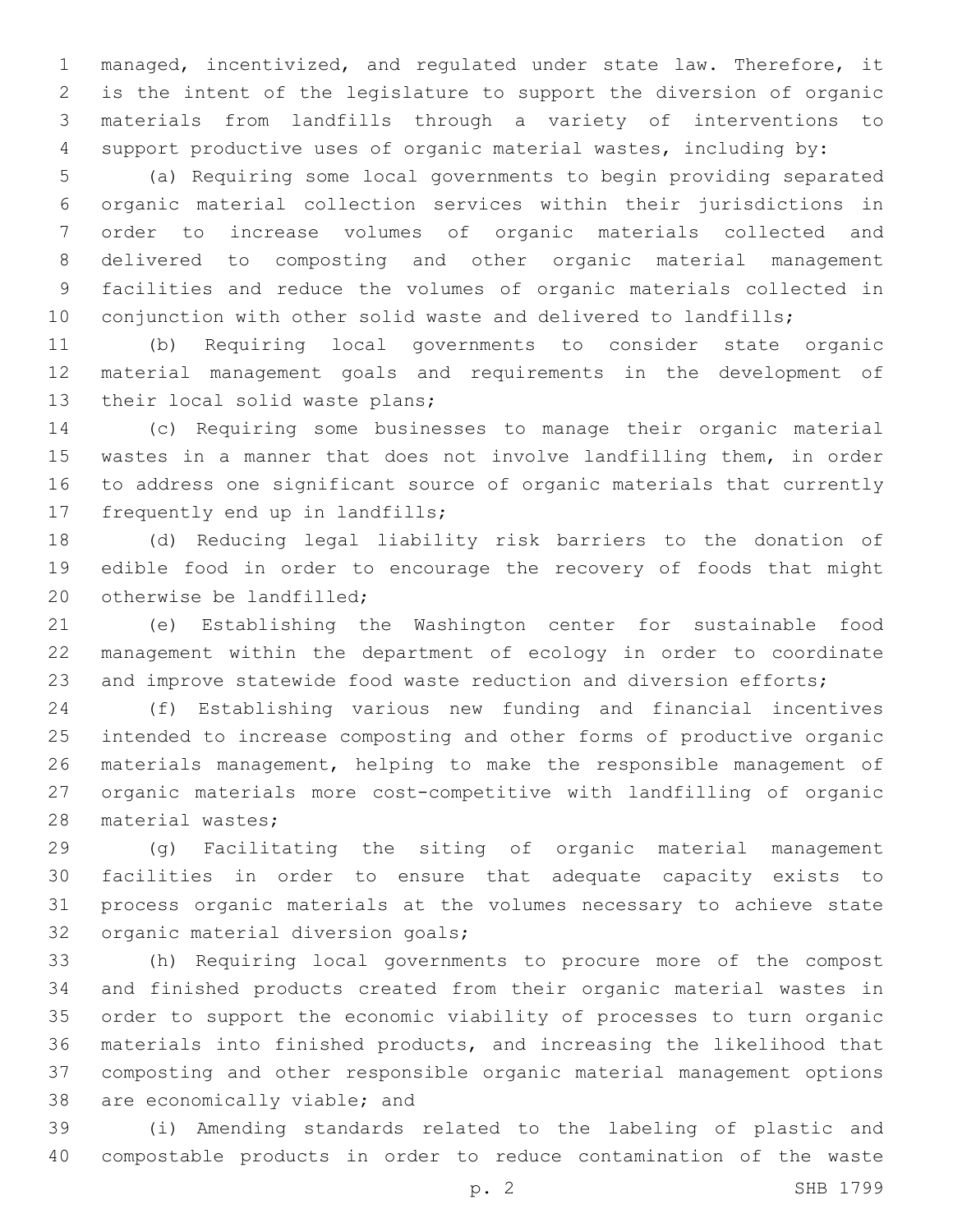streams handled by compost and organic material management facilities and improve the economic viability of those responsible organic 3 material management options.

#### **PART 1**

**State Targets and Organic Material Waste Collection Requirements**

 NEW SECTION. **Sec. 101.** A new section is added to chapter 7 70A.205 RCW to read as follows:

 (1)(a) The state establishes a goal for the landfill disposal of organic materials at a level representing a 75 percent reduction by 2030 in the statewide disposal of organic material waste, relative to 11 2015 levels.

 (b) The state establishes a goal that no less than 20 percent of the volume of edible food that was disposed of as of 2015 be 14 recovered for human consumption by 2025.

 (2) The provisions of subsection (1) of this section are in addition to the food waste reduction goals of RCW 70A.205.715(1).

 NEW SECTION. **Sec. 102.** A new section is added to chapter 18 70A.205 RCW to read as follows:

 (1) Beginning January 1, 2027, each jurisdiction that implements a local solid waste plan under RCW 70A.205.040 must:

 (a) Provide within the jurisdiction weekly organic solid waste collection services to all residents and to businesses that generate more than .25 cubic yard per week of organic materials for 24 management; and

 (b) Provide for the organic materials management of all organic solid waste collected from residents and businesses under (a) of this 27 subsection.

 (2) A jurisdiction may charge and collect fees or rates for the services provided under subsection (1) of this section, consistent with the jurisdiction's authority to impose fees and rates under 31 chapters 35.21, 35A.21, 36.58, and 36.58A RCW.

 (3)(a) Except as provided in (d) of this subsection, the requirements of this section do not apply in a jurisdiction if the 34 department determines that the following apply:

 (i) The jurisdiction disposed of less than 5,000 tons of solid waste in the most recent year for which data is available; or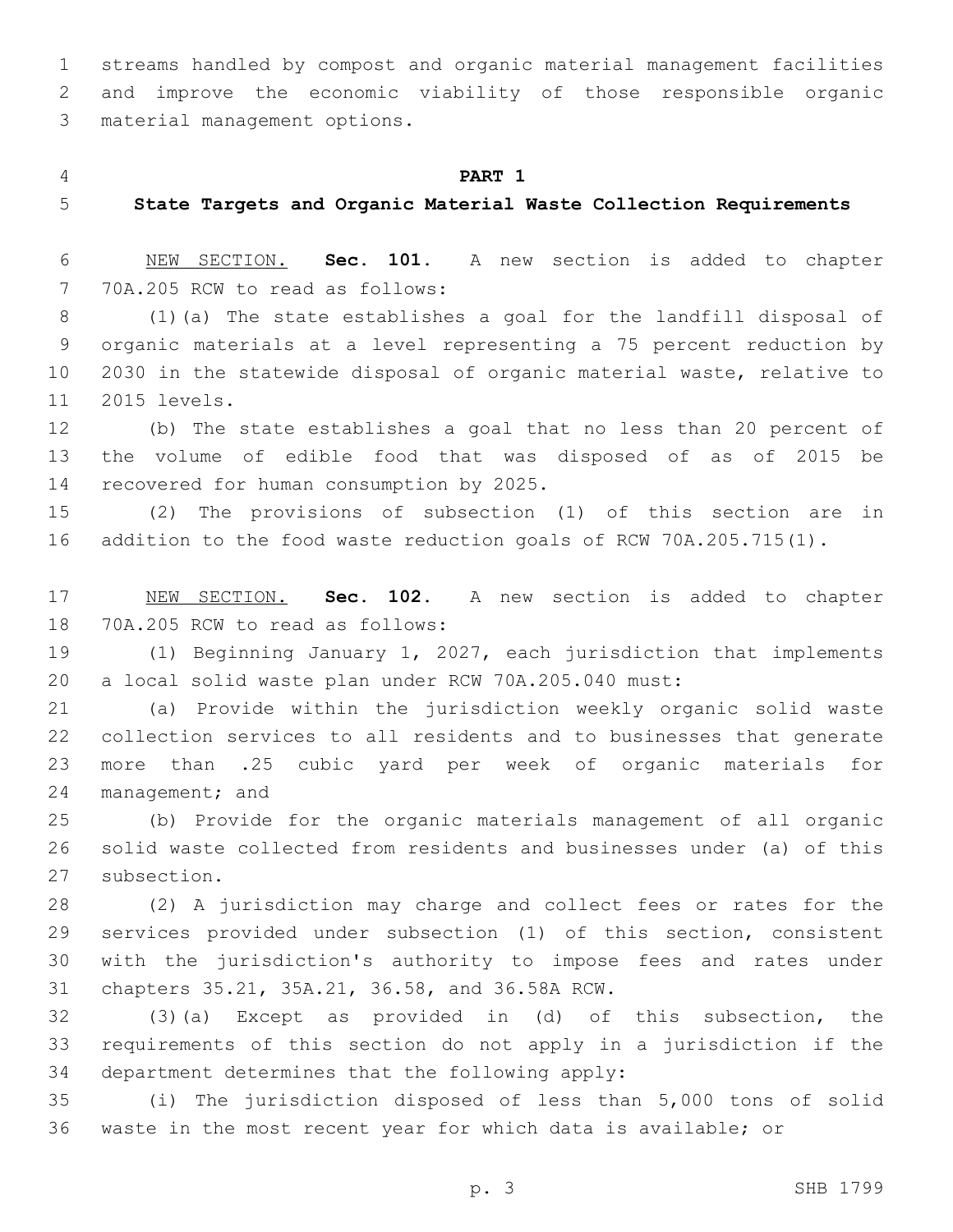(ii) The jurisdiction has a total population of less than 25,000 2 people.

(b) The requirements of this section do not apply:

 (i) In census tracts that have a population density of less than 75 people per square mile that are serviced by the jurisdiction and located in unincorporated portions of a county, as determined by the department, in counties not planning under chapter 36.70A RCW; and

 (ii) Outside of urban growth areas designated pursuant to RCW 36.70A.110 in unincorporated portions of a county planning under 10 chapter 36.70A RCW.

 (c) In addition to the exemptions in (a) and (b) of this subsection, the department may issue a waiver to jurisdictions or portions of a jurisdiction under this subsection for up to five years, based on consideration of factors including the distance to organic materials management facilities, the sufficiency of the capacity to manage organic materials at facilities to which organic materials could feasibly and economically be delivered from the jurisdiction, and restrictions in the transport of organic materials under chapter 17.24 RCW. The department may adopt rules to specify the type of information that a waiver applicant must submit to the department and to specify the department's process for reviewing and 22 approving waiver applications.

 (d) Beginning January 1, 2030, the department may adopt a rule to require that the provisions of this section apply in the jurisdictions identified in (b) and (c) of this subsection, but only if the department determines that the goals established in section 101(1) of this act have not or will not be achieved.

 **Sec. 103.** RCW 70A.205.040 and 2010 c 154 s 2 are each amended to 29 read as follows:

 (1) Each county within the state, in cooperation with the various cities located within such county, shall prepare a coordinated, comprehensive solid waste management plan. Such plan may cover two or more counties. The purpose is to plan for solid waste and materials reduction, collection, and handling and management services and programs throughout the state, as designed to meet the unique needs of each county and city in the state. When updating a solid waste management plan developed under this chapter, after June 10, 2010, local comprehensive plans must consider and plan for the following 39 handling methods or services: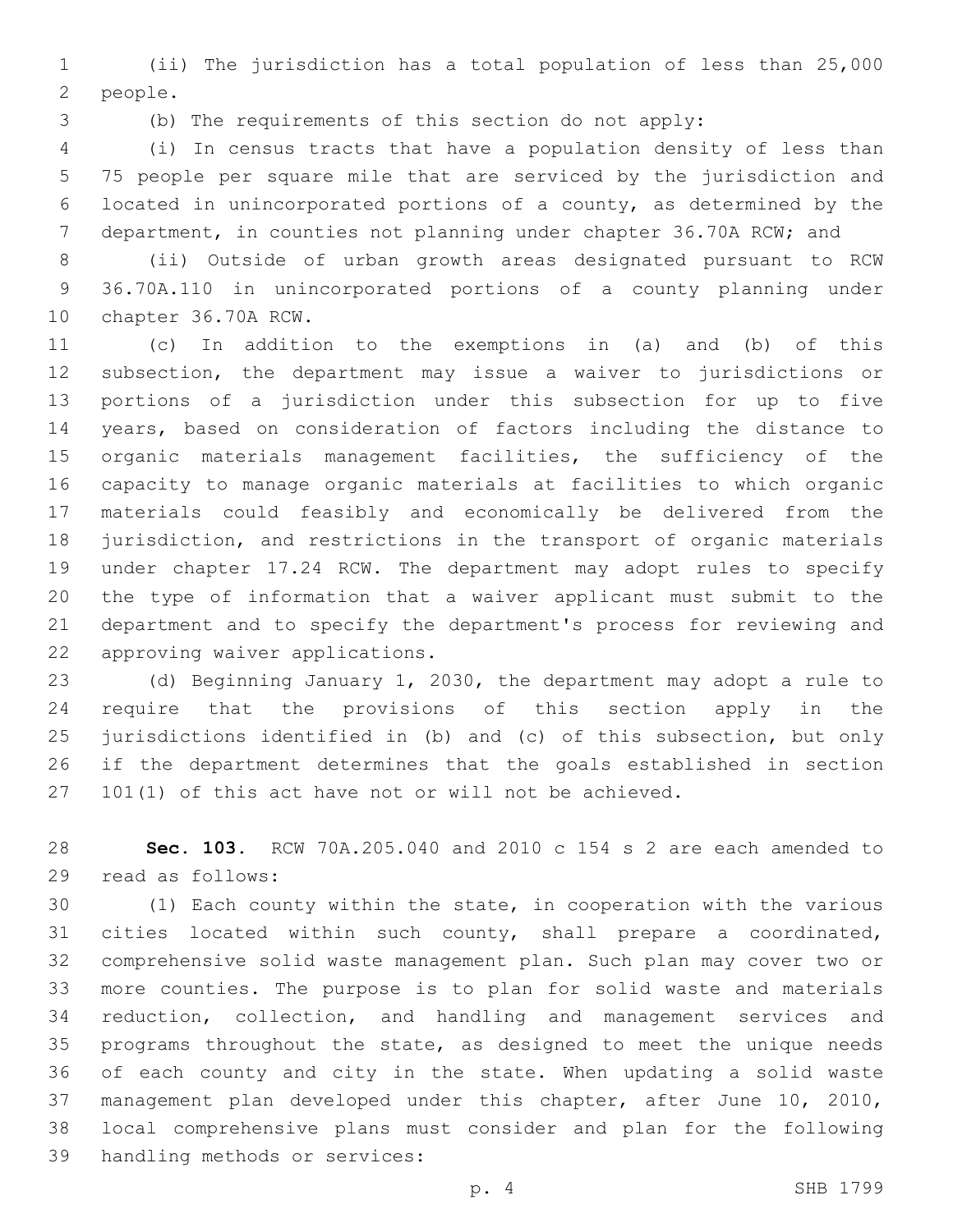1 (a) Source separation of recyclable materials and products, 2 organic materials, and wastes by generators;

3 (b) Collection of source separated materials;

4 (c) Handling and proper preparation of materials for reuse or 5 recycling;

6 (d) Handling and proper preparation of organic materials for 7 ((composting or anaerobic digestion)) organic materials management; 8 and

9 (e) Handling and proper disposal of nonrecyclable wastes.

 (2) When updating a solid waste management plan developed under this chapter, after June 10, 2010, each local comprehensive plan must, at a minimum, consider methods that will be used to address the 13 following:

14 (a) Construction and demolition waste for recycling or reuse;

15 (b) Organic material including yard debris, food waste, and food 16 contaminated paper products for ((composting or anaerobic digestion)) 17 organic materials management;

18 (c) Recoverable paper products for recycling;

19 (d) Metals, glass, and plastics for recycling; and

20 (e) Waste reduction strategies.

21 (3)(a) When newly developing, updating, or amending a solid waste 22 management plan developed under this chapter, after July 1, 2024, 23 each local comprehensive plan must consider the transition to the 24 requirements of section 102 of this act, and each comprehensive plan 25 implemented by a county must identify:

26 (i) The priority areas within the county for the establishment of 27 organic materials management facilities. Priority areas must be in 28 industrial zones and may not be located in overburdened communities 29 identified by the department of health under chapter 70A.02 RCW; and

30 (ii) Organic materials management facility volumetric capacity 31 required to manage the county's organic materials in a manner 32 consistent with the goals of section 101 of this act.

 (b) When newly developing, updating, or amending a solid waste management plan developed under this chapter, after January 1, 2027, each local comprehensive plan must be consistent with the 36 requirements of section 102 of this act.

(4) Each city shall:37

38 (a) Prepare and deliver to the county auditor of the county in 39 which it is located its plan for its own solid waste management for 40 integration into the comprehensive county plan;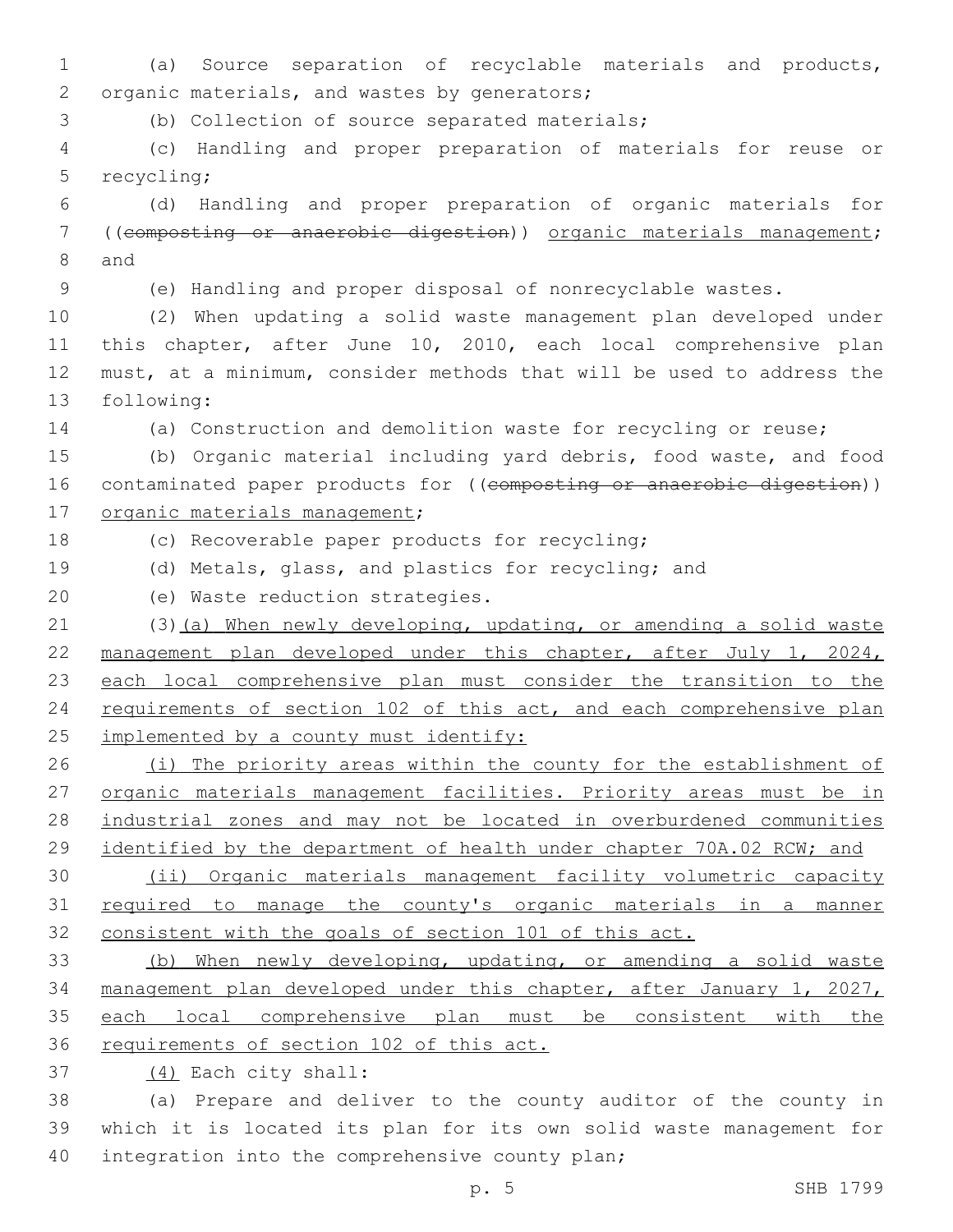(b) Enter into an agreement with the county pursuant to which the city shall participate in preparing a joint city-county plan for 3 solid waste management; or

 (c) Authorize the county to prepare a plan for the city's solid waste management for inclusion in the comprehensive county plan.

 $((+4))$   $(5)$  Two or more cities may prepare a plan for inclusion in the county plan. With prior notification of its home county of its intent, a city in one county may enter into an agreement with a city in an adjoining county, or with an adjoining county, or both, to prepare a joint plan for solid waste management to become part of the 11 comprehensive plan of both counties.

 $((+5+))$  (6) After consultation with representatives of the cities and counties, the department shall establish a schedule for the development of the comprehensive plans for solid waste management. In preparing such a schedule, the department shall take into account the probable cost of such plans to the cities and counties.

17  $((+6))$   $(7)$  Local governments shall not be required to include a hazardous waste element in their solid waste management plans.

 NEW SECTION. **Sec. 104.** (1) The department of ecology must work with the Washington association of county solid waste managers, the association of Washington cities, and other stakeholders to contract with a third-party consultant to conduct a study of the adequacy of local government solid waste management funding. The study must consider cities and counties and their differences, the funding needs to implement the solid waste core services model developed by the Washington association of county solid waste managers, and the impacts on solid waste funding resources utilized by cities and counties considering potential statewide solid waste management policy changes and develop options and recommendations for how to provide funding for solid waste programs in the future if major policy changes are enacted. The study must include a review and update of current funding types and levels available, jurisdictional types and sizes, and alternative funding models utilized by other publicly managed solid waste programs in other states or countries that may be relevant to Washington. When considering potential statewide solid waste management policy changes, the study must evaluate recent policy proposals considered or enacted in the last four years, including proposals to reduce the load of organic material waste to landfills, managing packaging and paper products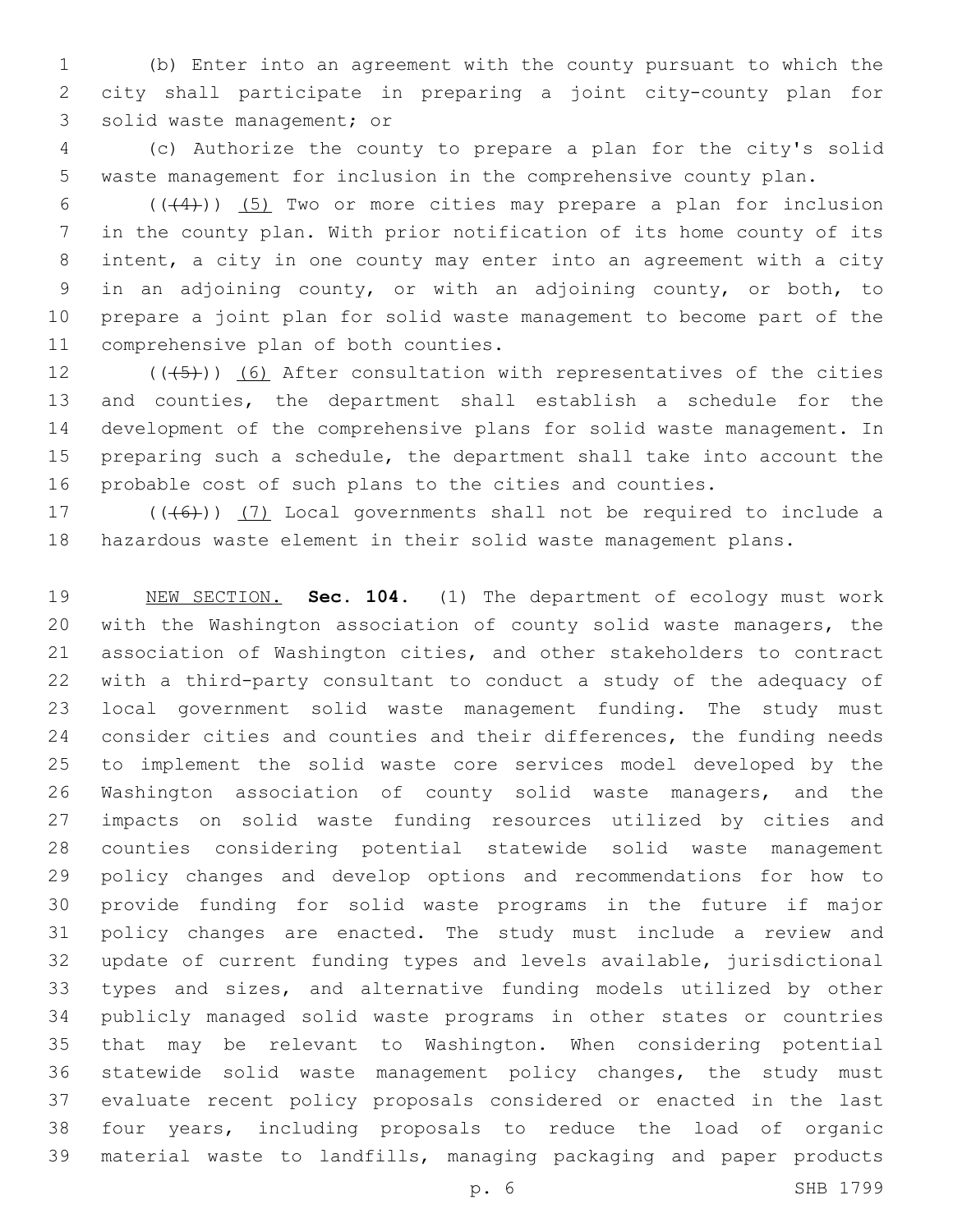through extended producer responsibility programs, other proposed product stewardship or extended producer responsibility programs, improving or installing new or updated methane capture systems, proposals to support emerging markets to maximize the financial and environmental benefits that can be derived from managing organic material wastes, increases in any postconsumer content requirements for materials typically collected in solid waste programs, and other proposals or actions which may either be related to or influence, or both, solid waste funding resources. The study must evaluate the impacts of the policy changes on existing revenues for local government solid waste management programs and forecast any changes in existing revenue levels, any need for additional revenues, and changes in the level of service provided by and the costs to local 14 government solid waste management programs.

 (2) The department of ecology must submit a report of its findings and any recommendations to the appropriate committees of the 17 legislature by December 1, 2023.

 **Sec. 105.** RCW 70A.205.015 and 2020 c 20 s 1161 are each amended 19 to read as follows:

20 ((As used in this chapter, unless the context indicates 21 otherwise:)) The definitions in this section apply throughout this 22 chapter unless the context clearly requires otherwise.

(1) "City" means every incorporated city and town.

 (2) "Commission" means the utilities and transportation 25 commission.

 (3) "Composted material" means organic solid waste that has been subjected to controlled aerobic degradation at a solid waste facility in compliance with the requirements of this chapter. Natural decay of organic solid waste under uncontrolled conditions does not result in 30 composted material.

(4) "Department" means the department of ecology.

(5) "Director" means the director of the department of ecology.

 (6) "Disposal site" means the location where any final treatment, utilization, processing, or deposit of solid waste occurs.

 (7) "Energy recovery" means a process operating under federal and state environmental laws and regulations for converting solid waste into usable energy and for reducing the volume of solid waste.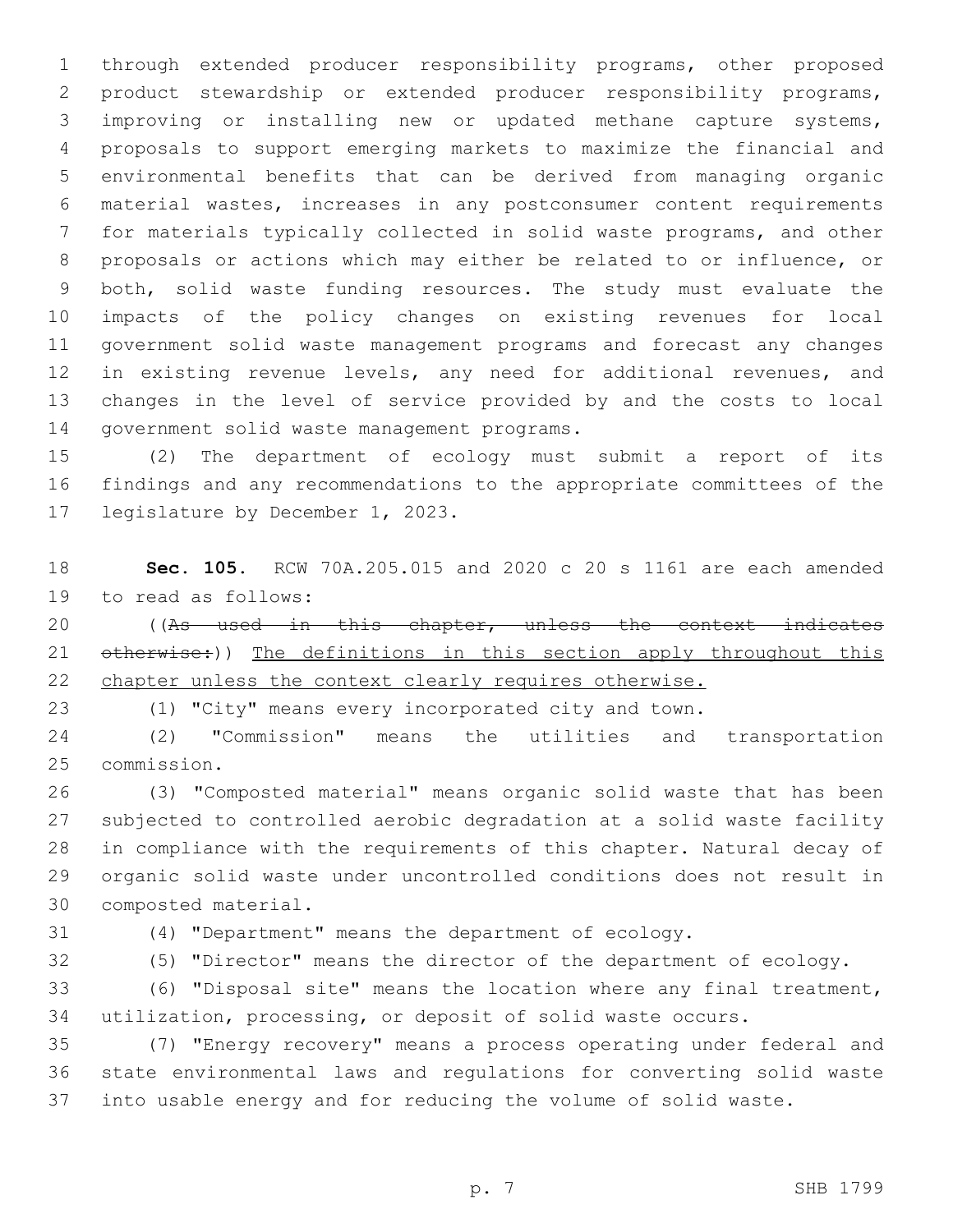(8) "Functional standards" means criteria for solid waste handling expressed in terms of expected performance or solid waste 3 handling functions.

 (9) "Incineration" means a process of reducing the volume of solid waste operating under federal and state environmental laws and regulations by use of an enclosed device using controlled flame 7 combustion.

 (10) "Inert waste landfill" means a landfill that receives only inert waste, as determined under RCW 70A.205.030, and includes facilities that use inert wastes as a component of fill.

 (11) "Jurisdictional health department" means city, county, city-12 county, or district public health department.

 (12) "Landfill" means a disposal facility or part of a facility at which solid waste is placed in or on land and which is not a land 15 treatment facility.

(13) "Local government" means a city, town, or county.

 (14) "Modify" means to substantially change the design or operational plans including, but not limited to, removal of a design element previously set forth in a permit application or the addition of a disposal or processing activity that is not approved in the 21 permit.

 (15) "Multiple-family residence" means any structure housing two 23 or more dwelling units.

 (16) "Person" means individual, firm, association, copartnership, political subdivision, government agency, municipality, industry, 26 public or private corporation, or any other entity whatsoever.

 (17) "Recyclable materials" means those solid wastes that are 28 separated for recycling or reuse, such as papers, metals, and qlass, that are identified as recyclable material pursuant to a local comprehensive solid waste plan. Prior to the adoption of the local comprehensive solid waste plan, adopted pursuant to RCW 70A.205.075(2), local governments may identify recyclable materials 33 by ordinance from July 23, 1989.

 (18) "Recycling" means transforming or remanufacturing waste materials into usable or marketable materials for use other than 36 landfill disposal or incineration.

 (19) "Residence" means the regular dwelling place of an individual or individuals.38

 (20) "Sewage sludge" means a semisolid substance consisting of settled sewage solids combined with varying amounts of water and

p. 8 SHB 1799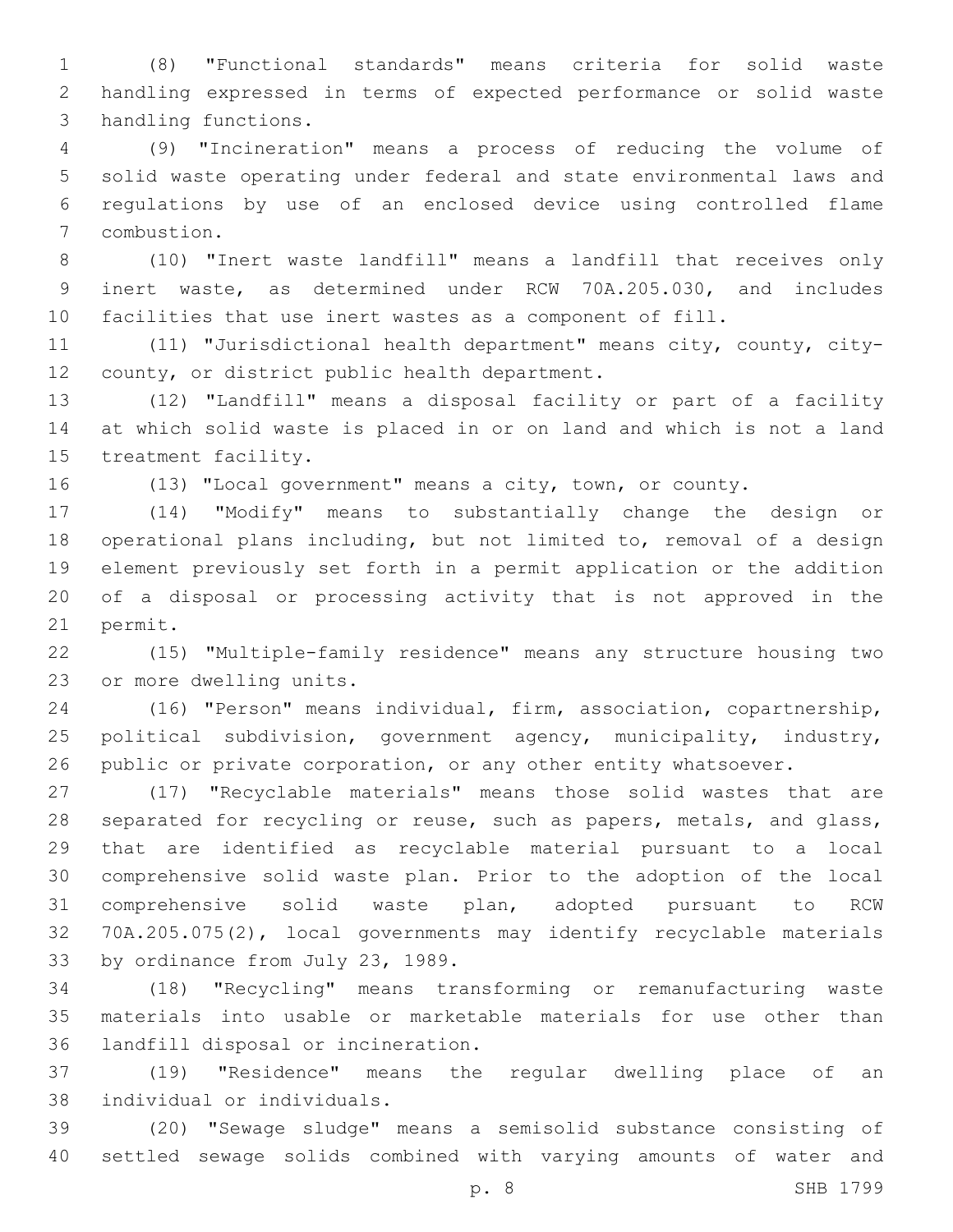dissolved materials, generated from a wastewater treatment system, that does not meet the requirements of chapter 70A.226 RCW.

 (21) "Soil amendment" means any substance that is intended to improve the physical characteristics of the soil, except composted material, commercial fertilizers, agricultural liming agents, unmanipulated animal manures, unmanipulated vegetable manures, food wastes, food processing wastes, and materials exempted by rule of the department, such as biosolids as defined in chapter 70A.226 RCW and 9 wastewater as regulated in chapter 90.48 RCW.

 (22) "Solid waste" or "wastes" means all putrescible and nonputrescible solid and semisolid wastes including, but not limited to, garbage, rubbish, ashes, industrial wastes, swill, sewage sludge, demolition and construction wastes, abandoned vehicles or parts 14 thereof, and recyclable materials.

 (23) "Solid waste handling" means the management, storage, collection, transportation, treatment, utilization, processing, and final disposal of solid wastes, including the recovery and recycling 18 of materials from solid wastes, the recovery of energy resources from solid wastes or the conversion of the energy in solid wastes to more 20 useful forms or combinations thereof.

 (24) "Source separation" means the separation of different kinds of solid waste at the place where the waste originates.

 (25) "Vehicle" includes every device physically capable of being moved upon a public or private highway, road, street, or watercourse and in, upon, or by which any person or property is or may be transported or drawn upon a public or private highway, road, street, or watercourse, except devices moved by human or animal power or used 28 exclusively upon stationary rails or tracks.

 (26) "Waste-derived soil amendment" means any soil amendment as defined in this chapter that is derived from solid waste as defined in this section, but does not include biosolids or biosolids products regulated under chapter 70A.226 RCW or wastewaters regulated under 33 chapter 90.48 RCW.

 (27) "Waste reduction" means reducing the amount or toxicity of 35 waste generated or reusing materials.

 (28) "Yard debris" means plant material commonly created in the course of maintaining yards and gardens, and through horticulture, gardening, landscaping, or similar activities. Yard debris includes but is not limited to grass clippings, leaves, branches, brush,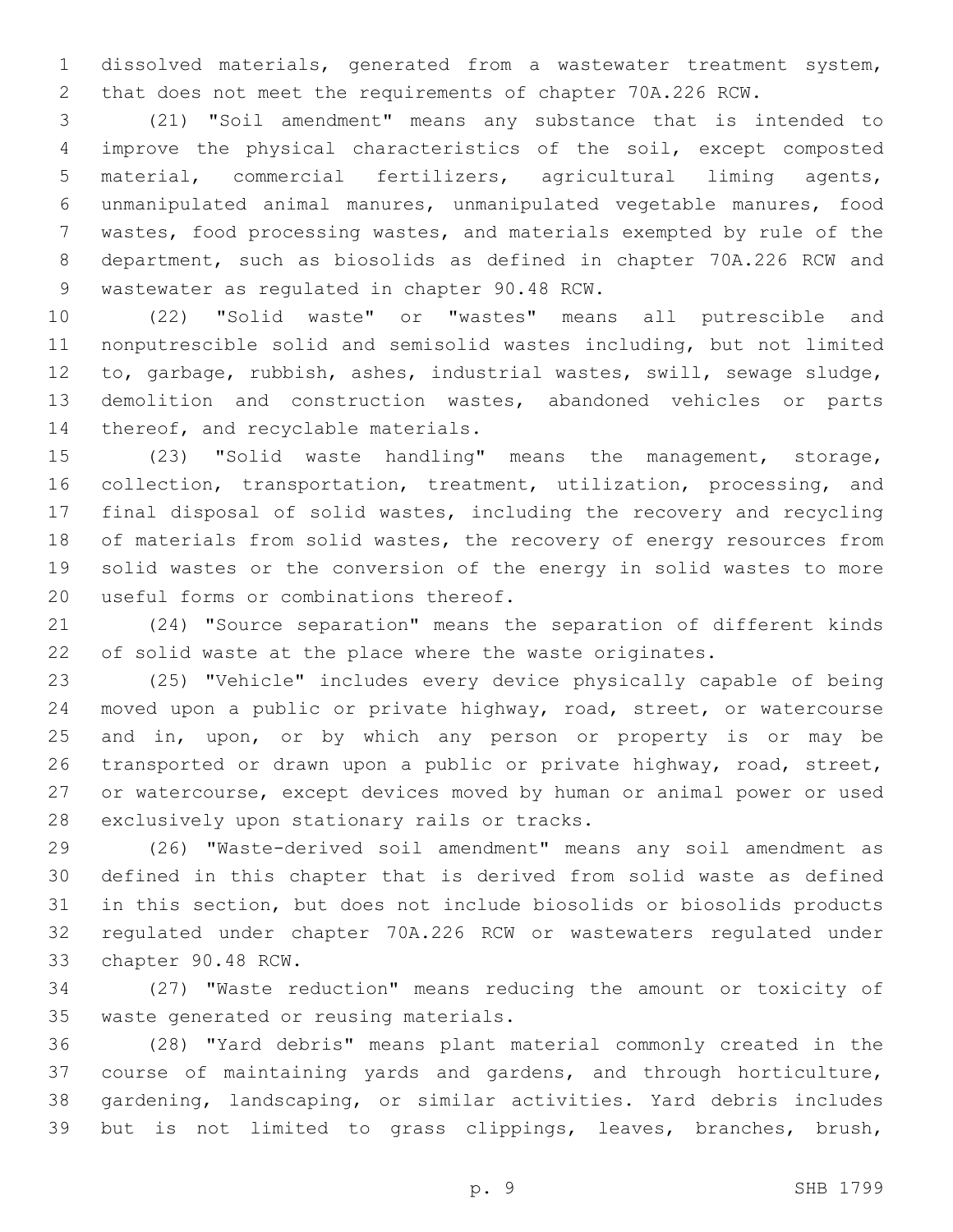weeds, flowers, roots, windfall fruit, vegetable garden debris, holiday trees, and tree prunings four inches or less in diameter. (29)(a)(i) "Organic materials" means any solid waste that is a biological substance of plant or animal origin capable of microbial degradation. (ii) Organic materials include, but are not limited to, manure, yard debris, food waste, food processing waste, wood waste, and garden waste. (b) "Organic materials" does not include any materials 10 contaminated by herbicides, pesticides, pests, or other sources of chemical or biological contamination that would render a finished product of an organic material management process unsuitable for 13 general public or agricultural use. (30) "Organic materials management" means management of organic

 materials through composting, anaerobic digestion, vermiculture, 16 black soldier fly, or similar technologies.

**PART 2**

# **Requirements for Organics Management by Businesses**

 NEW SECTION. **Sec. 201.** A new section is added to chapter 20 70A.205 RCW to read as follows:

 (1)(a) Beginning July 1, 2023, and each July 1st thereafter, the department must determine which counties and any cities preparing 23 independent solid waste management plans:

 (i) Provide for businesses to be serviced by providers that collect food waste and organic material waste for delivery to solid waste facilities that provide for the organic materials management of 27 organic material waste and food waste; and

 (ii) Are serviced by solid waste facilities that provide for the organic materials management of organic material waste and food waste and have capacity to accept increased volumes of organic materials deliveries.31

 (b)(i) The department must determine and designate that the restrictions of this section apply to businesses in a jurisdiction unless the department determines that the businesses in some or all 35 portions of the city or county have:

 (A) No available businesses that collect and deliver organic materials to solid waste facilities that provide for the organic materials management of organic material waste and food waste; or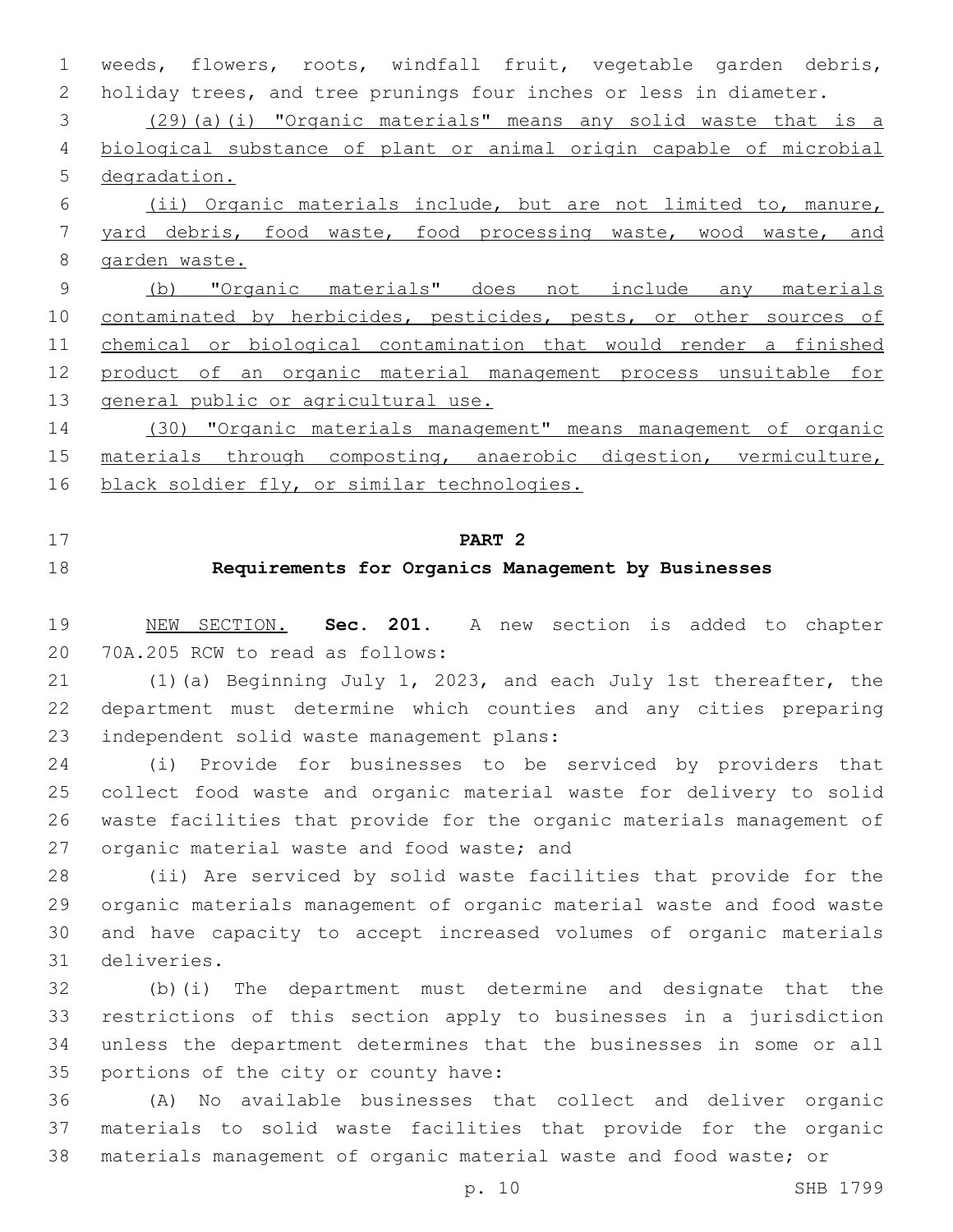(B) No available capacity at the solid waste facilities to which businesses that collect and deliver organic materials could feasibly and economically deliver organic materials from the jurisdiction.

 (ii)(A) In the event that a county or city provides written notification indicating that the criteria of (b)(i)(A) of this subsection are met, then the restrictions of this section apply only in those portions of the jurisdiction that have available service-8 providing businesses.

 (B) In the event that a county or city provides written notification indicating that the criteria of (b)(i)(B) of this subsection are met, then the restrictions of this section do not 12 apply to the jurisdiction.

 (c) The department must make the result of the annual determinations required under this section available on its website.

 (d) The requirements of this section may be enforced by jurisdictional health departments consistent with this chapter, 17 except that:

 (i) A jurisdictional health department may not charge a fee to permit holders to cover the costs of the jurisdictional health department's administration or enforcement of the requirements of 21 this section; and

 (ii) Prior to issuing a penalty under this section, a jurisdictional health department must provide at least two written notices of noncompliance with the requirements of this section to the owner or operator of a business subject to the requirements of this 26 section.

 (2) Wastes that are not managed on-site by the generating business, wastes generated from the growth and harvest of food or fiber that are managed off-site by another business engaged in the growth and harvest of food or fiber, and wastes generated in exceptional volumes as a result of a natural disaster or other infrequent and unpreventable event, do not count for purposes of determining waste volumes in (a) through (c) of this subsection.

 (a) Beginning January 1, 2024, a business that generates at least eight cubic yards of organic material waste per week must arrange for organic materials management services specifically for organic 37 material waste;

 (b) Beginning January 1, 2025, a business that generates at least four cubic yards of organic material waste per week must arrange for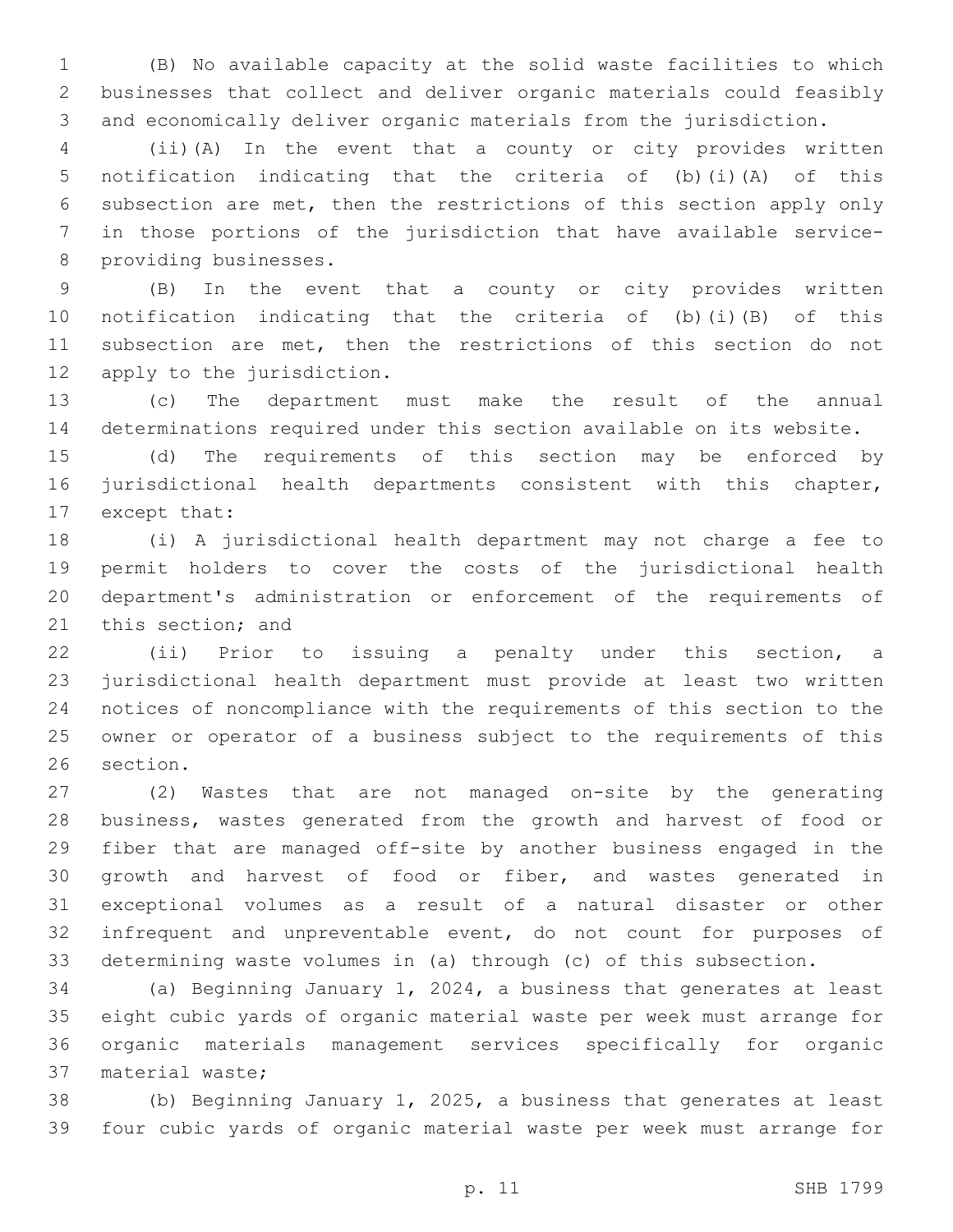organic materials management services specifically for organic 2 material waste; and

 (c) Beginning January 1, 2026, a business that generates at least four cubic yards of solid waste per week shall arrange for organic materials management services specifically for organic material waste, unless the department determines, by rule, that additional reductions in the landfilling of organic materials would be more appropriately and effectively achieved, at reasonable cost to regulated businesses, through the establishment of a different volumetric threshold of solid waste or organic material waste than the threshold of four cubic yards of solid waste per week.

(3) A business may fulfill the requirements of this section by:

 (a) Source separating organic material waste from other waste and subscribing to a service that includes organic material waste 15 collection and organic materials management;

 (b) Managing its organic material waste on-site or self-haul its own organic material waste for organic materials management; or

 (c) Qualifying for exclusion from the requirements of this section consistent with subsection (1)(b) of this section.

 (4)(a) A business generating organic material waste shall arrange for the services required by this section in a manner that is consistent with state and local laws and requirements applicable to the collection, handling, or recycling of solid and organic material 24 waste.

 (b) Nothing in this section requires a business to dispose of materials in a manner that conflicts with federal or state public health or safety requirements. Nothing in this section requires businesses to dispose of wastes generated in exceptional volumes as a result of a natural disaster or other infrequent and unpreventable event through the options established in subsection (3) of this 31 section.

 (5) When arranging for gardening or landscaping services, the contract or work agreement between a business subject to this section and a gardening or landscaping service must require that the organic material waste generated by those services be managed in compliance 36 with this chapter.

 (6)(a) This section does not limit the authority of a local governmental agency to adopt, implement, or enforce a local organic material waste recycling requirement, or a condition imposed upon a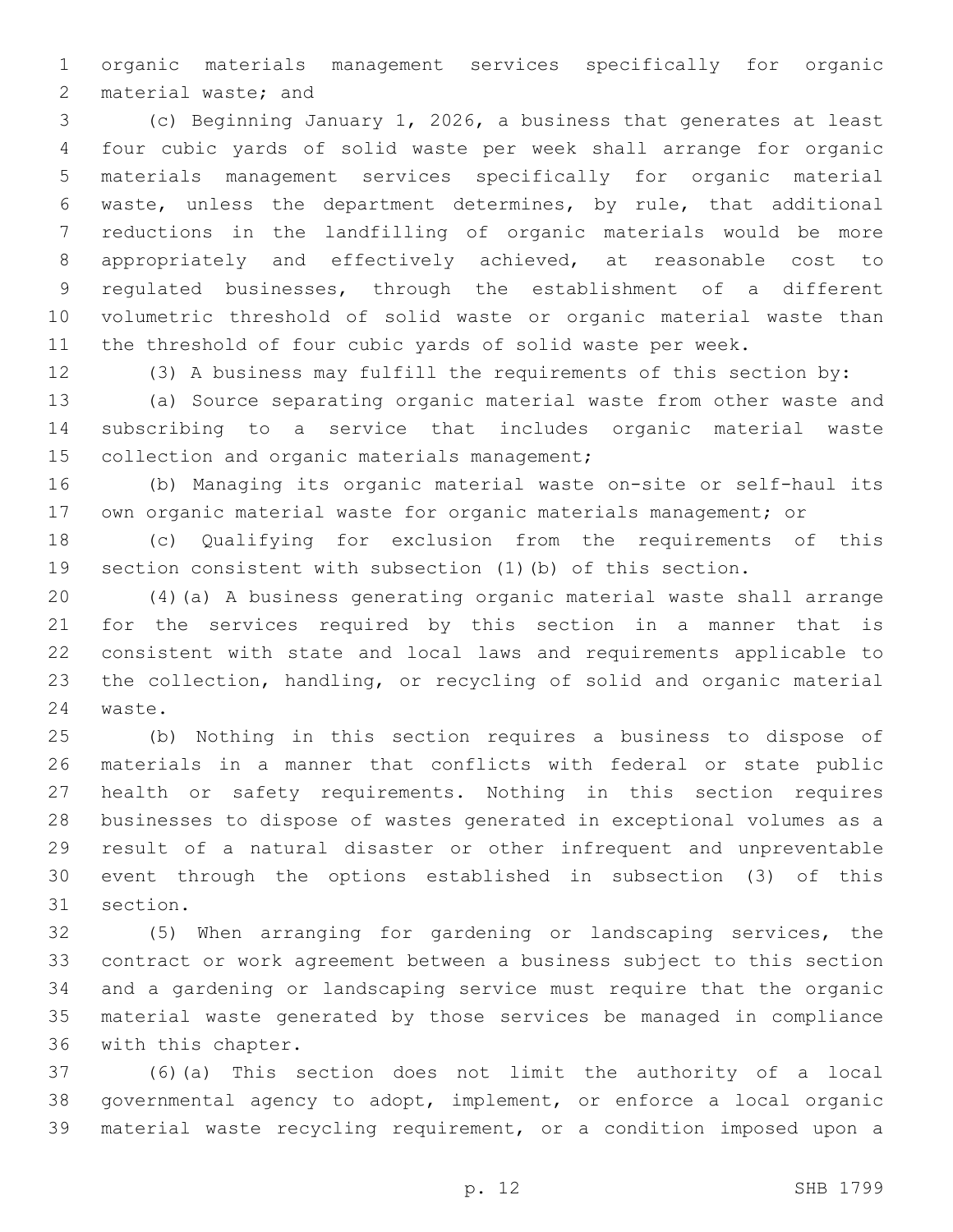self-hauler, that is more stringent or comprehensive than the 2 requirements of this chapter.

 (b) This section does not modify, limit, or abrogate in any 4 manner any of the following:

 (i) A franchise granted or extended by a city, county, city and 6 county, or other local governmental agency;

 (ii) A contract, license, certificate, or permit to collect solid waste previously granted or extended by a city, county, city and 9 county, or other local governmental agency;

 (iii) The existing right of a business to sell or donate its 11 organic materials; and

 (iv) A certificate of convenience and necessity issued to a solid 13 waste collection company under chapter 81.77 RCW.

 (c) Nothing in this section modifies, limits, or abrogates the authority of a local jurisdiction with respect to land use, zoning, or facility siting decisions by or within that local jurisdiction.

 (d) Nothing in this section changes or limits the authority of the Washington utilities and transportation commission to regulate collection of solid waste, including curbside collection of residential recyclable materials, nor does this section change or limit the authority of a city or town to provide the service itself 22 or by contract under RCW 81.77.020.

 (7) The definitions in this subsection apply throughout this section unless the context clearly indicates otherwise.

 (a)(i) "Business" means a commercial or public entity including, but not limited to, a firm, partnership, proprietorship, joint stock company, corporation, or association that is organized as a for-28 profit or nonprofit entity.

 (ii) "Business" does not include a multifamily residential 30 entity.

 (b) "Food waste" has the same meaning as defined in RCW 32 70A.205.715.

# **PART 3**

### **Updates to the Washington Good Samaritan Act**

 **Sec. 301.** RCW 69.80.031 and 1994 c 299 s 36 are each amended to 36 read as follows:

 (1) This section may be cited as the "good samaritan food 38 donation act."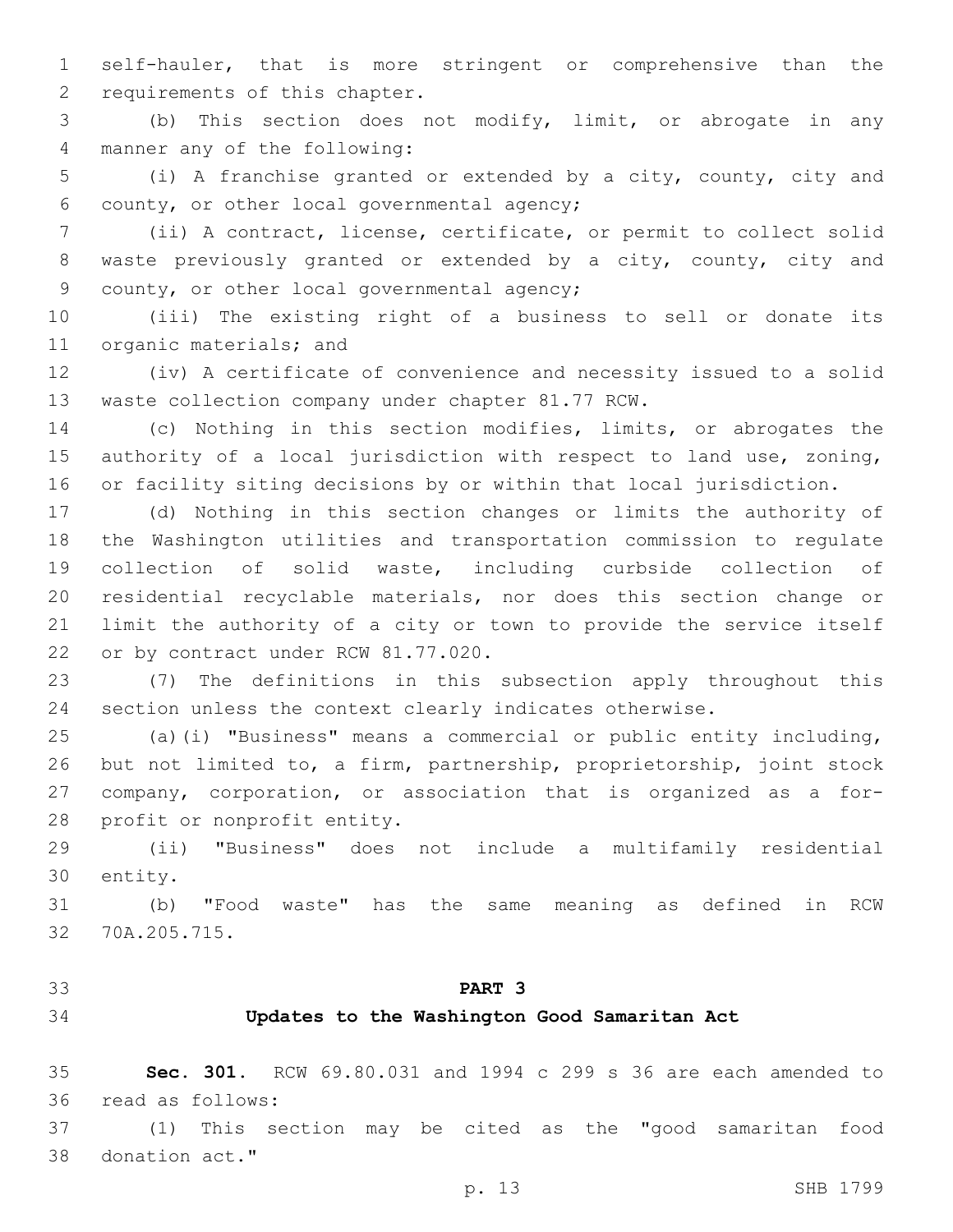(2) ((As used in this section:)) The definitions in this 2 subsection apply throughout this section unless the context clearly requires otherwise.

 (a) "Apparently fit grocery product" means a grocery product that meets ((all quality and)) safety and safety-related labeling standards imposed by federal, state, and local laws and regulations even though the product may not be readily marketable due to appearance, age, freshness, grade, size, surplus, passage of a date on a date label other than a safety or safety-related labeling of a 10 date, or other conditions.

11 (b) "Apparently wholesome food" means food that meets ((all 12 <del>quality and</del>)) safety and safety-related labeling standards imposed by federal, state, and local laws and regulations even though the food may not be readily marketable due to appearance, age, freshness, 15 grade, size, surplus, passage of a date on a date label other than a 16 safety or safety-related labeling of a date, or other conditions.

 (c) "Donate" means to give without requiring anything of monetary value from the recipient, except that the term shall include giving by a nonprofit organization to another nonprofit organization, notwithstanding that the donor organization has charged a nominal fee to the donee organization, if the ultimate recipient or user is not 22 required to give anything of monetary value or is charged only a good 23 samaritan reduced price.

 (d) "Food" means a raw, cooked, processed, or prepared edible substance, ice, beverage, or ingredient used or intended for use in 26 whole or in part for human consumption.

 (e) "Gleaner" means a person who harvests for free distribution to the needy, or for donation to a nonprofit organization for ultimate distribution to the needy, an agricultural crop that has 30 been donated by the owner.

 (f) "Good samaritan reduced price" means the price of an apparently wholesome food or an apparently fit grocery product that 33 is an amount not greater than the cost of handling, administering, and distributing the apparently wholesome food or apparently fit grocery product.

 (g) "Grocery product" means a nonfood grocery product, including a disposable paper or plastic product, household cleaning product, laundry detergent, cleaning product, or miscellaneous household item.

 ( $(\overline{+q})$ ) (h) "Gross negligence" means voluntary and conscious conduct by a person with knowledge, at the time of the conduct, that

p. 14 SHB 1799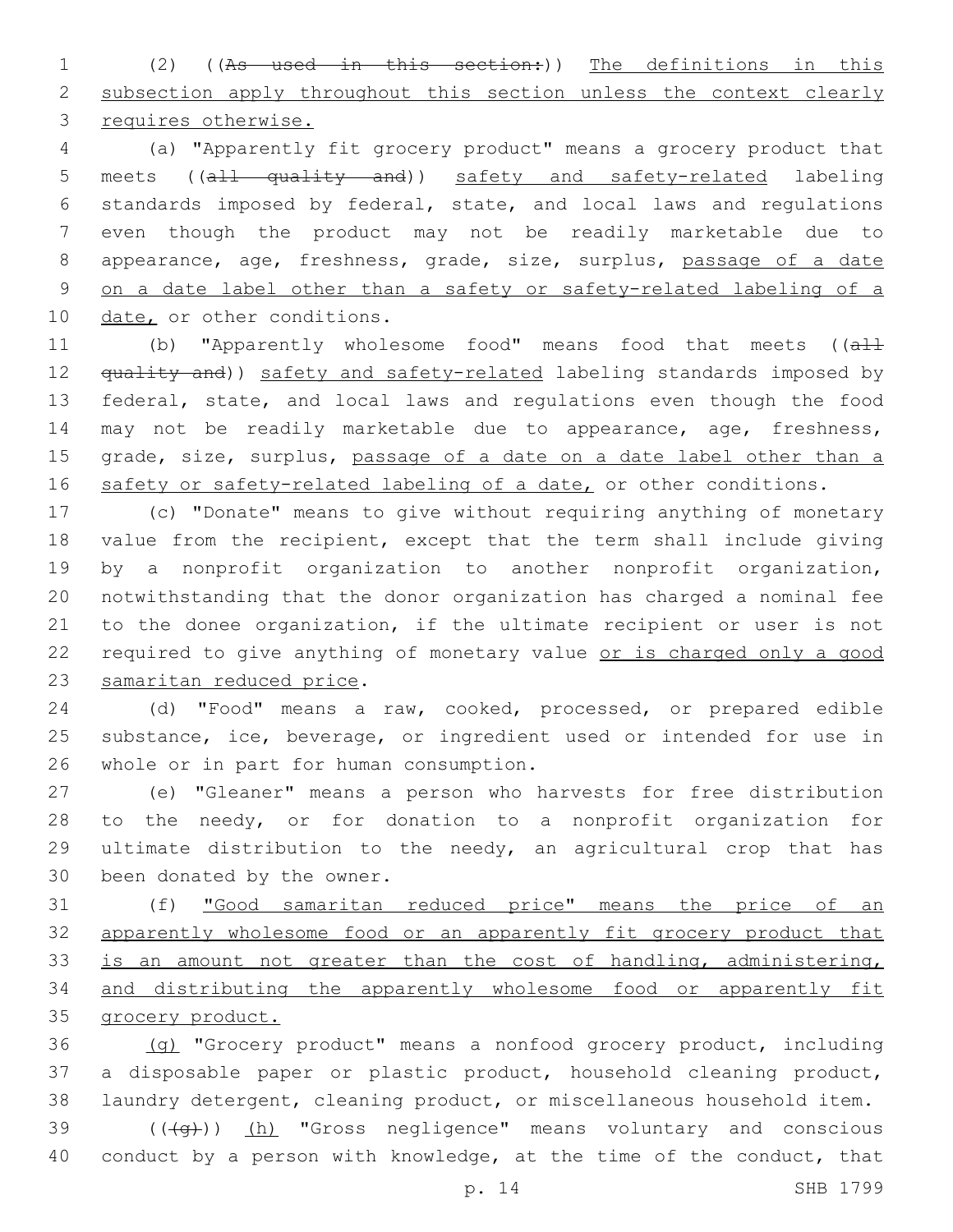the conduct is likely to be harmful to the health or well-being of 2 another person.

3 (((+h))) (i) "Intentional misconduct" means conduct by a person with knowledge, at the time of the conduct, that the conduct is harmful to the health or well-being of another person.

6 ( $(\frac{1}{i})$ ) (j) "Nonprofit organization" means an incorporated or 7 unincorporated entity that:

 (i) Is operating for religious, charitable, or educational 9 purposes; and

 (ii) Does not provide net earnings to, or operate in any other 11 manner that inures to the benefit of, any officer, employee, or 12 shareholder of the entity.

 (((j))) (k) "Person" means an individual, corporation, partnership, organization, association, or governmental entity, including a retail grocer, wholesaler, hotel, motel, manufacturer, restaurant, caterer, farmer, and nonprofit food distributor or hospital. In the case of a corporation, partnership, organization, association, or governmental entity, the term includes an officer, director, partner, deacon, trustee, councilmember, or other elected or appointed individual responsible for the governance of the entity.

21 (1) "Qualified direct donor" means any person required to obtain a food establishment permit under chapter 246-215 WAC, as it existed as of January 1, 2022, including a retail grocer, wholesaler, 24 agricultural producer, restaurant, caterer, school food authority, or institution of higher education as defined in RCW 28B.10.016.

 (m)(i) "Safety and safety-related labeling" means a marking intended to communicate information to a consumer related to a food 28 product's safety. "Safety and safety-related labeling" includes any marking that federal or state law requires to be affixed to a food 30 product including, but not limited to, markings placed on infant formula consistent with 21 C.F.R. Sec. 107.20, as that regulation existed as of January 1, 2021.

 (ii) "Safety and safety-related labeling" does not include a pull date required to be placed on perishable packaged food under RCW 15.130.300 or a "best by," "best if used by," "use by," or "sell by" date or similarly phrased date intended to communicate information to a consumer regarding the freshness or quality of a food product.

 (3)(a) A person or gleaner is not subject to civil or criminal liability arising from the nature, age, packaging, or condition of apparently wholesome food or an apparently fit grocery product that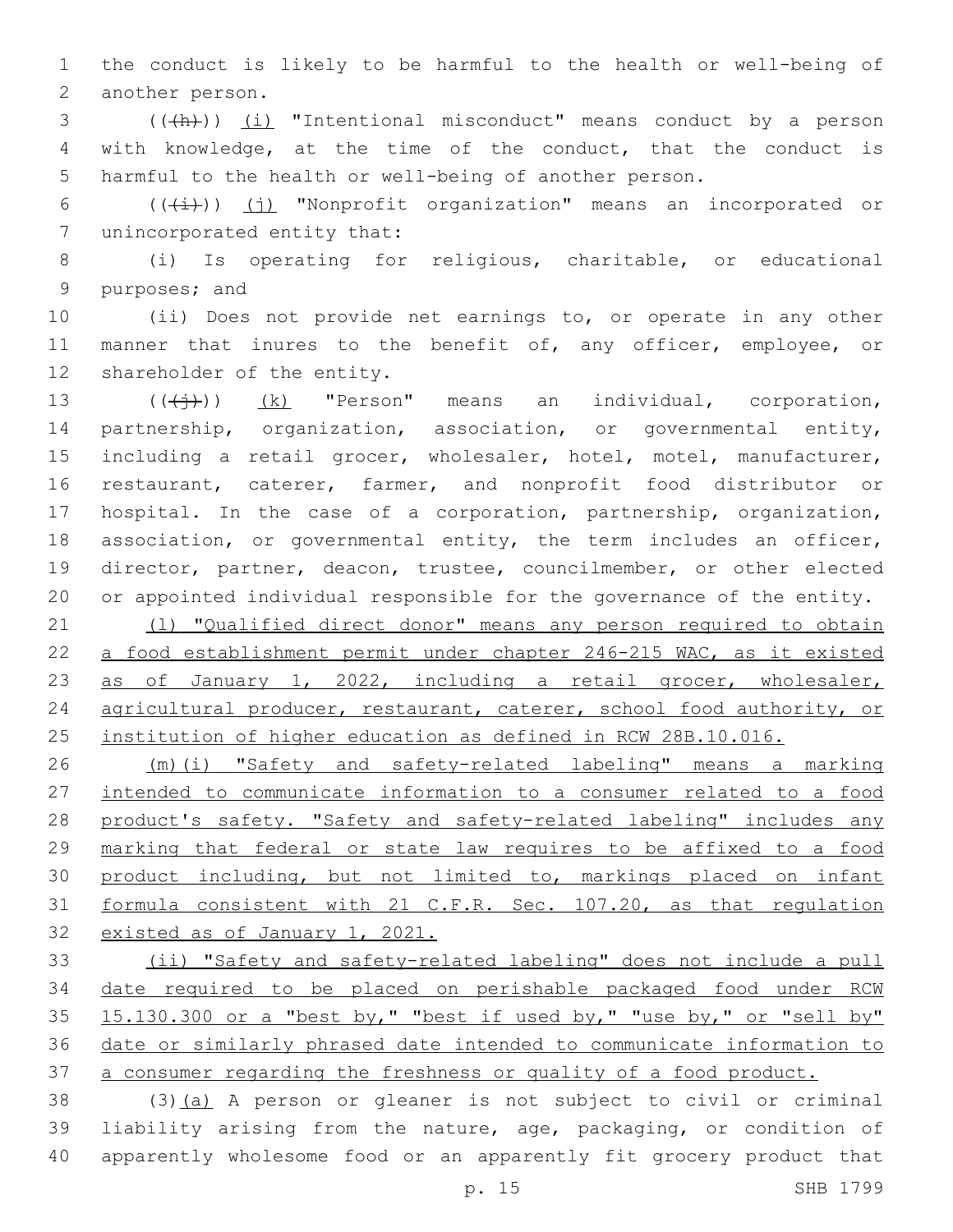the person or gleaner donates in good faith or sells at a good samaritan reduced price to a nonprofit organization for ultimate sale at a good samaritan reduced price, donation, or other distribution to needy individuals, except that this subsection does not apply to an injury to or death of an ultimate user or recipient of the food or grocery product that results from an act or omission of the donor constituting gross negligence or intentional misconduct.

 (b) A qualified direct donor may donate food directly to end recipients for consumption. A qualified direct donor is not subject 10 to civil or criminal liability arising from the nature, age, packaging, or condition of apparently wholesome food or an apparently 12 fit grocery product that the qualified direct donor donates in good 13 faith or sells at a good samaritan reduced price to a needy 14 individual. The donation of nonperishable food that is fit for human 15 consumption, but that has exceeded the labeled shelf-life date 16 recommended by the manufacturer, is an activity covered by the exclusion from civil or criminal liability under this section.

 (c) The donation of perishable food that is fit for human 19 consumption, but that has exceeded the labeled shelf-life date recommended by the manufacturer, is an activity covered by the exclusion from civil or criminal liability under this section if the person that distributes the food to the end recipient makes a good 23 faith evaluation that the food to be donated is wholesome.

 (4) A person who allows the collection or gleaning of donations 25 on property owned or occupied by the person by gleaners, or paid or unpaid representatives of a nonprofit organization, for ultimate distribution to needy individuals is not subject to civil or criminal liability that arises due to the injury or death of the gleaner or representative, except that this subsection does not apply to an injury or death that results from an act or omission of the person constituting gross negligence or intentional misconduct.

 (5) If some or all of the donated food and grocery products do 33 not meet ((all quality and)) safety and safety-related labeling standards imposed by federal, state, and local laws and regulations, the person or gleaner who donates the food and grocery products is not subject to civil or criminal liability in accordance with this 37 section if the nonprofit organization or other end recipient that 38 receives the donated food or grocery products:

 (a) Is informed by the donor of the distressed or defective 40 condition of the donated food or grocery products;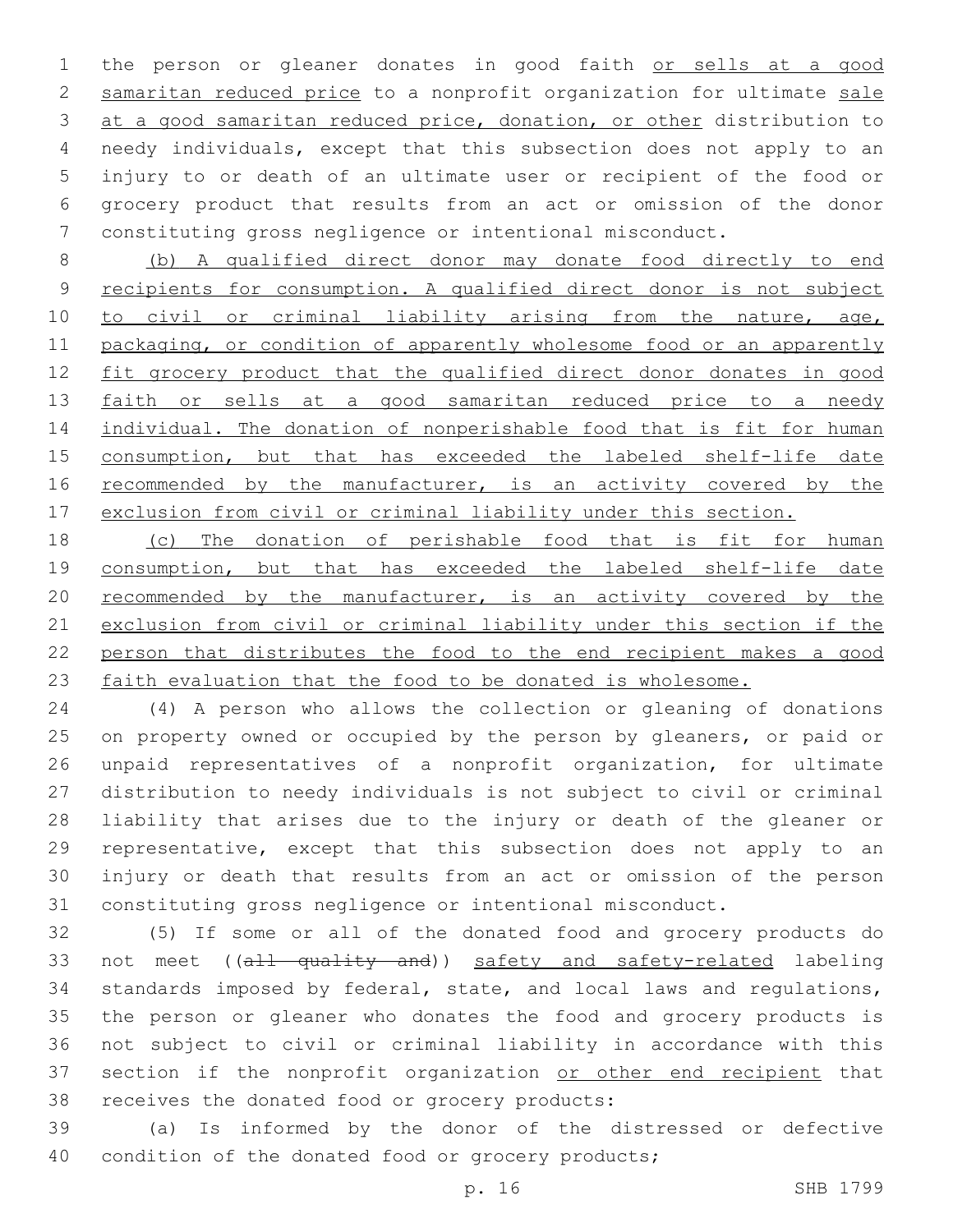(b) Agrees to recondition the donated food or grocery products to 2 comply with all the ((quality and)) safety and safety-related 3 labeling standards prior to distribution; and

 (c) Is knowledgeable of the standards to properly recondition the 5 donated food or grocery product.

(6) This section may not be construed to create liability.

**PART 4**

# **Washington Center for Sustainable Food Management**

 NEW SECTION. **Sec. 401.** The definitions in this section apply throughout this chapter unless the context clearly requires otherwise.

 (1) "Center" means the Washington center for sustainable food 13 management.

(2) "Department" means the department of ecology.

 (3) "Organic material" has the same definition as provided in RCW 70A.205.015.16

 (4) "Plan" means the use food well Washington plan developed 18 under RCW 70A.205.715.

 NEW SECTION. **Sec. 402.** (1) The Washington center for sustainable food management is established within the department, to begin operations by January 1, 2024.

 (2) The purpose of the center is to help coordinate statewide 23 food waste reduction.

(3) The center may perform the following activities:

(a) Coordinate the implementation of the plan;

 (b) Draft plan updates and measure progress towards actions, strategies, and the statewide goals established in section 101 of 28 this act and RCW 70A.205.715(1);

 (c) Maintain a website with current food waste reduction information and guidance for food service establishments, consumers, food processors, hunger relief organizations, and other sources of 32 food waste;

 (d) Provide staff support to multistate food waste reduction 34 initiatives in which the state is participating;

 (e) Maintain the consistency of the plan and other food waste reduction activities with the work of the Washington state 37 conservation commission's food policy forum;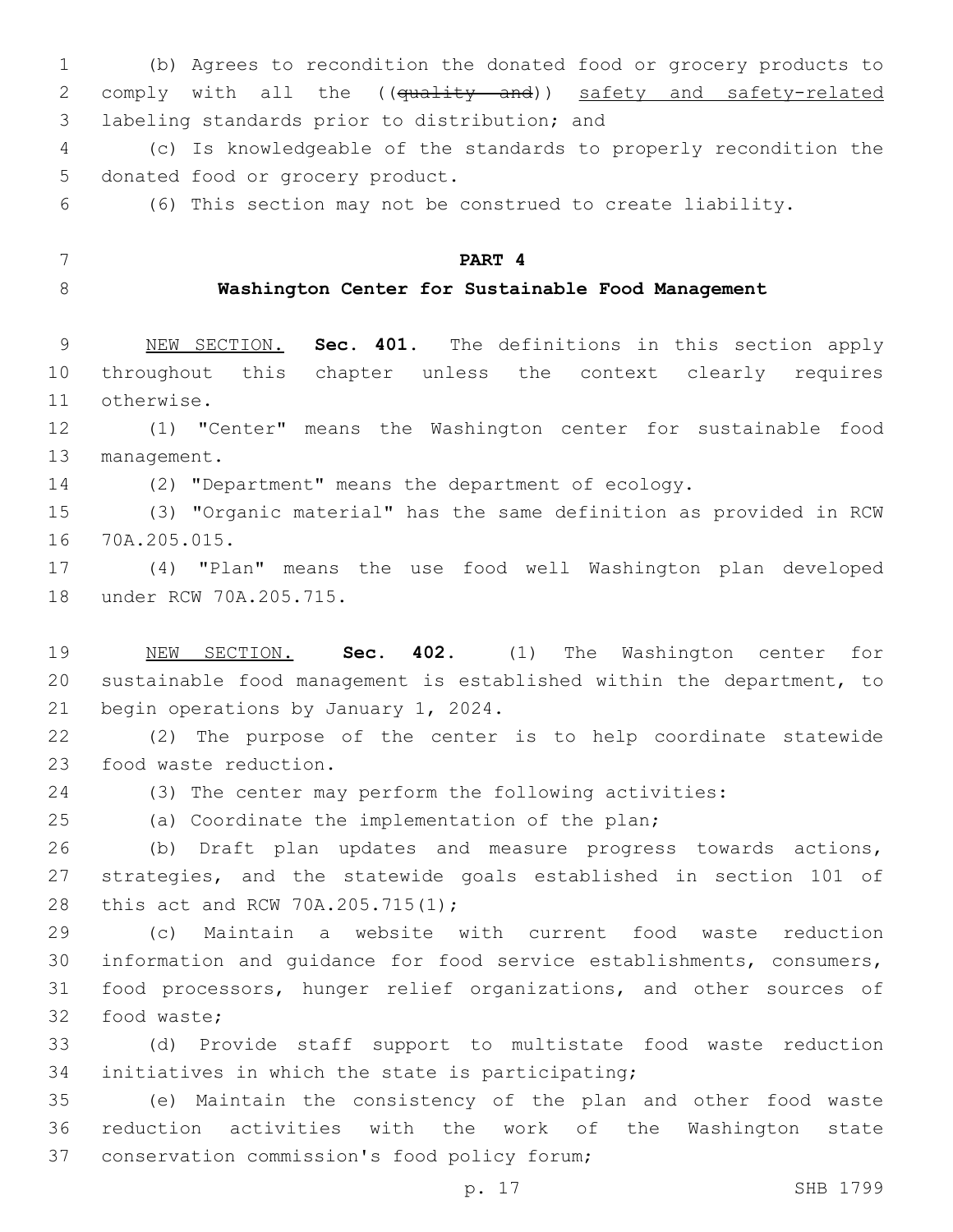(f) Facilitate and coordinate public-private and nonprofit partnerships focused on food waste reduction, including through 3 voluntary working groups;

 (g) Collaborate with federal, state, and local government 5 partners on food waste reduction initiatives;

 (h) Develop and maintain maps or lists of locations of the food systems of Washington that identify food flows, where waste occurs, 8 and opportunities to prevent food waste;

 (i)(i) Collect and maintain data on food waste and wasted food in a manner that is generally consistent with the methods of collecting and maintaining such data used by federal agencies or in other 12 jurisdictions, or both, to the greatest extent practicable;

 (ii) Develop measurement methodologies and tools to uniformly track food donation data, food waste prevention data, and associated 15 climate impacts resultant from food waste reduction efforts;

 (j) Research and develop emerging organic materials and food 17 waste reduction markets;

 (k)(i) Develop and maintain statewide food waste reduction and food waste contamination reduction campaigns, in consultation with other state agencies and other stakeholders, including the development of waste prevention and food waste recovery promotional materials for distribution. These promotional materials may include online information, newsletters, bulletins, or handouts that inform food service establishment operators about the protections from civil and criminal liability under federal law and under RCW 69.80.031 when 26 donating food; and

 (ii) Develop guidance in support of distribution of promotional 28 materials, including by:

 (A) Local health officers, at no cost to regulated food service establishments, including as part of normal, routine inspections of 31 food service establishments; and

 (B) State agencies, including the department of health and the department of agriculture, in conjunction with their statutory roles and responsibilities in regulating, monitoring, and supporting safe 35 food supply chains and systems;

 (l) Distribute and monitor grants dedicated to food waste 37 prevention, rescue, and recovery; and

 (m) Research and provide education, outreach, and technical assistance to local governments in support of the adoption of solid waste ordinances or policies that establish a financial disincentive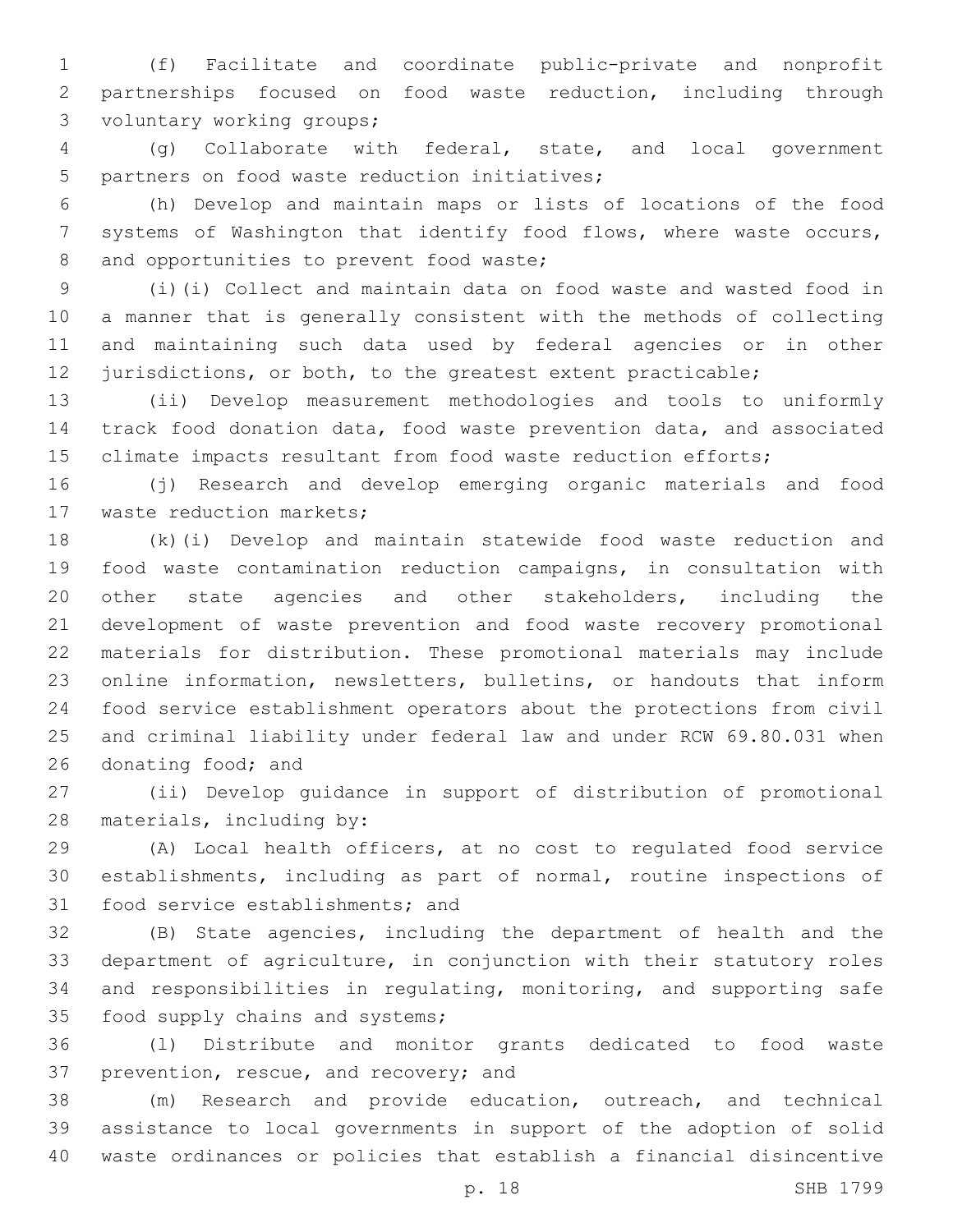for the generation of organic waste and for the ultimate disposal of 2 organic materials in landfills.

 (4) The department may enter into an interagency agreement with the department of health, the department of agriculture, or other state agencies as necessary to fulfill the responsibilities of the 6 center.

 (5) The department may adopt any rules necessary to implement and enforce this chapter including, but not limited to, measures for the 9 center's performance.

 NEW SECTION. **Sec. 403.** A new section is added to chapter 11 70A.205 RCW to read as follows:

 (1) In order to obtain data as necessary to support the goals of the Washington center for sustainable food management created in section 402 of this act and to achieve the goals of RCW 70A.205.715(1), the department may establish a voluntary reporting protocol for the receipt of reports by businesses that donate food under RCW 69.80.031 and recipients of the donated food, and may encourage the use of this voluntary reporting protocol by the businesses and recipients. The department may also request that a donating business or recipient of donated food provide information to the department regarding the volumes, types, and timing of food managed by the donating facility or business, and food waste and wasted food generated by the donating facility or business. To the extent practicable, the department must seek to obtain information under this section in a manner compatible with any information reported to the department of agriculture under RCW 43.23.290, and in a manner that minimizes the reporting and information-provision 28 burdens of donating businesses and recipients.

 (2) For the purposes of this subsection, "food waste" and "wasted food" have the same meaning as defined in RCW 70A.205.715.

 **Sec. 404.** RCW 69.80.040 and 1983 c 241 s 4 are each amended to 32 read as follows:

 The department of agriculture shall maintain an information and referral service for persons and organizations that have notified the department of their desire to participate in the food donation 36 program under this chapter. The department must coordinate with the department of ecology to ensure that the information and referral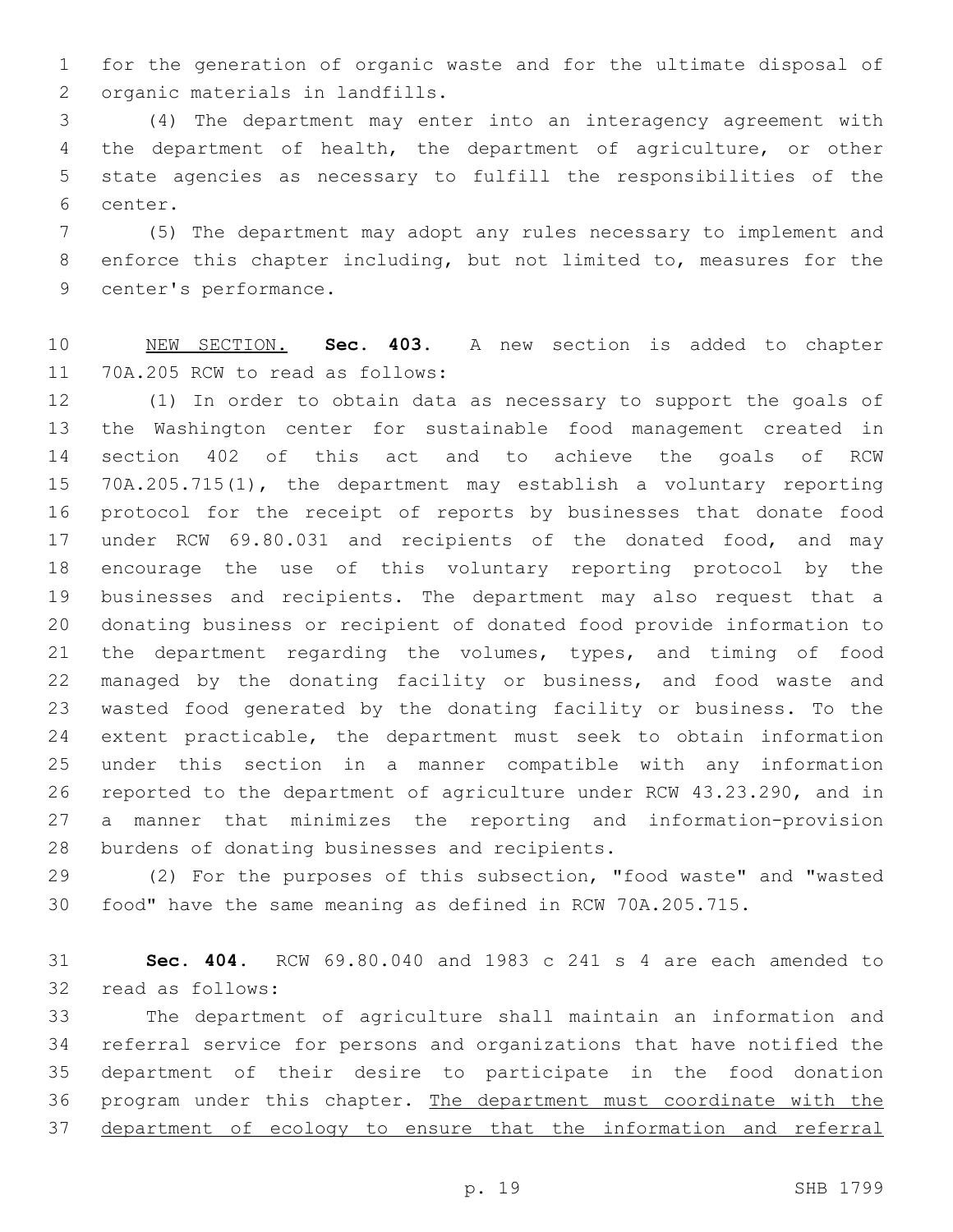service required under this section is implemented in a manner

consistent with the activities of sections 402 and 403 of this act.

#### **PART 5**

# **Funding and Incentives for Methane Emissions Reduction Activities Associated with Organic Materials Management**

 **Sec. 501.** RCW 89.08.615 and 2020 c 351 s 3 are each amended to 7 read as follows:

 (1) The commission shall develop a sustainable farms and fields grant program in consultation with the department of agriculture, Washington State University, and the United States department of agriculture natural resources conservation service.

 (2) As funding allows, the commission shall distribute funds, as appropriate, to conservation districts and other public entities to help implement the projects approved by the commission.

15 (3) No more than ((fifteen)) 15 percent of the funds may be used by the commission to develop, or to consult or contract with private 17 or public entities, such as universities or conservation districts, 18 to develop:

 (a) An educational public awareness campaign and outreach about 20 the sustainable farm and field program; or

 (b) The grant program, including the production of analytical tools, measurement estimation and verification methods, cost-benefit 23 measurements, and public reporting methods.

 (4) No more than five percent of the funds may be used by the commission to cover the administrative costs of the program.

26 (5) No more than ((twenty)) 20 percent of the funds may be 27 awarded to any single grant applicant.

(6) Allowable uses of grant funds include:28

 (a) Annual payments to enrolled participants for successfully 30 delivered carbon storage or reduction;

(b) Up-front payments for contracted carbon storage;

32 (c) Down payments on equipment;

33 (d) Purchases of equipment;

 (e) Purchase of seed, seedlings, spores, animal feed, and 35 amendments;

 (f) Services to landowners, such as the development of site- specific conservation plans to increase soil organic levels or to increase usage of precision agricultural practices, or design and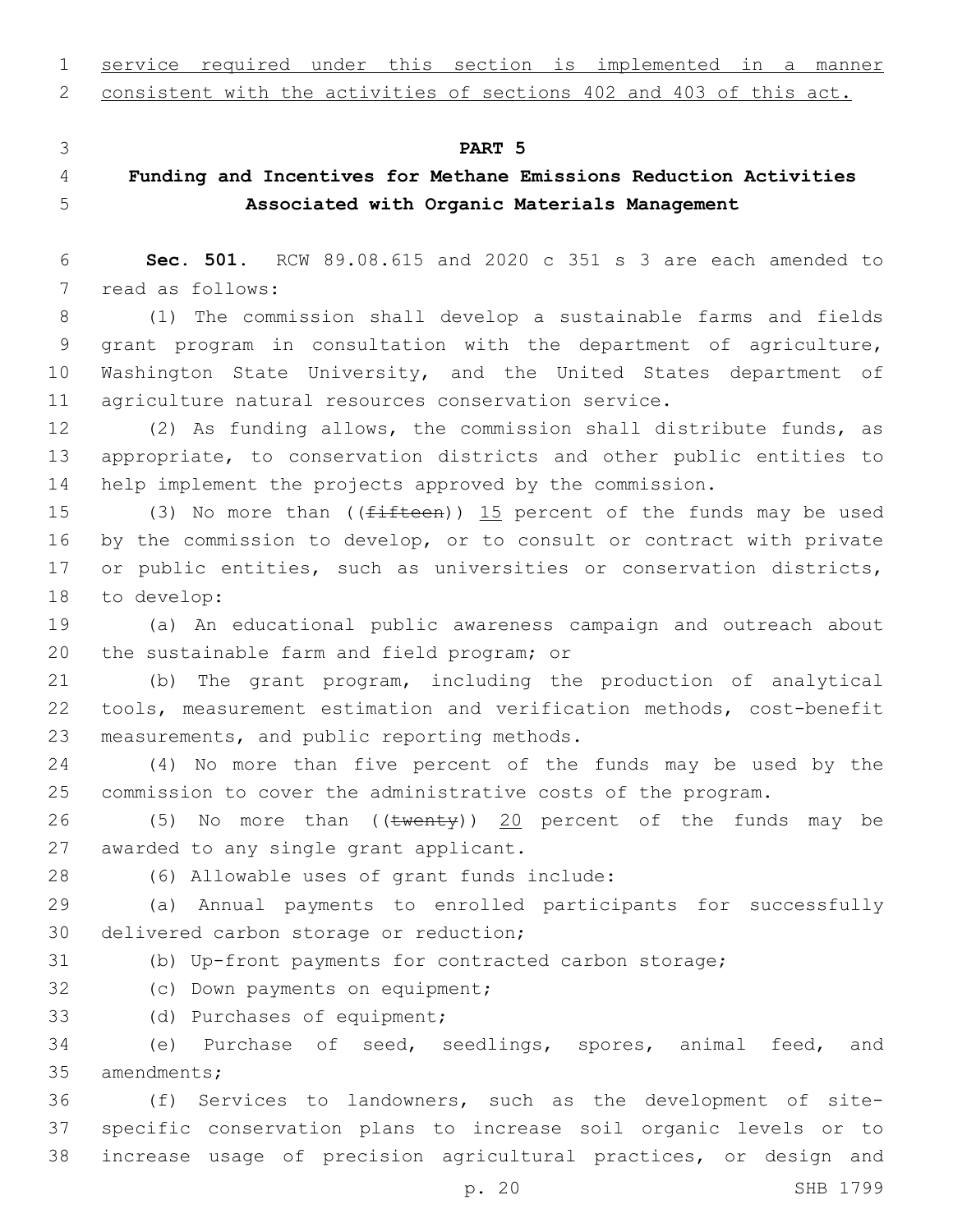implementation of best management practices to reduce livestock emissions; ((and))

 (g) The purchase of compost spreading equipment, or financial assistance to farmers to purchase compost spreading equipment, for the annual use for at least three years of volumes of compost determined by the commission to be significant from materials 7 composted at a site that is not owned or operated by the farmer;

 (h) Scientific studies to evaluate and quantify the greenhouse gas emissions avoided as a result of using crop residues as a biofuel feedstock or to identify management practices that increase the greenhouse gas emissions avoided as a result of using crop residues 12 as a biofuel feedstock;

13 (i) Efforts to support the farm use of anaerobic digester 14 digestate, including scientific studies, education and outreach to 15 farmers, and the purchase or lease of digestate spreading equipment; and

17 (i) Other equipment purchases or financial assistance deemed appropriate by the commission to fulfill the intent of RCW 89.08.610 19 through 89.08.635.

 (7) Grant applications are eligible for costs associated with 21 technical assistance.

 (8) Conservation districts and other public entities may apply for a single grant from the commission that serves multiple farmers.

 (9) Grant applicants may apply to share equipment purchased with grant funds. Applicants for equipment purchase grants issued under this grant program may be farm, ranch, or aquaculture operations coordinating as individual businesses or as formal cooperative ventures serving farm, ranch, or aquaculture operations. Conservation districts, separately or jointly, may also apply for grant funds to 30 operate an equipment sharing program.

 (10) No contract for carbon storage or changes to management 32 practices may exceed (( $t$ wenty-five)) 25 years. Grant contracts that include up-front payments for future benefits must be conditioned to include penalties for default due to negligence on the part of the 35 recipient.

 (11) The commission shall attempt to achieve a geographically fair distribution of funds across a broad group of crop types, soil 38 management practices, and farm sizes.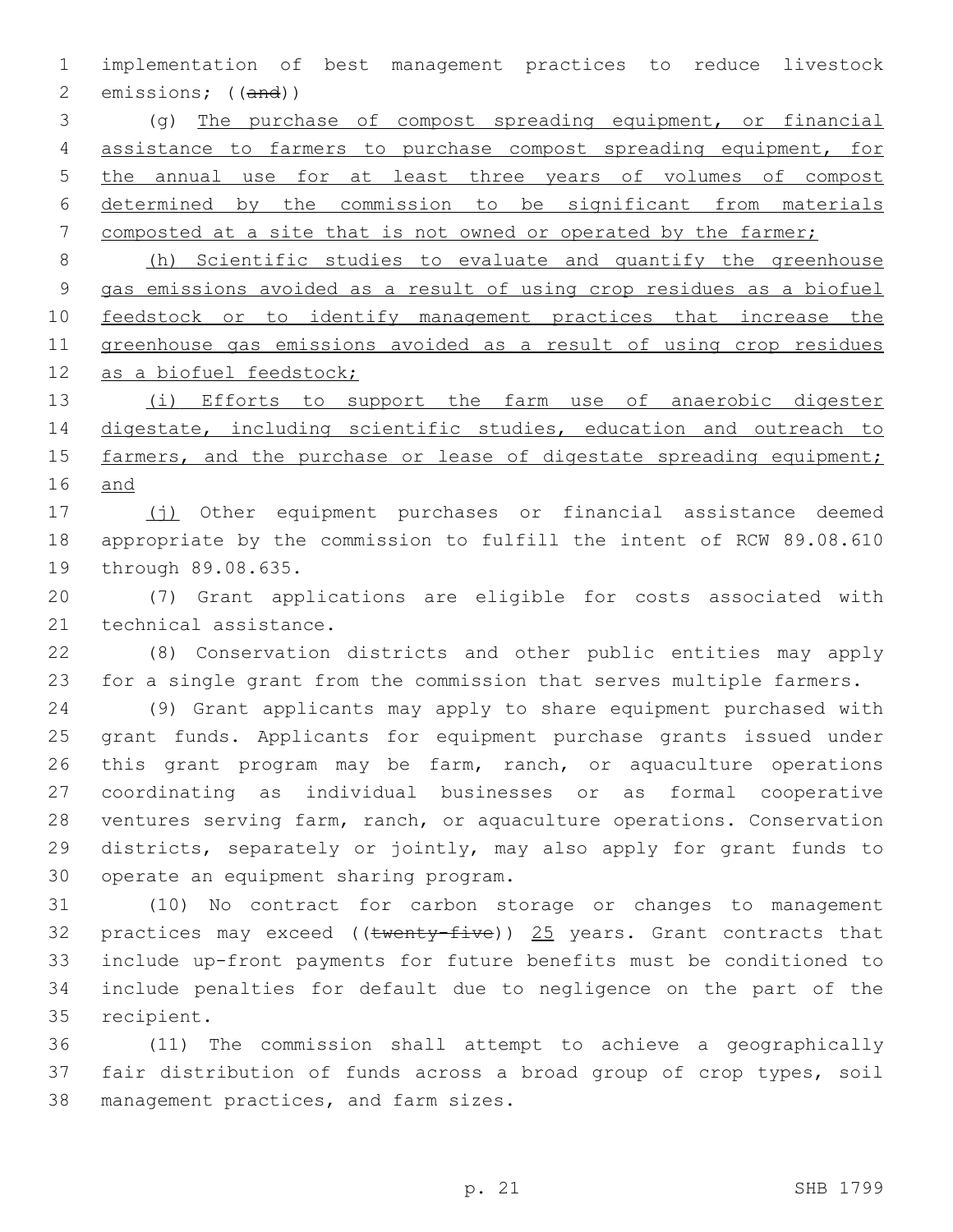(12) Any applications involving state lands leased from the department of natural resources must include the department's 3 approval.

 NEW SECTION. **Sec. 502.** A new section is added to chapter 15.04 5 RCW to read as follows:

 (1)(a) Subject to the availability of amounts appropriated for this specific purpose, the department must establish and implement a compost reimbursement program to reimburse farming operations in the state for purchasing and using compost products that were not 10 generated by the farming operation, including transportation, 11 spreading equipment, labor, fuel, and maintenance costs associated with spreading equipment. The grant reimbursements under the program 13 begin July 1, 2023.

 (b) For the purposes of this program, "farming operation" means: A commercial agricultural, silvicultural, or aquacultural facility or pursuit, including the care and production of livestock and livestock 17 products, poultry and poultry products, apiary products, and plant and animal production for nonfood uses; the planting, cultivating, harvesting, and processing of crops; and the farming or ranching of any plant or animal species in a controlled salt, brackish, or 21 freshwater environment.

 (2) To be eligible to participate in the reimbursement program, a farming operation must complete an eligibility review with the department prior to transporting or applying any compost products for which reimbursement is sought under this section. The purpose of the review is for the department to ensure that the proposed transport and application of compost products is consistent with the department's agricultural pest control rules established under chapter 17.24 RCW. A farming operation must also verify that it will allow soil sampling to be conducted by the department upon request before compost application and until at least 10 years after the last grant funding is used by the farming operation, as necessary to establish a baseline of soil quality and carbon storage and for subsequent department evaluations to assist the department's reporting requirements under subsection (8) of this section.

 (3) The department must create a form for eligible farming operations to apply for cost reimbursement for costs from purchasing and using compost from facilities with solid waste handling permits, including transportation, equipment, spreading, and labor costs. All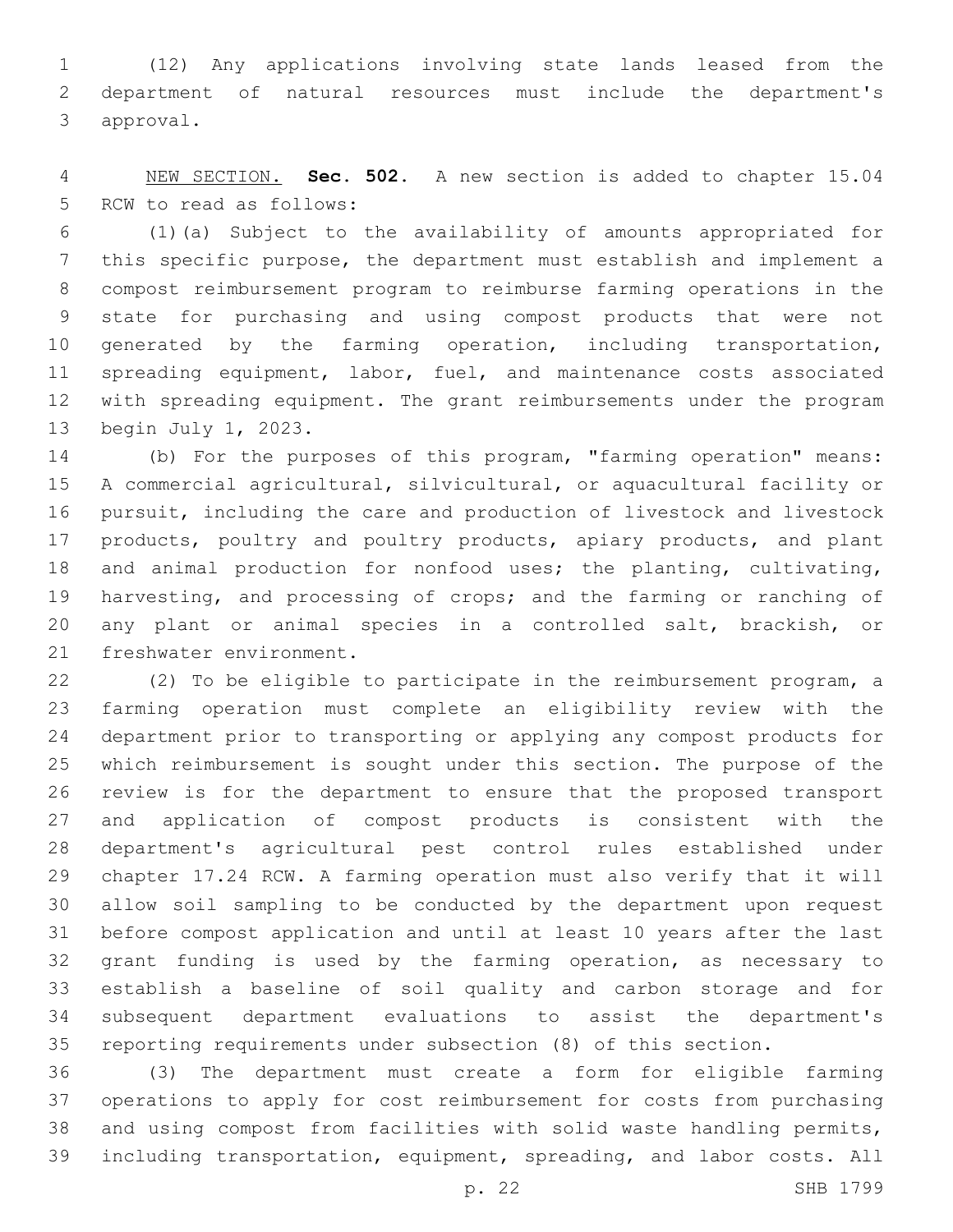applications for cost reimbursement must be submitted on the form along with invoices, receipts, or other documentation acceptable to the department of the costs of purchasing and using compost products for which the applicant is requesting reimbursement, as well as a brief description of what each purchased item will be used for. The department may request that an applicant provide information to verify the source, size, sale weight, or amount of compost products purchased and the cost of transportation, equipment, spreading, and labor. The applicant must also declare that it is not seeking 10 reimbursement for purchase or labor costs for:

11 (a) Its own compost products; or

 (b) Compost products that it has transferred, or intends to transfer, to another individual or entity, whether or not for 14 compensation.

 (4) A farming operation may submit only one application per fiscal year for purchases made and usage costs incurred during the fiscal year that begins on July 1st and ends on June 30th of each fiscal year in which the program is in effect. Applications for reimbursement must be filed before the end of the fiscal year in which purchases were made and usage costs incurred.

 (5) The department must distribute reimbursement funds, subject 22 to the following limitations:

 (a) A farming operation is not eligible to receive reimbursement if the farming operation's application was not found eligible for reimbursement by the department prior to transport or use under 26 subsection (2) of this section;

 (b) A farming operation is not eligible to receive reimbursement for more than 50 percent of the costs it incurs each fiscal year for the purchase and use of compost products, including transportation, 30 equipment, spreading, and labor costs;

 (c) A farming operation is not eligible to receive more than 32 \$10,000 per fiscal year;

 (d) A farming operation is not eligible to receive reimbursement for its own compost products or compost products that it has transferred, or intends to transfer, to another individual or entity, 36 whether or not for compensation; and

 (e) A farming operation is not eligible to receive reimbursement for compost products that were not purchased from a facility with a 39 solid waste handling permit.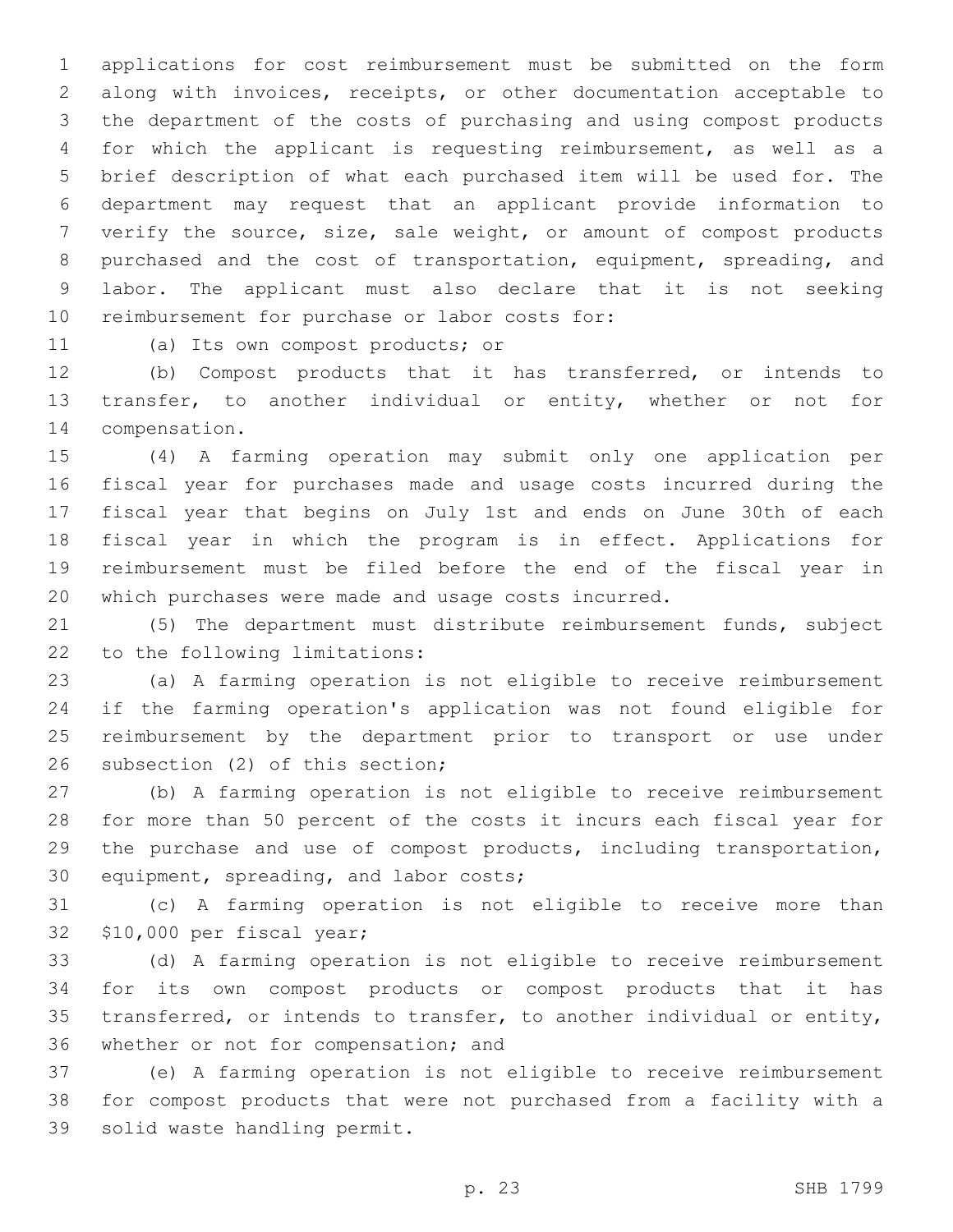(6) The applicant shall indemnify and hold harmless the state and its officers, agents, and employees from all claims arising out of or resulting from the compost products purchased that are subject to the compost reimbursement program under this section.4

 (7) There is established within the department a compost reimbursement program manager position. The compost reimbursement program manager must possess knowledge and expertise in the area of program management necessary to carry out the duties of the position, 9 which are to:

 (a) Facilitate the division and distribution of available costs 11 for reimbursement; and

 (b) Manage the day-to-day coordination of the compost 13 reimbursement program.

 (8) In compliance with RCW 43.01.036, the department must submit an annual report to the appropriate committees of the legislature by January 15th of each year of the program in which grants have been 17 issued or completed. The report must include:

 (a) The amount of compost for which reimbursement was sought 19 under the program;

 (b) The qualitative or quantitative effects of the program on 21 soil quality and carbon storage; and

 (c) An evaluation of the benefits and costs to the state of expanding or furthering the strategies promoted in the program.

 **Sec. 503.** RCW 43.155.020 and 2017 3rd sp.s. c 10 s 2 are each 25 amended to read as follows:

 The definitions in this section apply throughout this chapter 27 unless the context clearly requires otherwise.

 (1) "Board" means the public works board created in RCW 43.155.030.29

 (2) "Capital facility plan" means a capital facility plan required by the growth management act under chapter 36.70A RCW or, for local governments not fully planning under the growth management 33 act, a plan required by the public works board.

(3) "Department" means the department of commerce.

 (4) "Financing guarantees" means the pledge of money in the public works assistance account, or money to be received by the public works assistance account, to the repayment of all or a portion of the principal of or interest on obligations issued by local 39 governments to finance public works projects.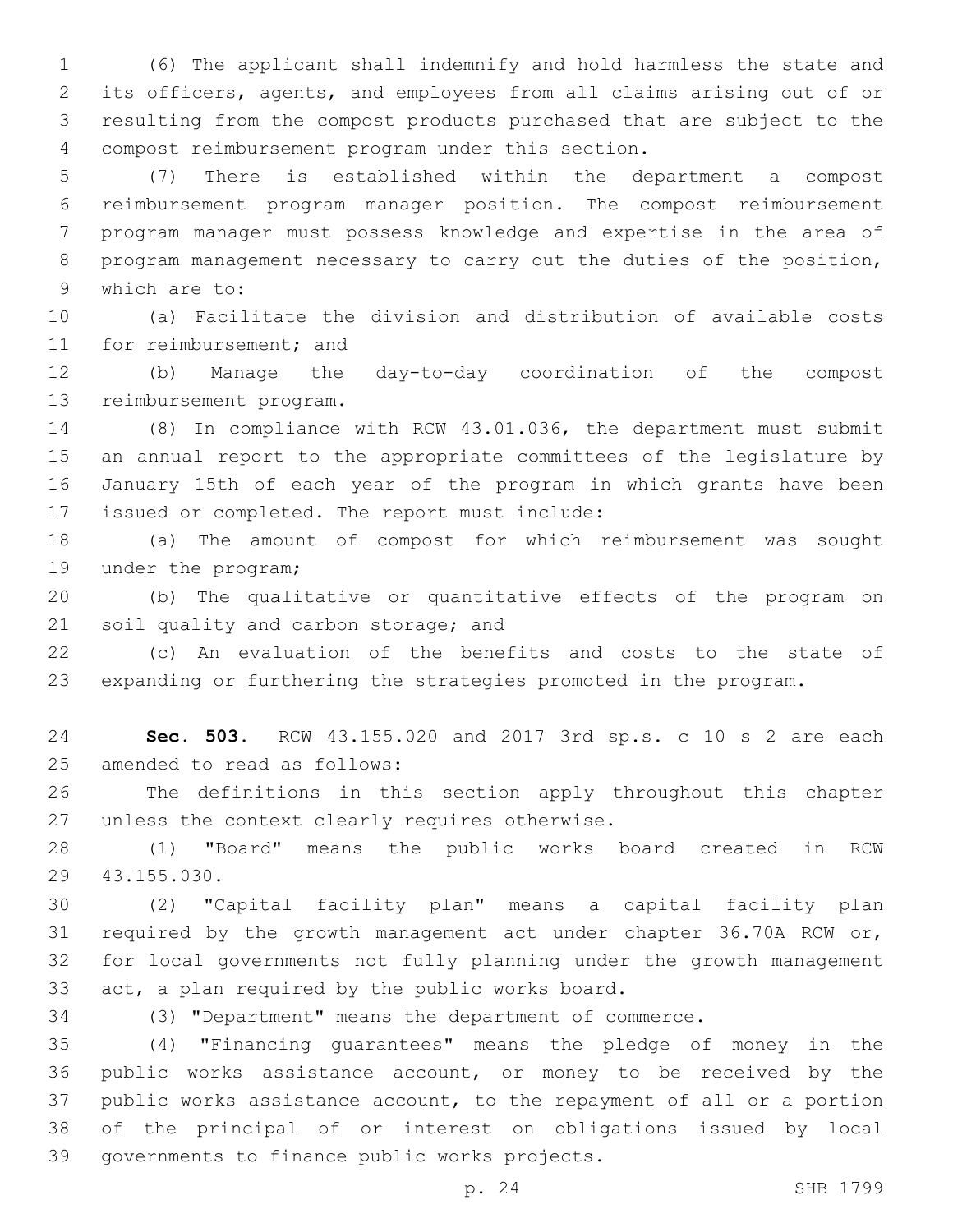(5) "Local governments" means cities, towns, counties, special purpose districts, and any other municipal corporations or quasi- municipal corporations in the state excluding school districts and port districts.4

 (6) "Public works project" means a project of a local government for the planning, acquisition, construction, repair, reconstruction, replacement, rehabilitation, or improvement of streets and roads, 8 bridges, water systems, or storm and sanitary sewage systems, lead remediation of drinking water systems, and solid waste facilities, including recycling facilities and composting and other organic materials management facilities. A planning project may include the compilation of biological, hydrological, or other data on a county, drainage basin, or region necessary to develop a base of information 14 for a capital facility plan.

 (7) "Solid waste or recycling project" means remedial actions necessary to bring abandoned or closed landfills into compliance with 17 regulatory requirements and the repair, restoration, and replacement of existing solid waste transfer, recycling facilities, and landfill projects limited to the opening of landfill cells that are in 20 existing and permitted landfills.

 (8) "Technical assistance" means training and other services provided to local governments to: (a) Help such local governments plan, apply, and qualify for loans, grants, and financing guarantees from the board, and (b) help local governments improve their ability 25 to plan for, finance, acquire, construct, repair, replace, 26 rehabilitate, and maintain public facilities.

 (9) "Value planning" means a uniform approach to assist in decision making through systematic evaluation of potential 29 alternatives to solving an identified problem.

# **PART 6**

## **Organic Materials Management Facility Siting**

 **Sec. 601.** RCW 36.70.330 and 1985 c 126 s 3 are each amended to 33 read as follows:

 The comprehensive plan shall consist of a map or maps, and descriptive text covering objectives, principles and standards used to develop it, and shall include each of the following elements:

 (1) A land use element which designates the proposed general distribution and general location and extent of the uses of land for

p. 25 SHB 1799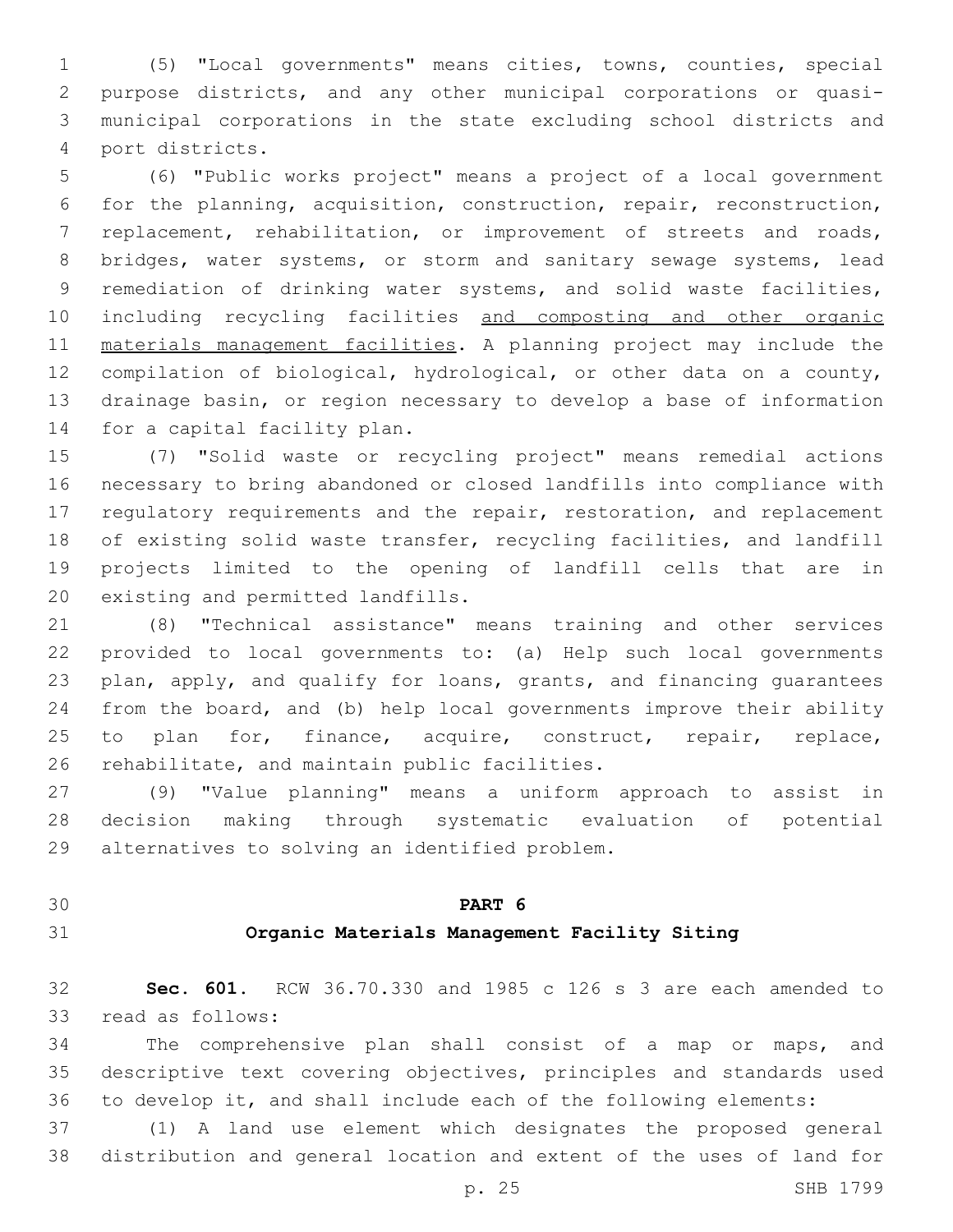agriculture, housing, commerce, industry, recreation, education, public buildings and lands, and other categories of public and private use of land, including a statement of the standards of population density and building intensity recommended for the various areas in the jurisdiction and estimates of future population growth in the area covered by the comprehensive plan, all correlated with the land use element of the comprehensive plan. The land use element shall also provide for protection of the quality and quantity of groundwater used for public water supplies and shall review drainage, flooding, and stormwater runoff in the area and nearby jurisdictions and provide guidance for corrective actions to mitigate or cleanse those discharges that pollute Puget Sound or waters entering Puget Sound. Development regulations to implement comprehensive plans that 14 are newly developed, updated, or amended after January 1, 2025, must allow for the siting of organic materials management facilities in the areas identified in RCW 70A.205.040(3)(a)(i) to the extent necessary to provide for the establishment of the organic materials management volumetric capacity identified under RCW 19 70A.205.040(3)(a)(ii);

 (2) A circulation element consisting of the general location, 21 alignment and extent of major thoroughfares, major transportation routes, trunk utility lines, and major terminal facilities, all of which shall be correlated with the land use element of the 24 comprehensive plan;

 (3) Any supporting maps, diagrams, charts, descriptive material and reports necessary to explain and supplement the above elements.

 NEW SECTION. **Sec. 602.** A new section is added to chapter 36.70A 28 RCW to read as follows:

 Development regulations to implement comprehensive plans that are newly developed, updated, or amended after January 1, 2025, must allow for the siting of organic materials management facilities in the areas identified in RCW 70A.205.040(3)(a)(i) to the extent necessary to provide for the establishment of the organic materials management volumetric capacity identified under RCW 35 70A.205.040(3)(a)(ii).

 NEW SECTION. **Sec. 603.** A new section is added to chapter 35.63 37 RCW to read as follows: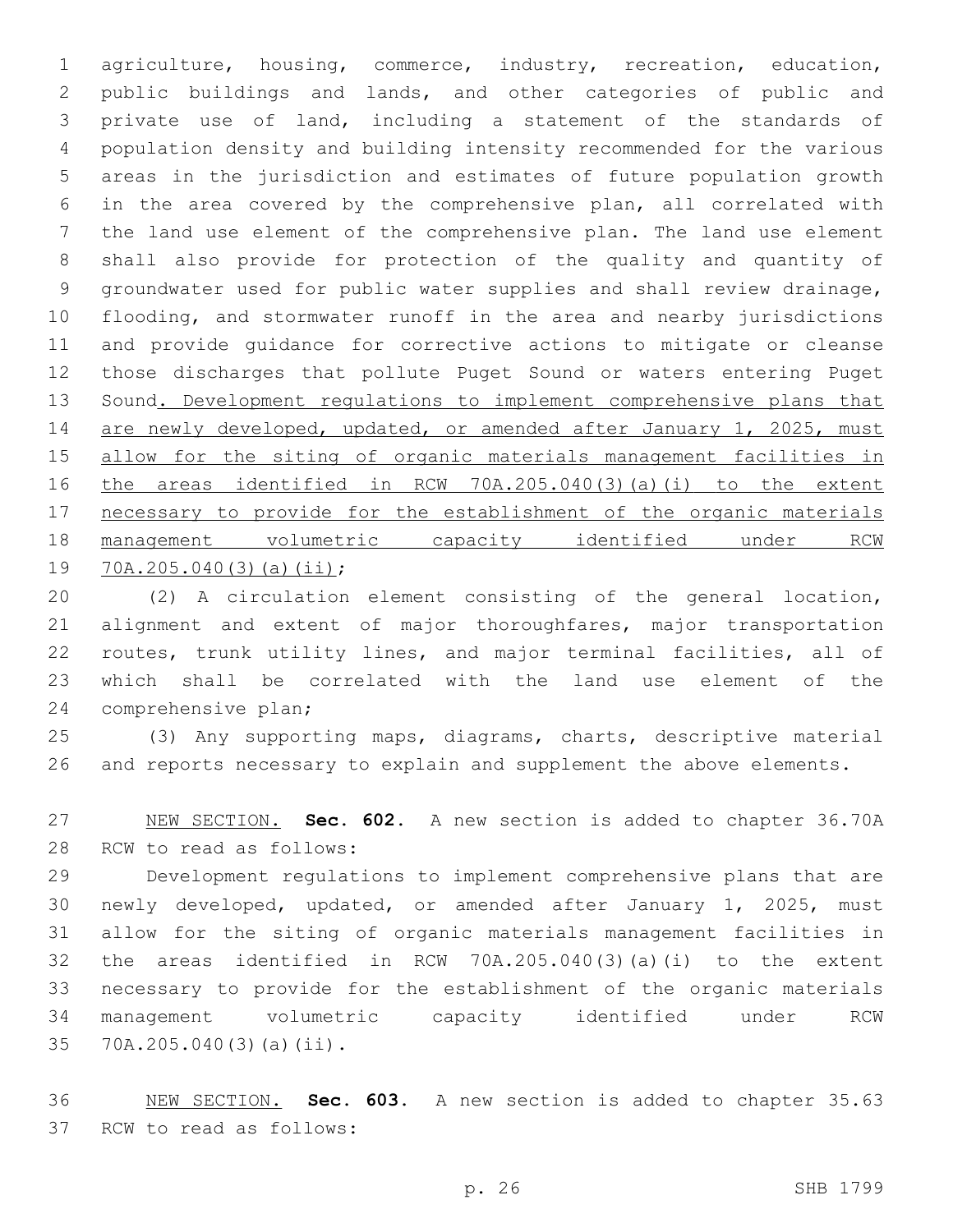Development regulations to implement comprehensive plans under RCW 35.63.100 that are newly developed, updated, or amended after January 1, 2025, must allow for the siting of organic materials management facilities in the areas identified by the county in which the city is located under RCW 70A.205.040(3)(a)(i) to the extent necessary to provide for the establishment of the organic materials management volumetric capacity identified under RCW 70A.205.040(3)(a)(ii).8

 NEW SECTION. **Sec. 604.** A new section is added to chapter 35A.63 10 RCW to read as follows:

 Development regulations to implement comprehensive plans required under RCW 35A.63.060 that are newly developed, updated, or amended after January 1, 2025, must allow for the siting of organic materials management facilities in the areas identified by the county in which the city is located under RCW 70A.205.040(3)(a)(i) to the extent necessary to provide for the establishment of the organic materials management volumetric capacity identified under RCW 18 70A.205.040(3)(a)(ii).

# **PART 7**

## **Organic Materials Procurement**

 NEW SECTION. **Sec. 701.** A new section is added to chapter 43.19A 22 RCW to read as follows:

 (1) By January 1, 2023, each local government with a population greater than 10,000 residents as measured by the office of financial management using the most recent population data available, shall adopt a compost procurement ordinance to implement RCW 43.19A.120. In developing a compost procurement ordinance, each local government shall plan for the use of compost in the following categories:

29 (a) Landscaping projects;

(b) Construction and postconstruction soil amendments;

 (c) Applications to prevent erosion, filter stormwater runoff, promote vegetation growth, or improve the stability and longevity of 33 roadways; and

 (d) Low-impact development and green infrastructure to filter 35 pollutants or keep water on-site, or both.

 (2) A local government that newly exceeds a population of 10,000 residents after January 1, 2023, as measured by the office of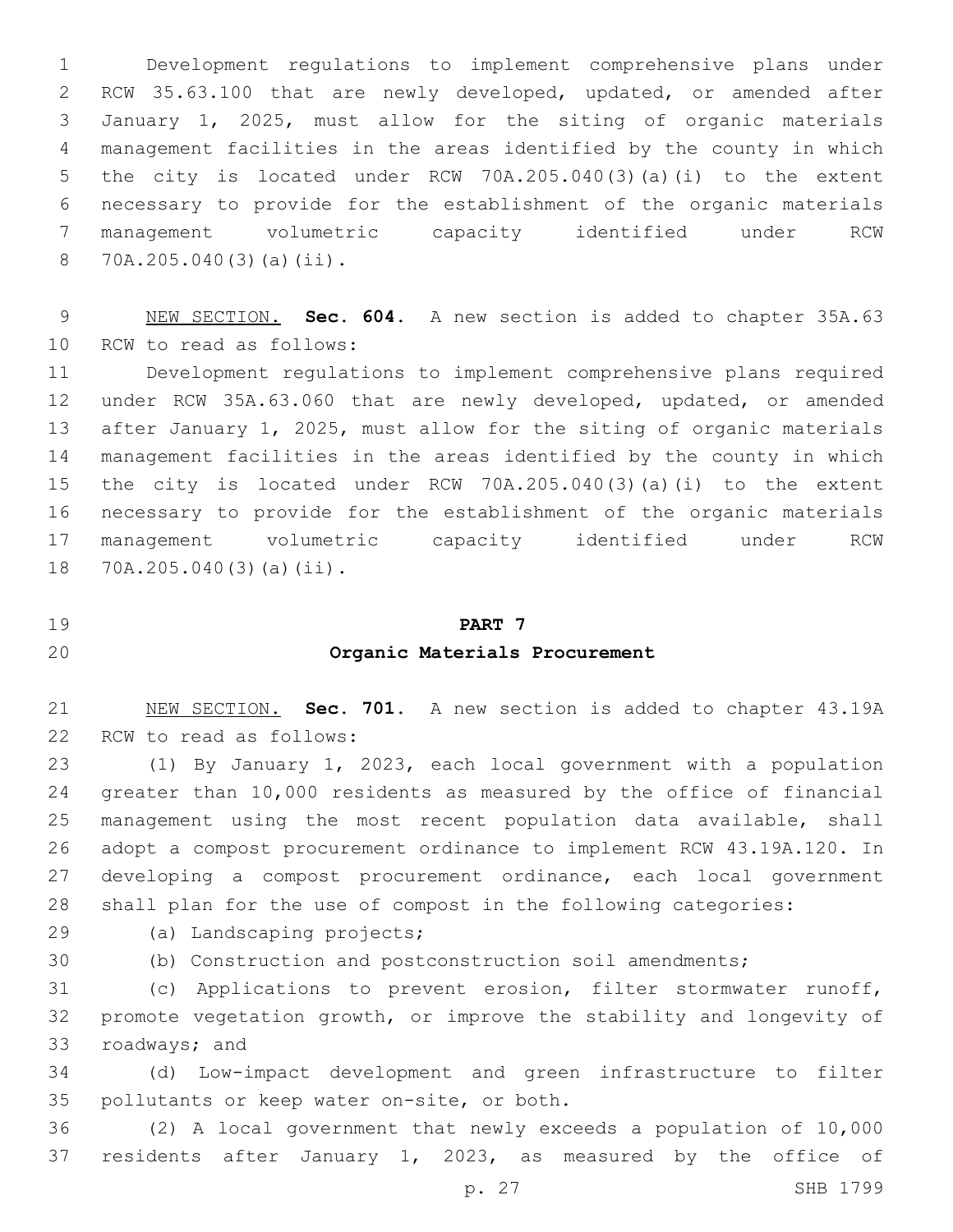financial management, must adopt an ordinance under this subsection no later than 12 months after the office of financial management's determination that the local government's population has exceeded 10,000.4

 (3) Each local government that adopts an ordinance under subsection (1) or (2) of this section must develop strategies to inform residents about the value of compost and how the jurisdiction uses compost in its operations in the jurisdiction's comprehensive solid waste management plan pursuant to RCW 70A.205.045.

 (4) By December 31, 2024, and each December 31st of even-numbered years thereafter, each local government that adopts an ordinance under subsection (1) of this section must submit a report covering the previous year's compost procurement activities to the Washington center for sustainable food management created in chapter 70A.--- RCW (the new chapter created in section 901 of this act) that contains 16 the following information:

 (a) The total tons of organic material diverted throughout the 18 year;

19 (b) The volume and cost of compost purchased throughout the year; 20 and

21 (c) The source or sources of the compost.

 (5) Local governments shall give priority to purchasing compost products from companies that produce compost products locally, are certified by a nationally recognized organization, and produce compost products that are derived from municipal solid waste compost programs and meet quality standards comparable to standards adopted by the department of transportation or adopted by rule by the 28 department of ecology.

 (6) Local governments may enter into collective purchasing agreements if doing so is more cost-effective or efficient.

(7) Nothing in this section requires a compost processor to:

- 
- (a) Enter into a purchasing agreement with a local government;
- 
- (b) Sell finished compost to meet this requirement; or

(c) Accept or process food waste or compostable products.

 **Sec. 702.** RCW 39.30.040 and 2013 c 24 s 1 are each amended to read as follows:36

 (1) Whenever a unit of local government is required to make purchases from the lowest bidder or from the supplier offering the lowest price for the items desired to be purchased, the unit of local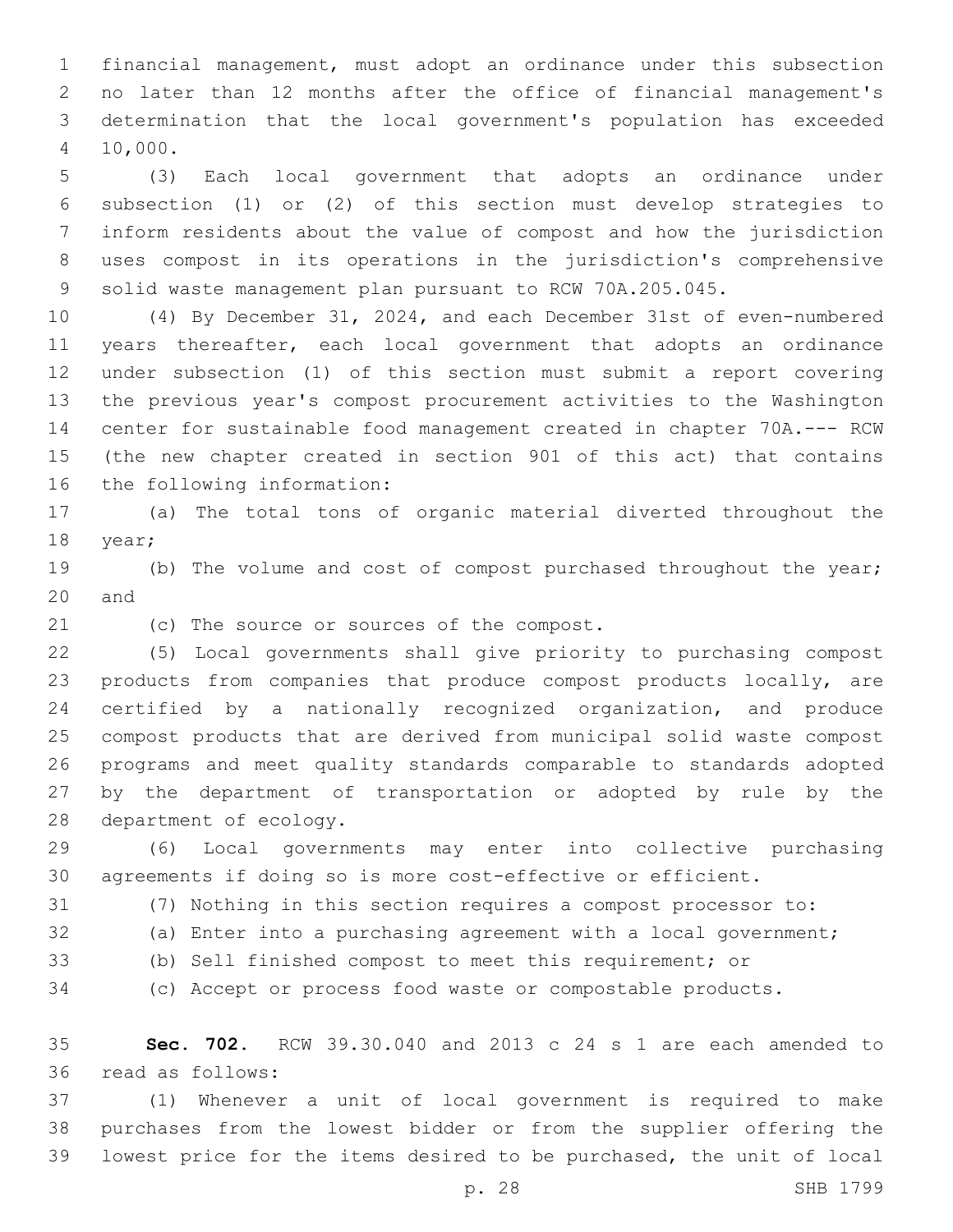government may, at its option when awarding a purchase contract, take into consideration tax revenue it would receive from purchasing the supplies, materials, or equipment from a supplier located within its boundaries. The unit of local government must award the purchase contract to the lowest bidder after such tax revenue has been considered. However, any local government may allow for preferential purchase of products made from recycled materials or products that may be recycled or reused. Any local government may allow for preferential purchase of compost to meet the requirements of RCW 10 43.19A.120. Any unit of local government which considers tax revenue it would receive from the imposition of taxes upon a supplier located within its boundaries must also consider tax revenue it would receive from taxes it imposes upon a supplier located outside its boundaries.

 (2) A unit of local government may award a contract to a bidder submitting the lowest bid before taxes are applied. The unit of local government must provide notice of its intent to award a contract based on this method prior to bids being submitted. For the purposes of this subsection (2), "taxes" means only those taxes that are included in "tax revenue" as defined in this section.

 (3) The definitions in this subsection apply throughout this section unless the context clearly requires otherwise.

 (a) "Tax revenue" means sales taxes that units of local government impose upon the sale of supplies, materials, or equipment from the supplier to units of local government, and business and occupation taxes that units of local government impose upon the supplier that are measured by the gross receipts of the supplier from 27 the sale.

 (b) "Unit of local government" means any county, city, town, metropolitan municipal corporation, public transit benefit area, county transportation authority, or other municipal or quasi- municipal corporation authorized to impose sales and use taxes or 32 business and occupation taxes.

 NEW SECTION. **Sec. 703.** A new section is added to chapter 43.19A 34 RCW to read as follows:

 A contract by a local government or state agency must require the use of compost products to the maximum extent economically feasible to meet the requirements established in RCW 43.19A.120.

**PART 8**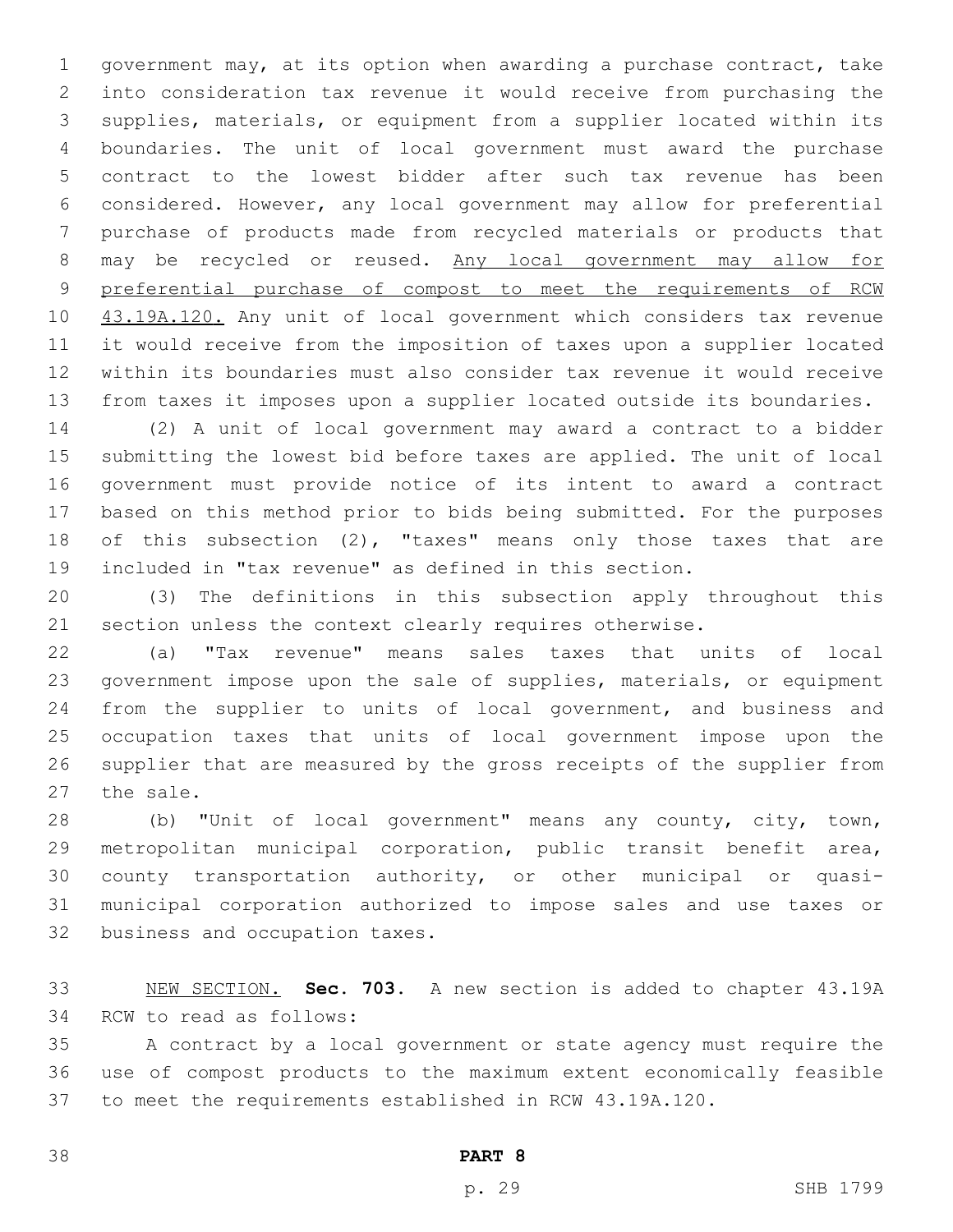**Sec. 801.** RCW 70A.455.010 and 2019 c 265 s 1 are each amended to 3 read as follows:

 (1) The legislature finds and declares that it is the public 5 policy of the state that:

 (a) Environmental marketing claims for plastic products, whether implicit or implied, should adhere to uniform and recognized standards for "compostability" and "biodegradability," since misleading, confusing, and deceptive labeling can negatively impact local composting programs and compost processors. Plastic products marketed as being "compostable" should be readily and easily 12 identifiable as meeting these standards;

 (b) Legitimate and responsible packaging and plastic product manufacturers are already properly labeling their compostable products, but many manufacturers are not. Not all compost facilities and their associated processing technologies accept or are required to accept compostable packaging as feedstocks. However, implementing a standardized system and test methods may create the ability for 19 them to take these products in the future.

 (2) Therefore, it is the intent of the legislature to authorize 21 the ((state's attorney general and local governments)) department of 22 ecology, cities, and counties to pursue false or misleading environmental claims and "greenwashing" for plastic products claiming 24 to be "compostable" or "biodegradable" when in fact they are not.

 **Sec. 802.** RCW 70A.455.020 and 2019 c 265 s 2 are each amended to 26 read as follows:

 The definitions in this section apply throughout this chapter 28 unless the context clearly requires otherwise.

(1) "ASTM" means the American society for testing and materials.

 (2) "Biodegradable mulch film" means film plastic used as a technical tool in commercial farming applications that biodegrades in 32 soil after being used, and:

 (a) The film product fulfills plant growth and regulated metals 34 requirements of ASTM D6400; and

 (b)(i) Meets the requirements of Vincotte's "OK Biodegradable Soil" certification scheme, as that certification existed as of 37 January 1, 2019;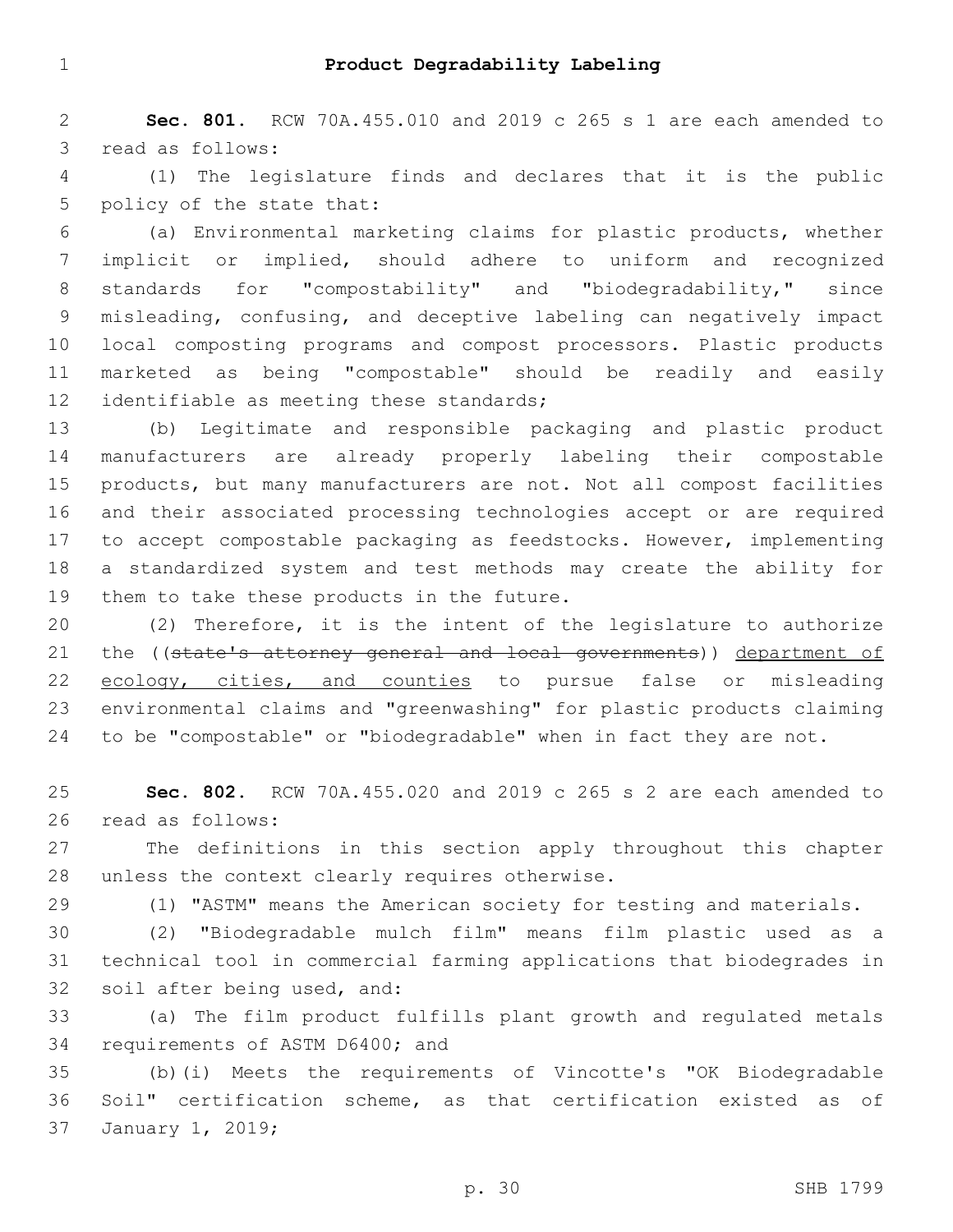1 (ii) At ambient temperatures and in soil, shows at least 2 ((ninety)) 90 percent biodegradation absolute or relative to 3 microcrystalline cellulose in less than two years' time, tested 4 according to ISO 17556 or ASTM 5988 standard test methods, as those 5 test methods existed as of January 1, 2019; or

6 (iii) Meets the requirements of EN 17033 "plastics-biodegradable 7 mulch films for use in agriculture and horticulture" as it existed on January 1, 2019.8

 (3) "Federal trade commission guides" means the United States federal trade commission's guides for the use of environmental marketing claims (Part 260, commencing at section 260.1), compostability claims, including section 260.8, and degradation claims (subchapter B of chapter I of Title 16 of the Code of Federal Regulations), as those guides existed as of January 1, 2019.

15 (4) "Film product" means a bag, sack, wrap, or other sheet film 16 product.

17 (5) "Food service product" ((means a product including, but not 18 <del>limited to, containers, plates, bowls, cups, lids, meat trays,</del> 19 straws, deli rounds, cocktail picks, splash sticks, condiment 20 packaging, clam shells and other hinged or lidded containers, 21 sandwich wrap, utensils, sachets, portion cups, and other food 22 service products that are intended for one-time use and used for food 23 or drink offered for sale or use)) has the same meaning as defined in 24 RCW 70A.245.010.

25 (6) (("Manufacturer" means a person, firm, association, 26 partnership, or corporation that produces a product.

27 (7)) "Person" means individual, firm, association, 28 copartnership, political subdivision, government agency, 29 municipality, industry, public or private corporation, or any other 30 entity whatsoever.

31 (((8)) (7) "Plastic food packaging and food service products" 32 means food packaging and food service products that is composed of:

33 (a) Plastic; or

34 (b) Fiber or paper with a plastic coating, window, component, or 35 additive.

36 (((49))) (8) "Plastic product" means a product made of plastic, 37 whether alone or in combination with another material including, but 38 not limited to, paperboard. A plastic product includes, but is not 39 limited to, any of the following: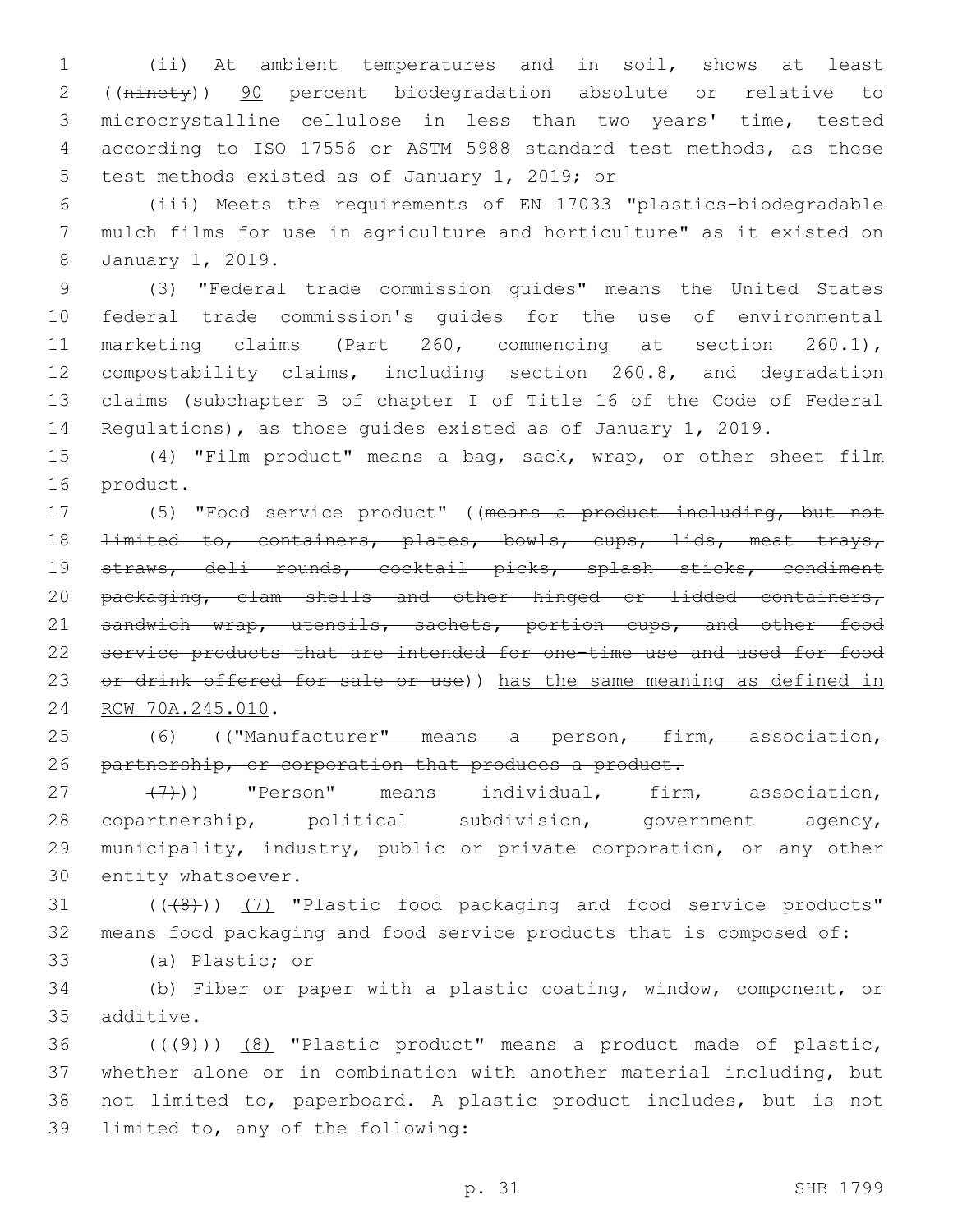- 1 (a) A product or part of a product that is used, bought, or 2 leased for use by a person for any purpose;
- 3 (b) A package or a packaging component including, but not limited 4 to, packaging peanuts;
- 5 (c) A film product; or

6 (d) Plastic food packaging and food service products.

7 (( $(410)$ ) (9) "Standard specification" means either:

8 (a) ASTM D6400 – standard specification labeling of plastics 9 designed to be aerobically composted in municipal or industrial 10 facilities, as it existed as of January 1, 2019; or

 (b) ASTM D6868 – standard specification for labeling of end items that incorporate plastics and polymers as coatings or additives with paper and other substrates designed to be aerobically composted in municipal or industrial facilities, as it existed as of January 1, 15 2019.

16 ((+11)(a) "Supplier" means a person, firm, association, 17 partnership, company, or corporation that sells, offers for sale, 18 offers for promotional purposes, or takes title to a product.

19 (b) "Supplier" does not include a person, firm, association, 20 partnership, company, or corporation that sells products to end users 21 as a retailer.

 $(12)$ ))  $(10)$  "Utensil" means a product designed to be used by a consumer to facilitate the consumption of food or beverages, including knives, forks, spoons, cocktail picks, chopsticks, splash 25 sticks, and stirrers.

26 (11) "Department" means the department of ecology.

27 (12) "Producer" means the following person responsible for 28 compliance with this chapter for a product sold, offered for sale, or 29 distributed in or into this state:

30 (a) If the product is sold under the manufacturer's own brand or 31 lacks identification of a brand, the producer is the person who 32 manufactures the product;

33 (b) If the product is manufactured by a person other than the 34 brand owner, the producer is the person who is the licensee of a 35 brand or trademark under which a product is sold, offered for sale, 36 or distributed in or into this state, whether or not the trademark is 37 registered in this state, unless the manufacturer or brand owner of 38 the product has agreed to accept responsibility under this chapter; 39 or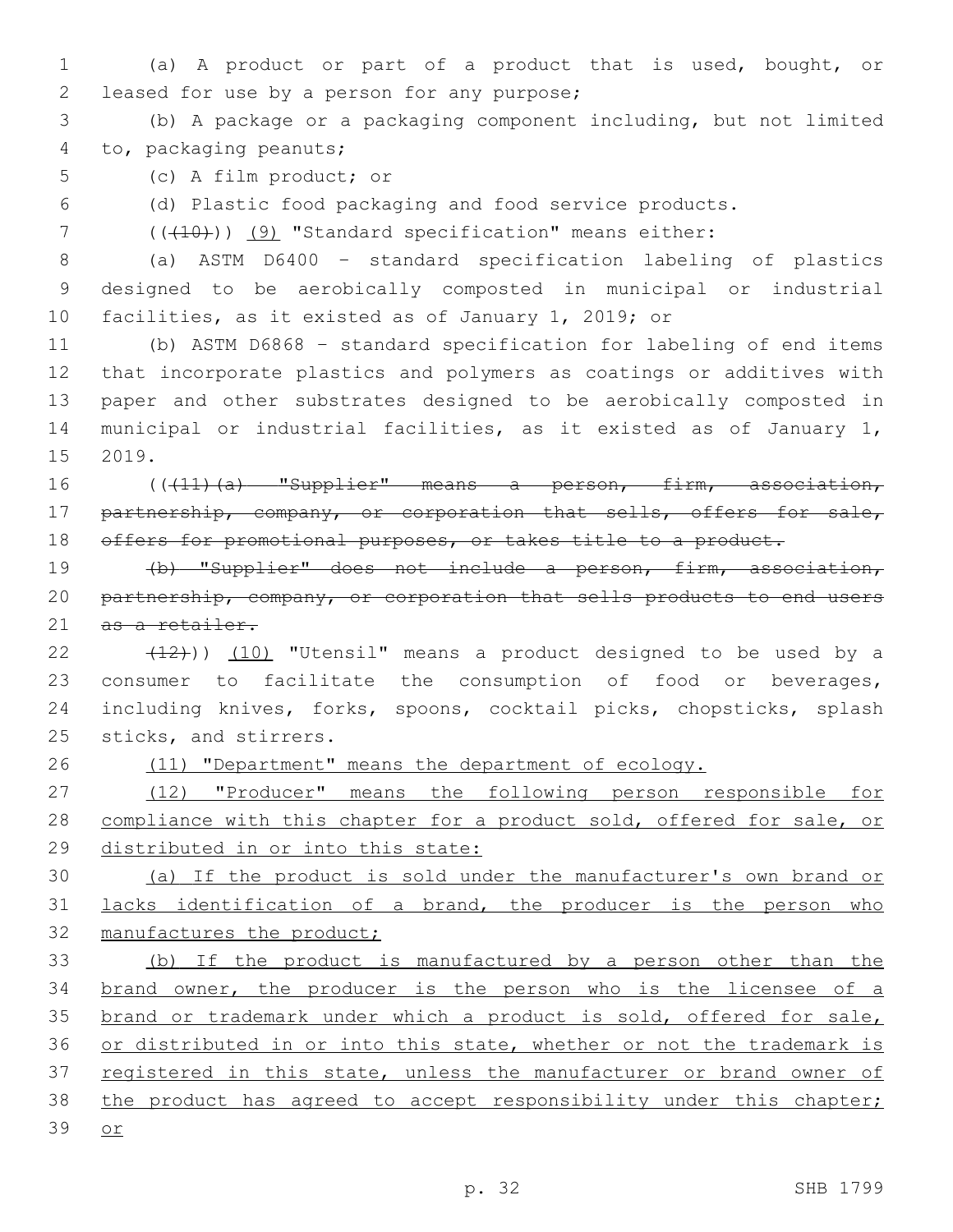| $\mathbf{1}$  | If there is no person described in (a) and<br>(b)<br>of this<br>(C)       |
|---------------|---------------------------------------------------------------------------|
| 2             | subsection over whom the state can constitutionally exercise              |
| 3             | jurisdiction, the producer is the person who imports or distributes       |
| 4             | the product in or into the state.                                         |
| 5             | Sec. 803. RCW 70A.455.040 and 2019 c 265 s 4 are each amended to          |
| 6             | read as follows:                                                          |
| 7             | $(1)$ $((+\alpha)^2)$ A product labeled as "compostable" that is sold,    |
| 8             | offered for sale, or distributed for use in Washington by a               |
| $\mathcal{G}$ | ((supplier or manufacturer)) producer must:                               |
| 10            | $((+i))$ (a) Meet ASTM standard specification D6400;                      |
| 11            | $((\overrightarrow{+i})$ ) (b) Meet ASTM standard specification D6868; or |
| 12            | $((+i+i))$ (c) Be comprised of wood, which includes renewable             |
| 13            | wood, or fiber-based substrate only;                                      |
| 14            | $((+b))$ (2) A product described in $((+a)+(i)$ or $(ii)$ of this))       |
| 15            | subsection (1) (a) or (b) of this section must:                           |
| 16            | $((+i))$ (a) Meet labeling requirements established under the             |
| 17            | United States federal trade commission's quides; and                      |
| 18            | $((+\pm\pm))$ (b) Feature labeling that:                                  |
| 19            | $((+A))$ (i) Meets industry standards for being distinguishable           |
| 20            | upon quick inspection in both public sorting areas and in processing      |
| 21            | facilities;                                                               |
| 22            | $((+B))$ (ii) Uses a logo indicating the product has<br>been              |
| 23            | certified by a recognized third-party independent verification body       |
| 24            | as meeting the ASTM standard specification; ((and                         |
| 25            | (C)) (iii) Displays the word "compostable," where possible,               |
| 26            | indicating the product has been tested by a recognized third-party        |
| 27            | independent body and meets the ASTM standard specification; and           |
| 28            | (iv) Uses green, beige, or brown labeling, color striping, or             |
| 29            | other green, beige, or brown symbols, colors, tinting, marks, or          |
| 30            | design patterns that help differentiate compostable items from            |
| 31            | noncompostable items.                                                     |
| 32            | $((2)$ A compostable product described in subsection $(1)$ (a) (i) or     |
| 33            | (ii) of this section must be considered compliant with the                |
| 34            | requirements of this section if it:                                       |
| 35            | (a) Has green or brown labeling;                                          |
| 36            | (b) Is labeled as compostable; and                                        |
| 37            | (c) Uses distinctive color schemes, green or brown color                  |
| 38            | striping, or other adopted symbols, colors, marks, or design patterns     |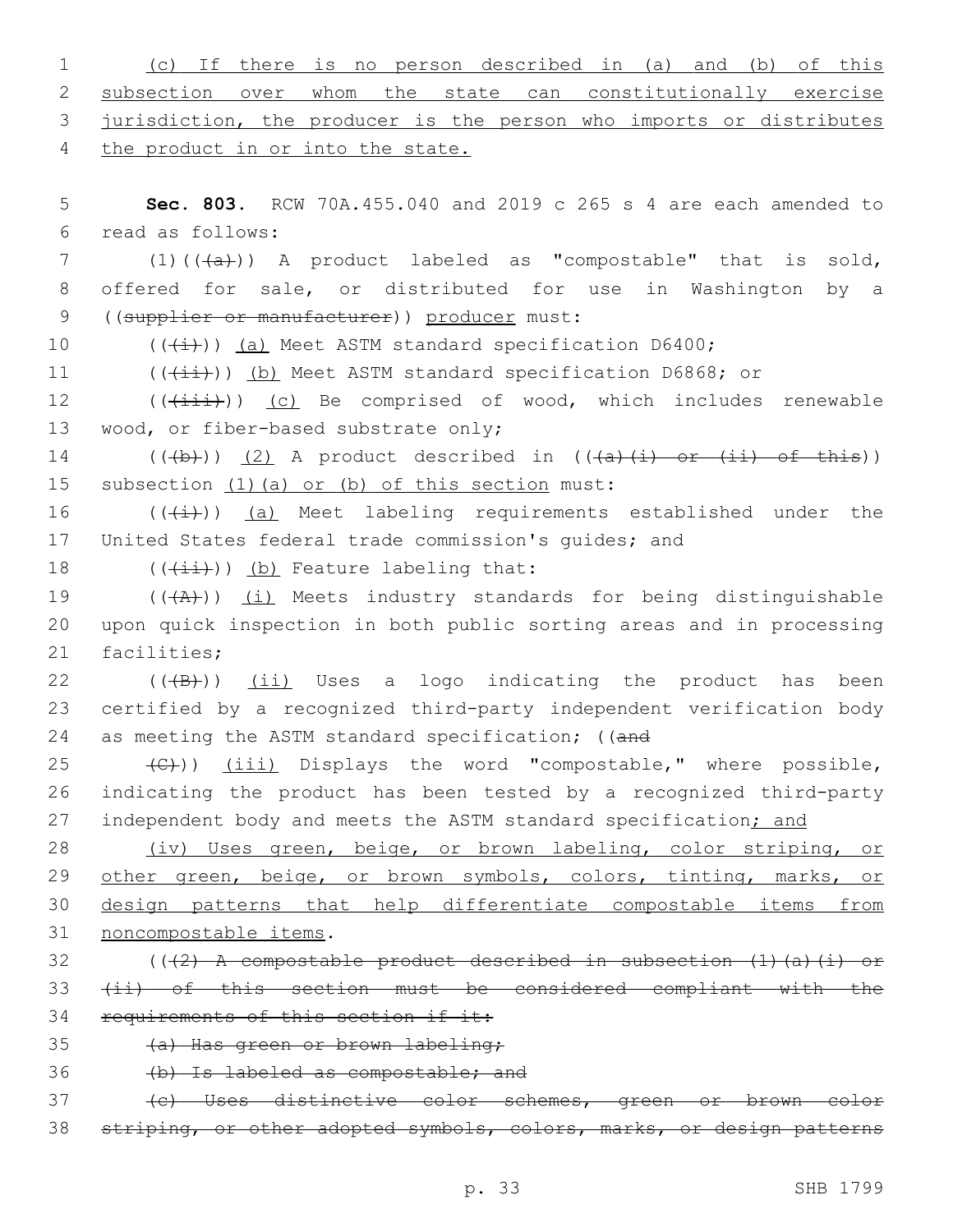that help differentiate compostable items from noncompostable 2 materials.))

 **Sec. 804.** RCW 70A.455.050 and 2019 c 265 s 5 are each amended to 4 read as follows:

 (1) A ((manufacturer or supplier)) producer of a film bag that meets ASTM standard specification D6400 and is distributed or sold by retailers must ensure that the film bag is readily and easily identifiable from other film bags in a manner that is consistent with 9 the federal trade commission guides.

 (2) For purposes of this section, "readily and easily identifiable" products must meet the following requirements:

 (a) Be labeled with a certification logo indicating the bag meets the ASTM D6400 standard specification if the bag has been certified as meeting that standard by a recognized third-party independent 15 verification body;

(b) Be labeled in accordance with one of the following:

17 (i) The bag is tinted or made of a uniform color of green, beige, or brown and labeled with the word "compostable" on one side of the bag and the label must be at least one inch in height; or

 (ii) Be labeled with the word "compostable" on both sides of the 21 bag and the label must be one of the following:

 (A) Green, beige, or brown color lettering at least one inch in 23 height; or

24 (B) Within a contrasting green, beige, or brown color band of at least one inch in height on both sides of the bag with color 26 contrasting lettering of at least one-half inch in height; and

 (c) Meet industry standards for being distinguishable upon quick inspection in both public sorting areas and in processing facilities.

29 (3) If a bag is smaller than ((fourteen)) 14 inches by ((fourteen)) 14 inches, the lettering and stripe required under subsection (2)(b)(ii) of this section must be in proportion to the 32 size of the bag.

 (4) A film bag that meets ASTM standard specification D6400 that is sold or distributed in this state may not display a chasing arrow resin identification code or recycling type of symbol in any form.

 (5) A ((manufacturer or supplier)) producer is required to comply with this section only to the extent that the labeling requirements do not conflict with the federal trade commission guides.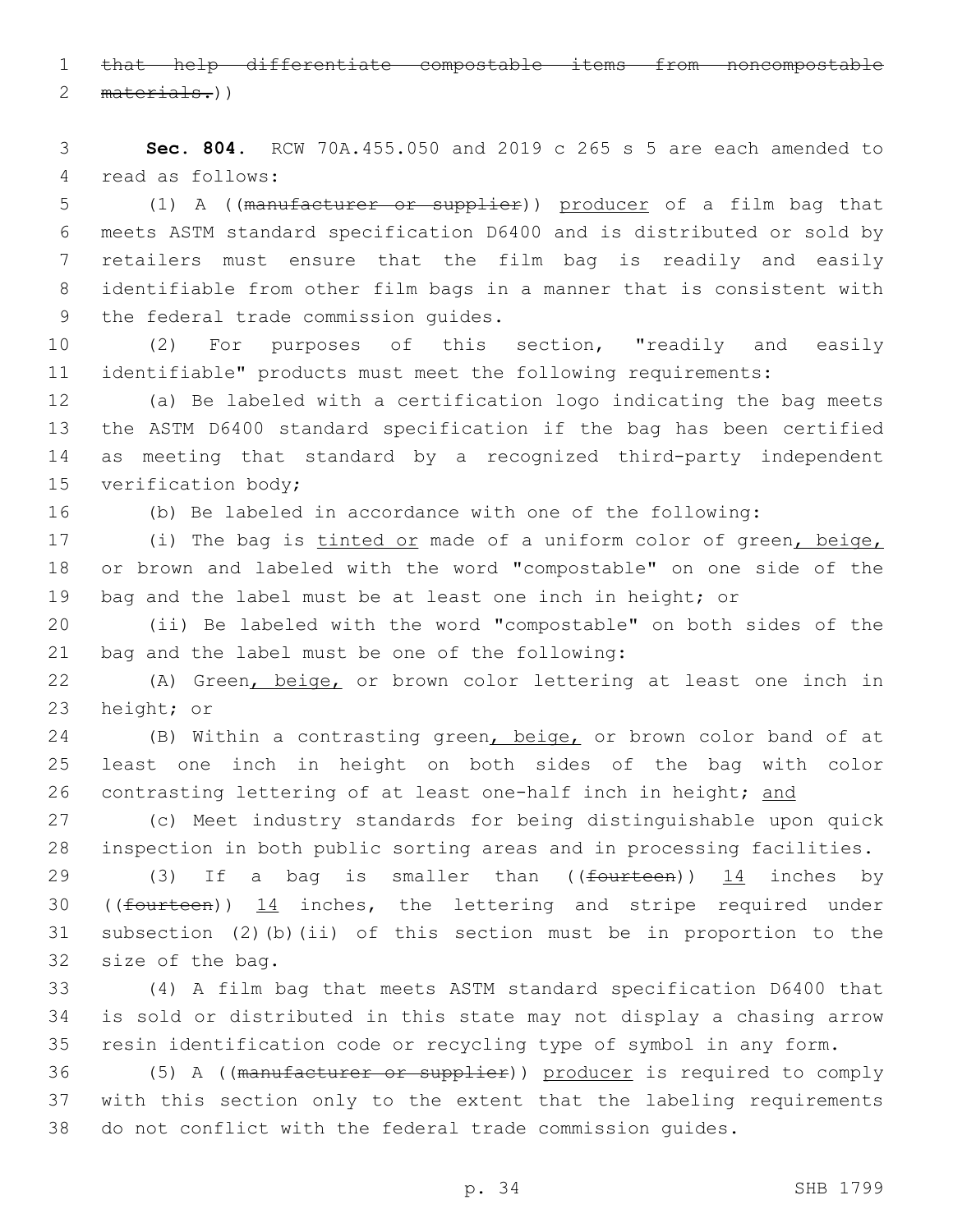**Sec. 805.** RCW 70A.455.060 and 2020 c 20 s 1446 are each amended 2 to read as follows:

 (1)(a) A ((manufacturer or supplier)) producer of plastic food service products or film products that meet ASTM standard specification D6400 or ASTM standard specification D6868 must ensure that the items are readily and easily identifiable from other plastic food service products or plastic film products in a manner that is consistent with the federal trade commission guides.

 (b) Film bags are exempt from the requirements of this section, and are instead subject to the requirements of RCW 70A.455.050.

 (2) For the purposes of this section, "readily and easily 12 identifiable" products must:

 (a) Be labeled with a logo indicating the product has been certified by a recognized third-party independent verification body 15 as meeting the ASTM standard specification;

 (b) Be labeled with the word "compostable," where possible, indicating the food packaging or film product has been tested by a recognized third-party independent body and meets the ASTM standard specification; ((and))

 (c) Meet industry standards for being distinguishable upon quick 21 inspection in both public sorting areas and in processing facilities; and

 (d) Be at least partially colored or partially tinted green, 24 beige, or brown.

 (3) ((A compostable product described in subsection (1) of this section must be considered compliant with the requirements of this 27 section if it:

28 (a) Has green or brown labeling;

(b) Is labeled as compostable; and

 (c) Uses distinctive color schemes, green or brown color 31 striping, or other adopted symbols, colors, marks, or design patterns that help differentiate compostable items from noncompostable materials.

 $(4)$ )) It is encouraged that each product described in subsection 35 (1) of this section  $($ .

36 (a) Display)) display labeling language via printing, embossing, or compostable adhesive stickers using, when possible, either the 38 colors green, beige, or brown that contrast with background product 39 color for easy identification ( $\rightarrow$  or

40 (b) Be tinted green or brown)).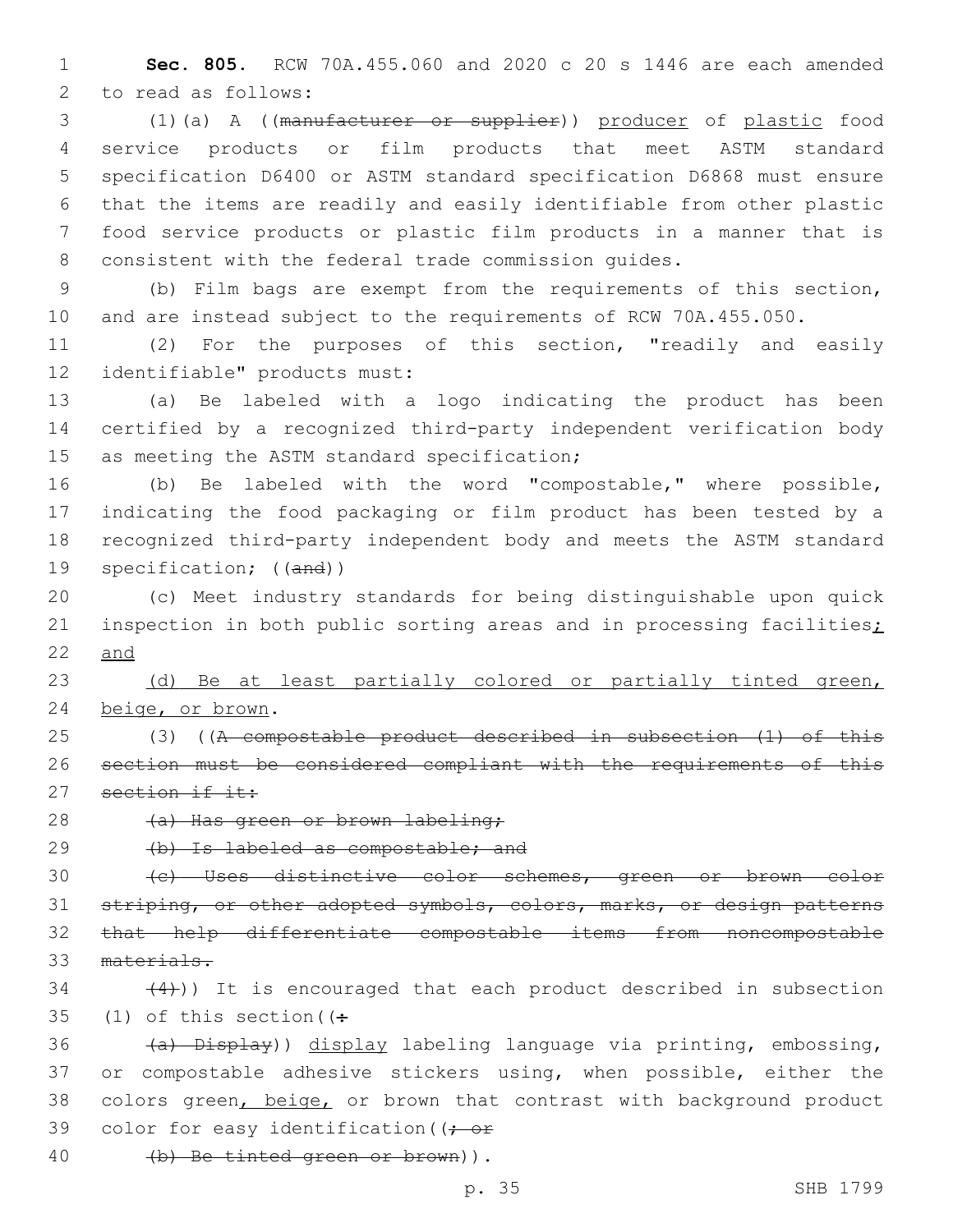1 (((5)) (4) Graphic elements are encouraged to increase 2 legibility of the word "compostable" and overall product distinction 3 that may include text boxes, stripes, bands, or a green, beige, or 4 brown tint of the product.

 (((6))) (5) A ((manufacturer or supplier)) producer is required to comply with this section only to the extent that the labeling requirements do not conflict with the federal trade commission 8 quides.

9 **Sec. 806.** RCW 70A.455.070 and 2020 c 20 s 1447 are each amended 10 to read as follows:

11 (1) A ((manufacturer or supplier of film products or food service 12 products)) producer of plastic film bags sold, offered for sale, or 13 distributed for use in Washington that does not meet the applicable 14 ASTM standard specifications provided in RCW 70A.455.050 ((and 15 70A.455.060)) is:

16 (((4))) (a) Prohibited from using tinting, color schemes, 17 labeling, ((and)) or terms that are required of products that meet 18 the applicable ASTM standard specifications under RCW 70A.455.050 19  $((and -70A.455.060))$ ;

20  $((+2+))$  (b) Discouraged from using (( $\epsilon$ oloration,)) labeling, 21 images, and terms that may reasonably be anticipated to confuse 22 consumers into believing that noncompostable ((bags and food service 23 packaging)) products are compostable; and

24 ( $(\frac{43}{})$ ) (c) Encouraged to use ( $\frac{1}{100}$ ) labeling, images, 25 and terms to help consumers identify noncompostable bags ((and food 26 service packaging)) as either:  $((+a))$  (i) Suitable for recycling; or  $(1 + b)$ ) (ii) necessary to dispose as waste.

 (2) A producer of food service products, or plastic film products 29 other than plastic film bags subject to subsection (1) of this section, sold, offered for sale, or distributed for use in Washington that does not meet the applicable ASTM standard specifications provided in RCW 70A.455.060 is:

33 (a) Prohibited from using labeling, or terms that are required of 34 products that meet the applicable ASTM standard specifications under 35 RCW 70A.455.060;

36 (b) Discouraged from using labeling, images, and terms that may 37 reasonably be anticipated to confuse consumers into believing that 38 compostable products are compostable; and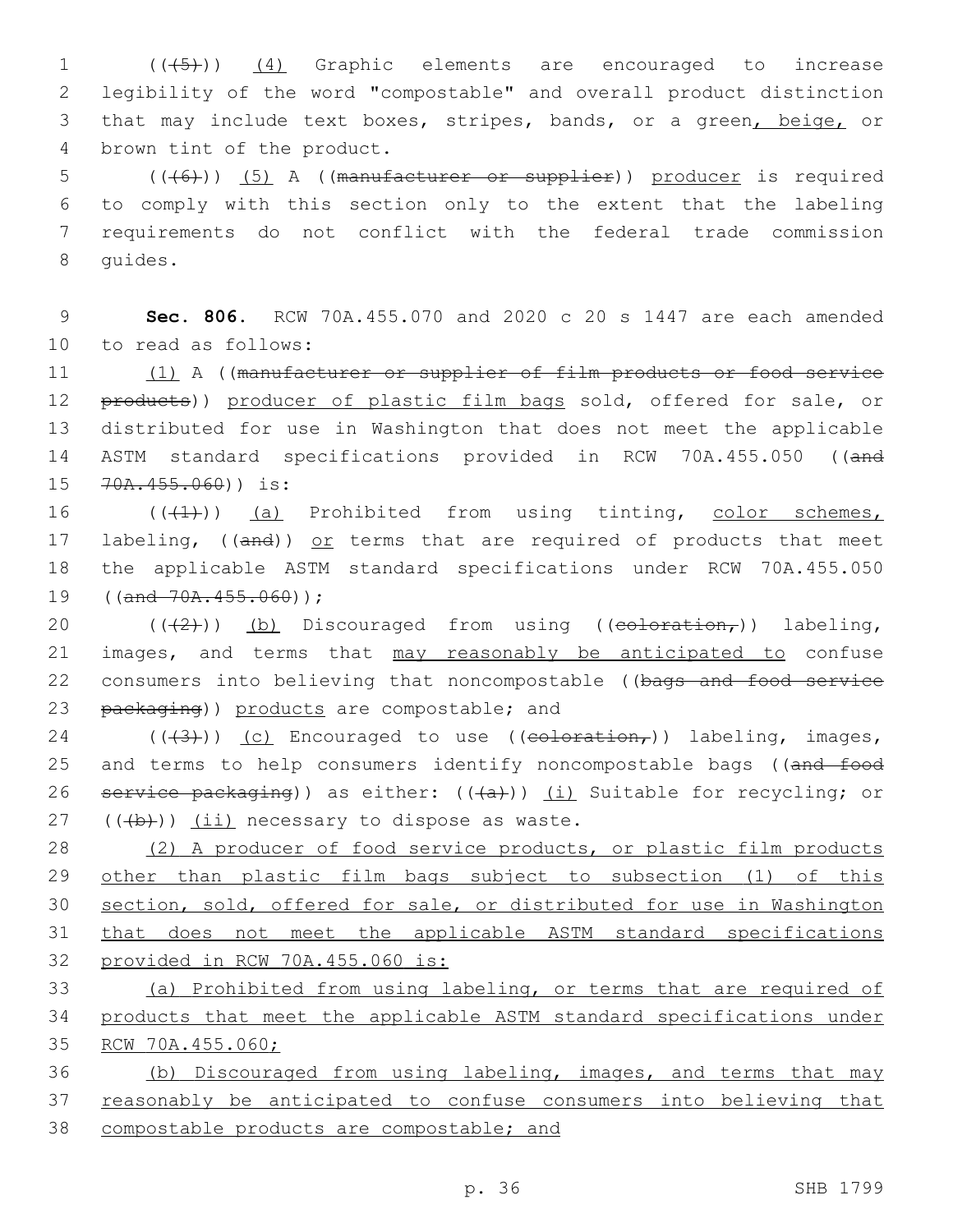(c) Encouraged to use tinting, coloration, labeling, images, and terms to help consumers identify film products and food service packaging as either: (i) Suitable for recycling; or (ii) necessary to dispose as waste.

5 **Sec. 807.** RCW 70A.455.080 and 2019 c 265 s 8 are each amended to read as follows:6

7 (1) Upon the request by a person, including the department, a 8 ((manufacturer or supplier)) producer shall submit to that person or 9 the department, within ((ninety)) 90 days of the request, 10 nonconfidential business information and documentation demonstrating 11 compliance with this chapter, in a format that is easy to understand 12 and scientifically accurate.

13 (2) Upon request by a commercial compost processing facility, 14 ((manufacturers)) producers of compostable products are encouraged to 15 provide the facility with information regarding the technical aspects 16 of a commercial composting environment, such as heat or moisture, in 17 which the ((manufacturer's)) producer's product has been field tested 18 and found to degrade.

19 **Sec. 808.** RCW 70A.455.090 and 2020 c 20 s 1448 are each amended 20 to read as follows:

21  $(1)$   $(a)$  The ((state, acting through the attorney general,)) 22 department and cities and counties have concurrent authority to 23 enforce this chapter and to issue and collect civil penalties for a 24 violation of this chapter, subject to the conditions in this section 25 and RCW 70A.455.100. An enforcing government entity may impose a 26 civil penalty in the amount of up to ((two thousand dollars)) \$2,000 27 for the first violation of this chapter, up to ((five thousand 28 dollars)) \$5,000 for the second violation of this chapter, and up to 29 ((ten thousand dollars)) \$10,000 for the third and any subsequent 30 violation of this chapter. If a ((manufacturer or supplier)) producer 31 has paid a prior penalty for the same violation to a different 32 government entity with enforcement authority under this subsection, 33 the penalty imposed by a government entity is reduced by the amount 34 of the payment.

 (b) The enforcement of this chapter must be based primarily on complaints filed with the department and cities and counties. The department must establish a forum for the filing of complaints. Cities, counties, or any person may file complaints with the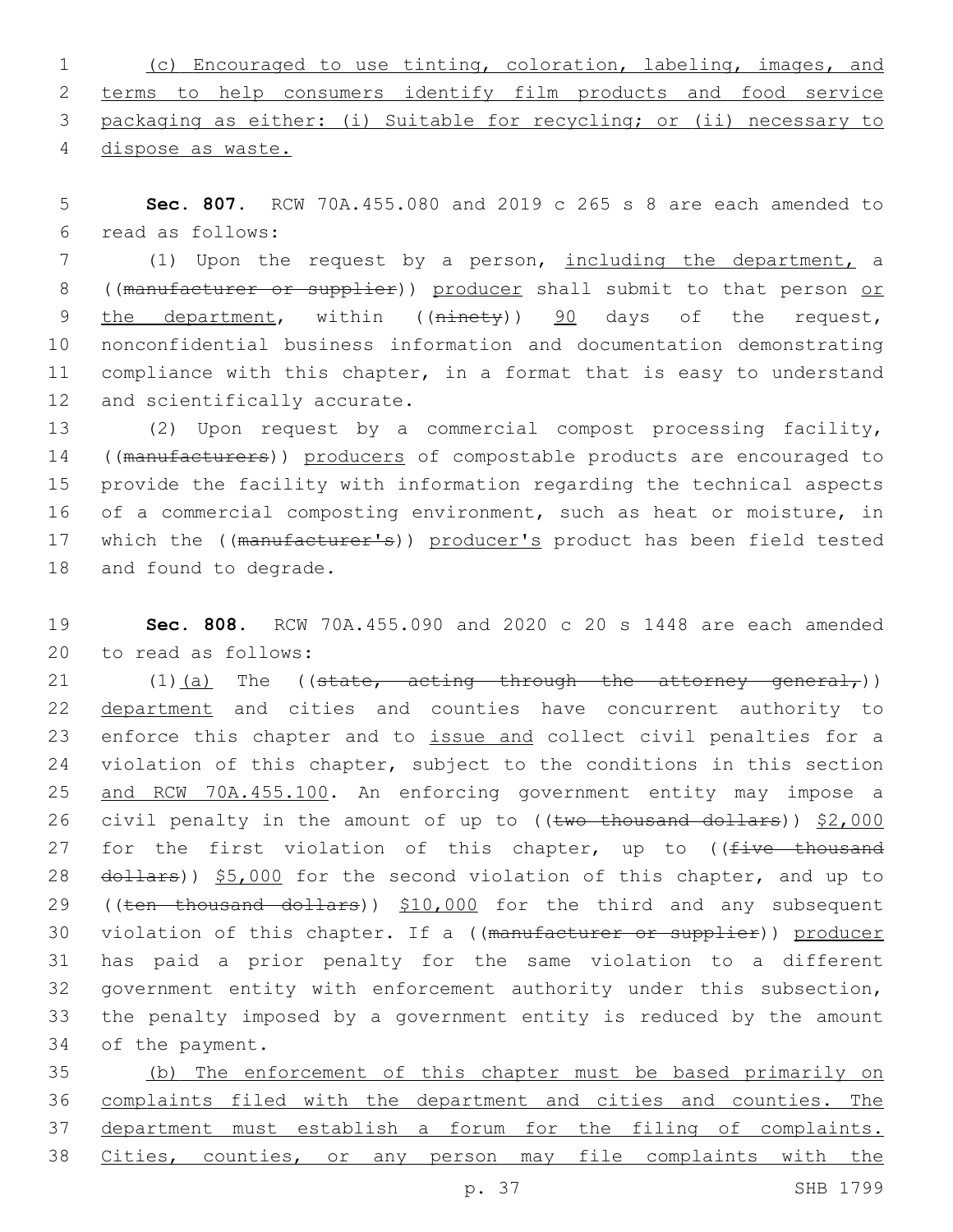department using the forum, and cities and counties may review complaints filed with the department via the forum. The forum established by the department may include a complaint form on the department's website, a telephone hotline, or a public outreach strategy relying upon electronic social media to receive complaints that allege violations. The department, in collaboration with the cities and counties, must provide education and outreach activities 8 to inform retail establishments, consumers, and producers about the 9 requirements of this chapter.

10 (2) ((Any civil penalties collected pursuant to this section must 11 be paid to the office of the city attorney, city prosecutor, district 12 attorney, or attorney general, whichever office brought the action. 13 Penalties collected by the attorney general on behalf of the state 14 must be deposited in the compostable products revolving account 15 created in RCW 70A.455.110)) Penalties issued by the department are 16 appealable to the pollution control hearings board established in 17 chapter 43.21B RCW.

18 (3) The remedies provided by this section are not exclusive and 19 are in addition to the remedies that may be available pursuant to 20 chapter 19.86 RCW or other consumer protection laws, if applicable.

21 (4) In addition to penalties recovered under this section, the 22 enforcing ((government entity)) city or county may recover reasonable 23 enforcement costs and attorneys' fees from the liable ((manufacturer 24 or supplier)) producer.

25 **Sec. 809.** RCW 70A.455.100 and 2020 c 20 s 1449 are each amended 26 to read as follows:

27 ((Manufacturers and suppliers)) (1) Producers who violate the requirements of this chapter are subject to civil penalties described in RCW 70A.455.090. A specific violation is deemed to have occurred upon the sale of noncompliant product by stock-keeping unit number or unique item number. The repeated sale of the same noncompliant product by stock-keeping unit number or unique item number is 33 considered a single violation. ( $(A<sub>city</sub>, count, or the state)$ )

 (2)(a) A city or county enforcing a requirement of this chapter must send a written notice and a copy of the requirements to a noncompliant ((manufacturer or supplier)) producer of an alleged 37 violation, who will have ((ninety)) 90 days to become compliant. ((A 38 eity, county, or the state may assess a first penalty if the manufacturer or supplier has not met the requirements ninety days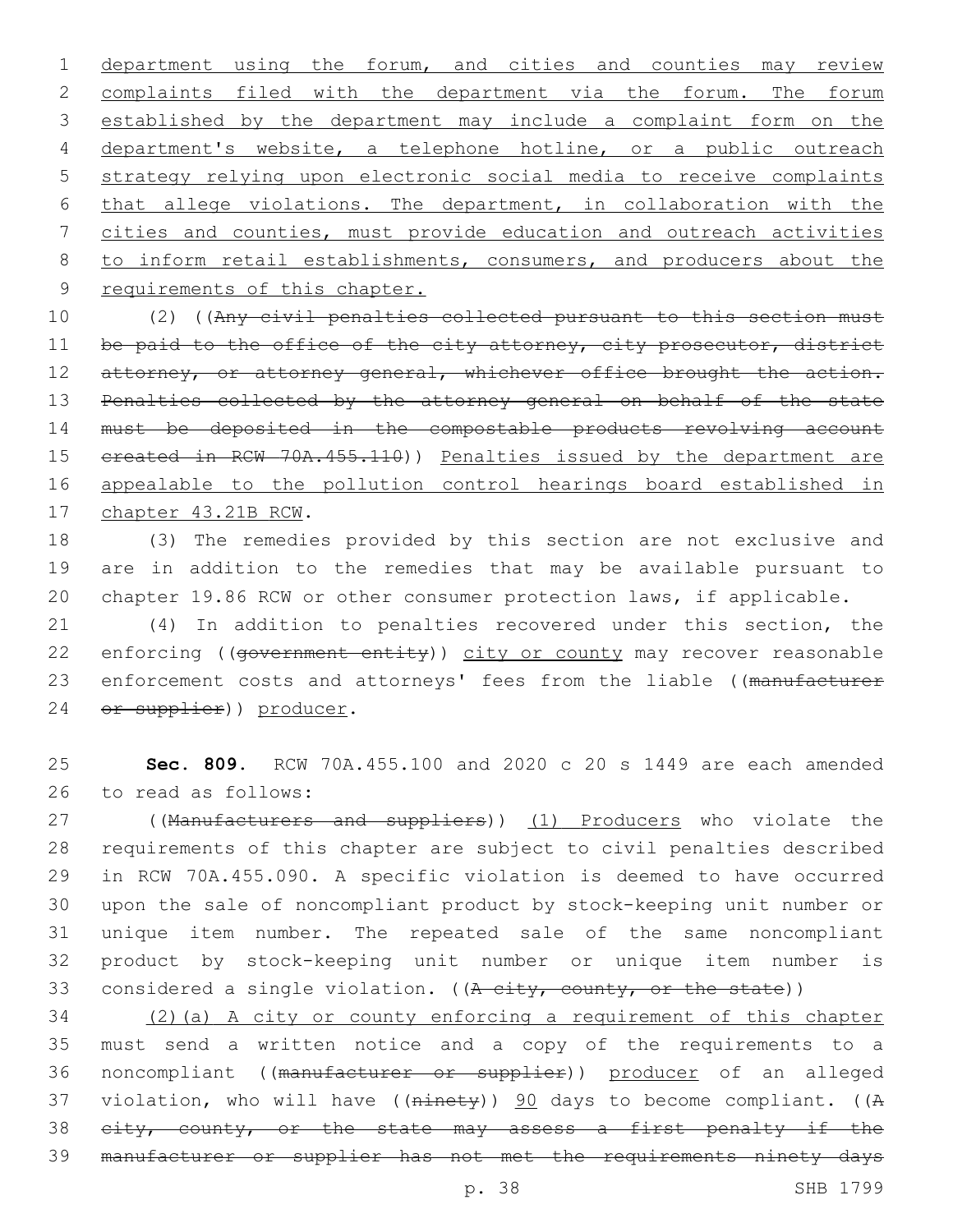following the date the notification was sent. A city, county, or the state))

 (b) A city or county enforcing a requirement of this chapter may assess a first penalty if the producer has not met the requirements 90 days following the date the notification was sent. A city or county may impose second, third, and subsequent penalties on a ((manufacturer or supplier)) producer that remains noncompliant with 8 the requirements of this chapter for every month of noncompliance.

 (3) The department may only impose penalties under this chapter consistent with the standards established in RCW 43.21B.300.

 NEW SECTION. **Sec. 810.** A new section is added to chapter 12 70A.455 RCW to read as follows:

 (1) The department may adopt rules as necessary for the purpose 14 of implementing, administering, and enforcing this chapter.

 (2) Producers of a product subject to RCW 70A.455.040, 70A.455.050, or 70A.455.060 must submit, under penalty of perjury, a declaration that the product meets the standards established under those sections of this chapter for the product. This declaration must 19 be submitted to the department:

 (a) By January 1, 2024, for a product that is or will be sold or distributed into Washington beginning January 1, 2024;

 (b) Prior to the sale or distribution of a product newly sold or distributed into Washington after January 1, 2024; and

 (c) Prior to the sale or distribution of a product whose method of compliance with the standards established in RCW 70A.455.040, 70A.455.050, or 70A.455.060 is materially changed from the method of compliance used at the last declaration submission under this 28 section.

 (3) The department must begin enforcing the requirements of this 30 chapter by July 1, 2024.

 **Sec. 811.** RCW 70A.455.030 and 2019 c 265 s 3 are each amended to 32 read as follows:

33 (1) Except as provided in this chapter, no ((manufacturer or 34 supplier)) producer may sell, offer for sale, or distribute for use in this state a plastic product that is labeled with the term "biodegradable," "degradable," "decomposable," "oxo-degradable," or any similar form of those terms, or in any way imply that the plastic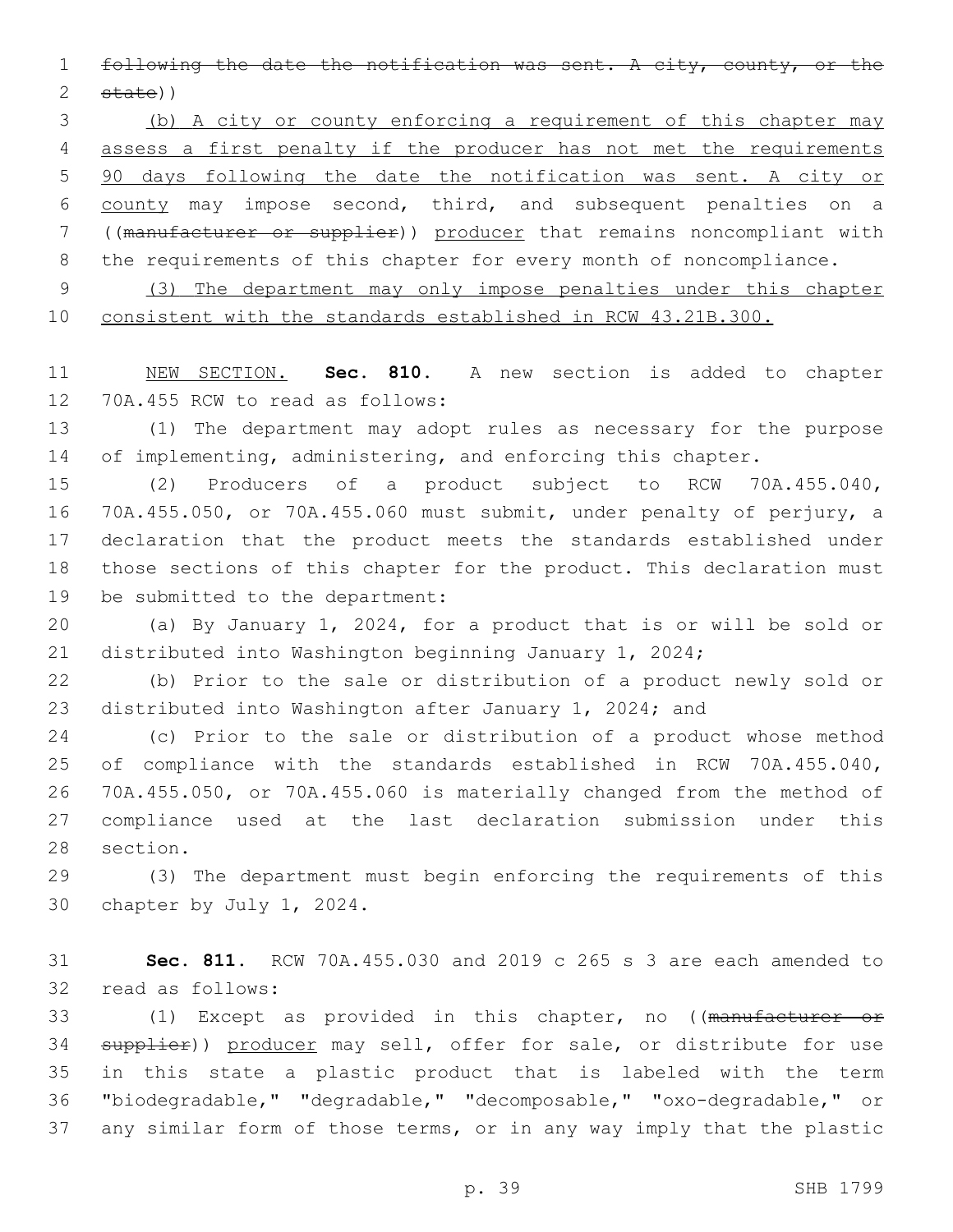product will break down, fragment, biodegrade, or decompose in a 2 landfill or other environment.

 (2) This section does not apply to biodegradable mulch film that meets the required testing and has the appropriate third-party 5 certifications.

 **Sec. 812.** RCW 43.21B.110 and 2021 c 316 s 41 and 2021 c 313 s 16 7 are each reenacted and amended to read as follows:

 (1) The hearings board shall only have jurisdiction to hear and decide appeals from the following decisions of the department, the director, local conservation districts, the air pollution control boards or authorities as established pursuant to chapter 70A.15 RCW, local health departments, the department of natural resources, the department of fish and wildlife, the parks and recreation commission, and authorized public entities described in chapter 79.100 RCW:

 (a) Civil penalties imposed pursuant to RCW 18.104.155, 70A.15.3160, 70A.300.090, 70A.20.050, 70A.530.040, 70A.350.070, 70A.515.060, 70A.245.040, 70A.245.050, 70A.245.070, 70A.245.080, 70A.65.200, 70A.455.090, 76.09.170, 77.55.440, 78.44.250, 88.46.090, 90.03.600, 90.46.270, 90.48.144, 90.56.310, 90.56.330, and 90.64.102.

 (b) Orders issued pursuant to RCW 18.104.043, 18.104.060, 43.27A.190, 70A.15.2520, 70A.15.3010, 70A.300.120, 70A.350.070, 70A.245.020, 70A.65.200, 86.16.020, 88.46.070, 90.14.130, 90.46.250, 23 90.48.120, and 90.56.330.

 (c) Except as provided in RCW 90.03.210(2), the issuance, modification, or termination of any permit, certificate, or license by the department or any air authority in the exercise of its jurisdiction, including the issuance or termination of a waste disposal permit, the denial of an application for a waste disposal permit, the modification of the conditions or the terms of a waste disposal permit, or a decision to approve or deny an application for a solid waste permit exemption under RCW 70A.205.260.

 (d) Decisions of local health departments regarding the grant or denial of solid waste permits pursuant to chapter 70A.205 RCW.

 (e) Decisions of local health departments regarding the issuance and enforcement of permits to use or dispose of biosolids under RCW 70A.226.090.36

 (f) Decisions of the department regarding waste-derived fertilizer or micronutrient fertilizer under RCW 15.54.820, and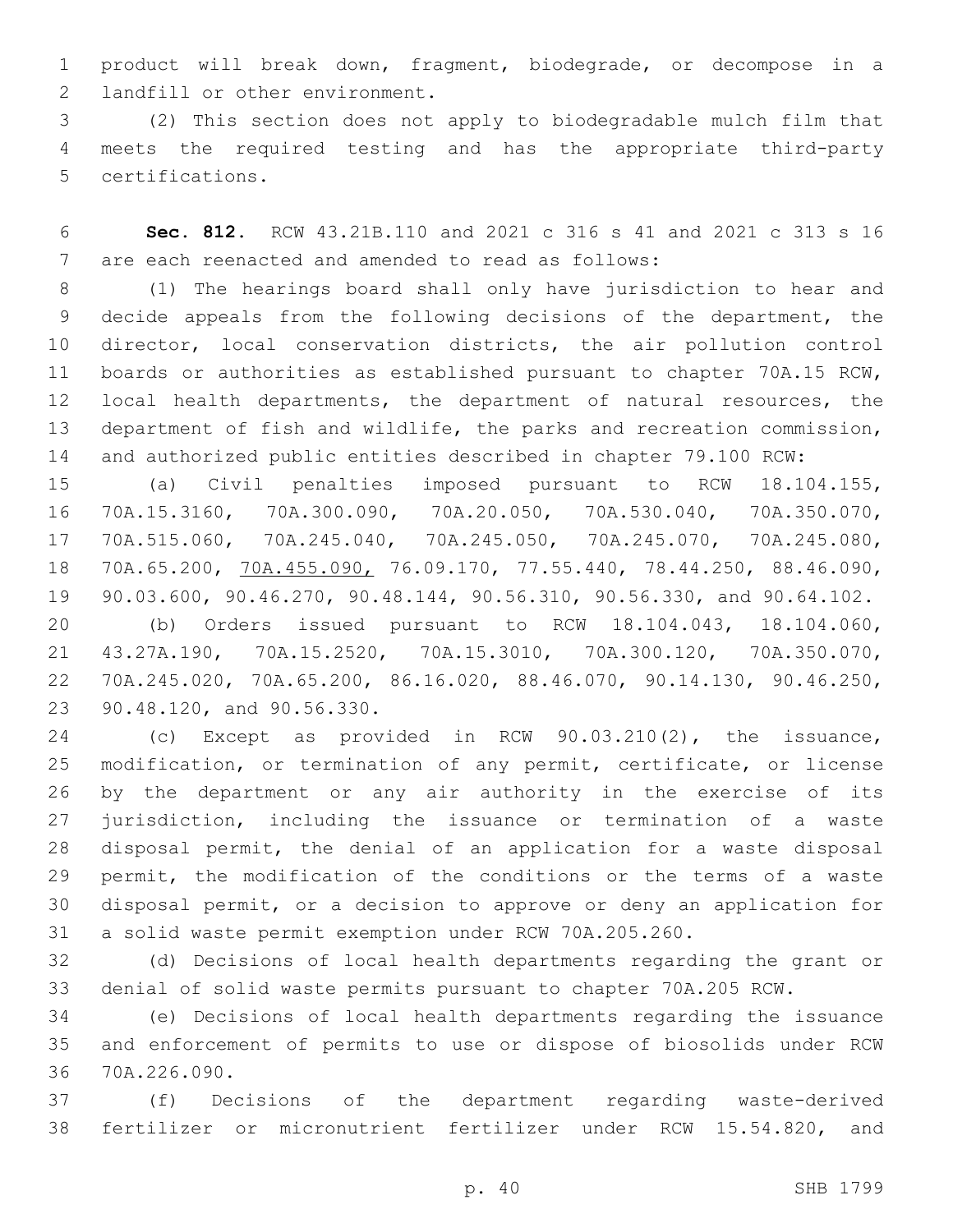decisions of the department regarding waste-derived soil amendments under RCW 70A.205.145.2

 (g) Decisions of local conservation districts related to the denial of approval or denial of certification of a dairy nutrient management plan; conditions contained in a plan; application of any dairy nutrient management practices, standards, methods, and technologies to a particular dairy farm; and failure to adhere to the plan review and approval timelines in RCW 90.64.026.

 (h) Any other decision by the department or an air authority which pursuant to law must be decided as an adjudicative proceeding 11 under chapter 34.05 RCW.

 (i) Decisions of the department of natural resources, the department of fish and wildlife, and the department that are reviewable under chapter 76.09 RCW, and the department of natural 15 resources' appeals of county, city, or town objections under RCW 16 76.09.050(7).

 (j) Forest health hazard orders issued by the commissioner of 18 public lands under RCW 76.06.180.

 (k) Decisions of the department of fish and wildlife to issue, deny, condition, or modify a hydraulic project approval permit under chapter 77.55 RCW, to issue a stop work order, to issue a notice to comply, to issue a civil penalty, or to issue a notice of intent to 23 disapprove applications.

 (l) Decisions of the department of natural resources that are 25 reviewable under RCW 78.44.270.

 (m) Decisions of an authorized public entity under RCW 79.100.010 to take temporary possession or custody of a vessel or to contest the amount of reimbursement owed that are reviewable by the hearings 29 board under RCW 79.100.120.

 (n) Decisions of the department of ecology that are appealable under RCW 70A.245.020 to set recycled minimum postconsumer content for covered products or to temporarily exclude types of covered products in plastic containers from minimum postconsumer recycled 34 content requirements.

(o) Orders by the department of ecology under RCW 70A.455.080.

 (2) The following hearings shall not be conducted by the hearings board:37

 (a) Hearings required by law to be conducted by the shorelines 39 hearings board pursuant to chapter 90.58 RCW.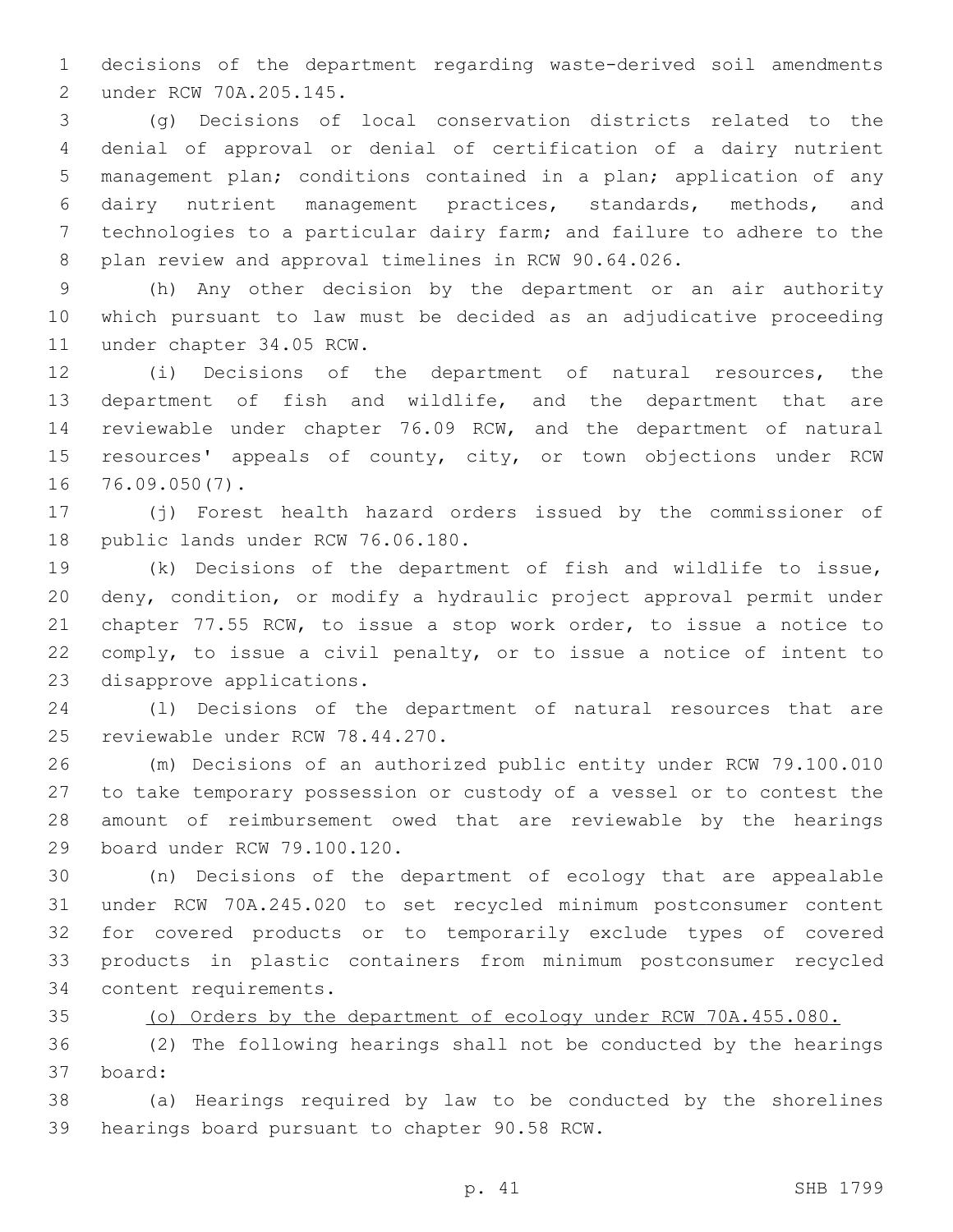(b) Hearings conducted by the department pursuant to RCW 70A.15.3010, 70A.15.3070, 70A.15.3080, 70A.15.3090, 70A.15.3100, 70A.15.3110, and 90.44.180.3

 (c) Appeals of decisions by the department under RCW 90.03.110 5 and 90.44.220.

 (d) Hearings conducted by the department to adopt, modify, or 7 repeal rules.

 (3) Review of rules and regulations adopted by the hearings board shall be subject to review in accordance with the provisions of the 10 administrative procedure act, chapter 34.05 RCW.

 **Sec. 813.** RCW 43.21B.300 and 2021 c 316 s 42 and 2021 c 313 s 17 are each reenacted and amended to read as follows:

 (1) Any civil penalty provided in RCW 18.104.155, 70A.15.3160, 70A.205.280, 70A.300.090, 70A.20.050, 70A.245.040, 70A.245.050, 70A.245.070, 70A.245.080, 70A.65.200, 70A.455.090, 88.46.090, 90.03.600, 90.46.270, 90.48.144, 90.56.310, 90.56.330, and 90.64.102 and chapter 70A.355 RCW shall be imposed by a notice in writing, either by certified mail with return receipt requested or by personal service, to the person incurring the penalty from the department or the local air authority, describing the violation with reasonable particularity. For penalties issued by local air authorities, within 22 (( $\text{thirty}$ )) 30 days after the notice is received, the person incurring the penalty may apply in writing to the authority for the remission 24 or mitigation of the penalty. Upon receipt of the application, the authority may remit or mitigate the penalty upon whatever terms the authority in its discretion deems proper. The authority may ascertain the facts regarding all such applications in such reasonable manner and under such rules as it may deem proper and shall remit or mitigate the penalty only upon a demonstration of extraordinary circumstances such as the presence of information or factors not 31 considered in setting the original penalty.

 (2) Any penalty imposed under this section may be appealed to the pollution control hearings board in accordance with this chapter if the appeal is filed with the hearings board and served on the 35 department or authority ( $(\text{thi}$ rty)) 30 days after the date of receipt by the person penalized of the notice imposing the penalty or 37 ((thirty)) 30 days after the date of receipt of the notice of disposition by a local air authority of the application for relief 39 from penalty.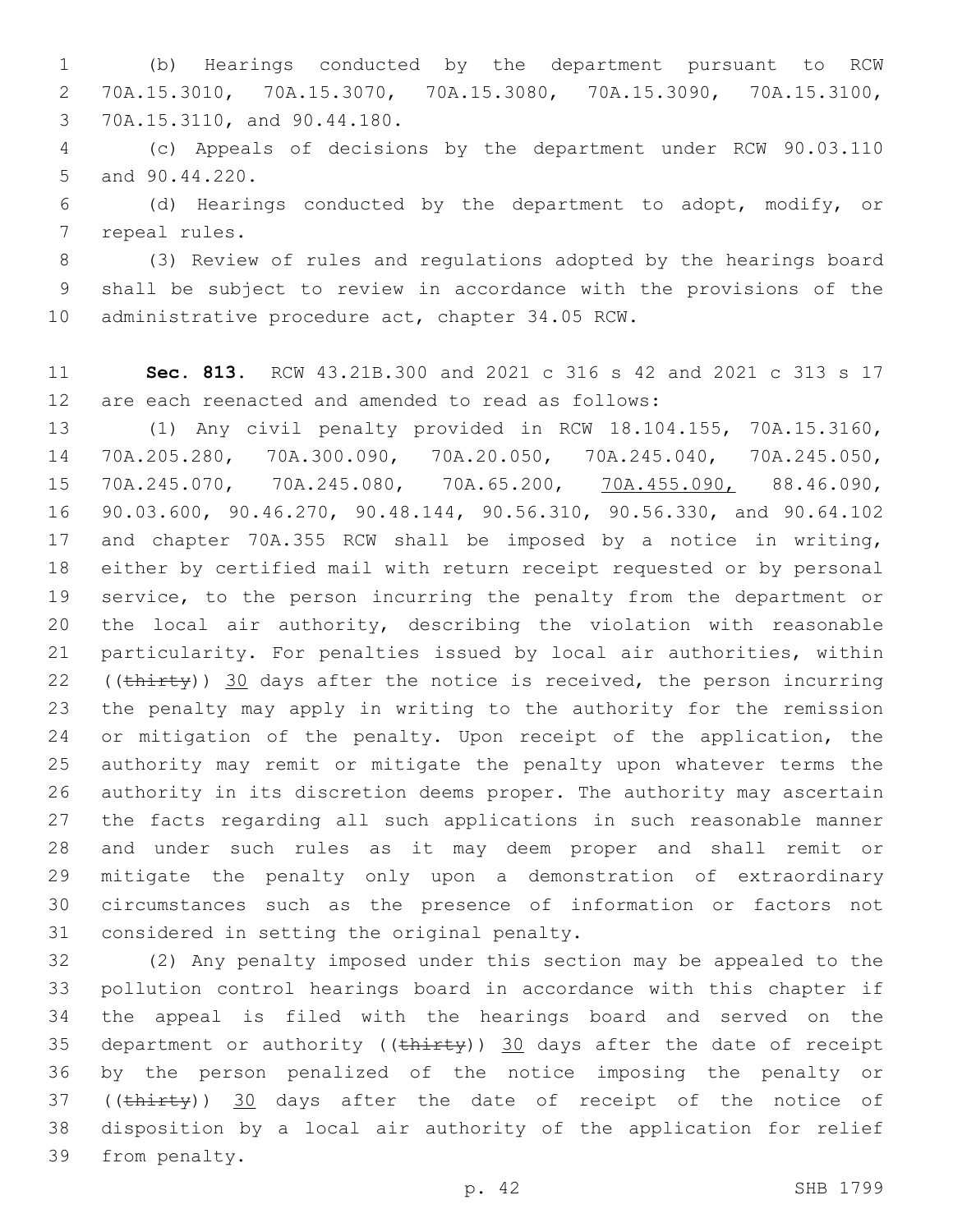(3) A penalty shall become due and payable on the later of:

(a) Thirty days after receipt of the notice imposing the penalty;

 (b) Thirty days after receipt of the notice of disposition by a local air authority on application for relief from penalty, if such 5 an application is made; or

 (c) Thirty days after receipt of the notice of decision of the 7 hearings board if the penalty is appealed.

 (4) If the amount of any penalty is not paid to the department 9 within ((thirty)) 30 days after it becomes due and payable, the attorney general, upon request of the department, shall bring an action in the name of the state of Washington in the superior court 12 of Thurston county, or of any county in which the violator does business, to recover the penalty. If the amount of the penalty is not 14 paid to the authority within  $((\text{thirty}))$  30 days after it becomes due and payable, the authority may bring an action to recover the penalty in the superior court of the county of the authority's main office or 17 of any county in which the violator does business. In these actions, the procedures and rules of evidence shall be the same as in an 19 ordinary civil action.

 (5) All penalties recovered shall be paid into the state treasury and credited to the general fund except those penalties imposed pursuant to RCW 18.104.155, which shall be credited to the reclamation account as provided in RCW 18.104.155(7), RCW 70A.15.3160, the disposition of which shall be governed by that provision, RCW 70A.245.040 and 70A.245.050, which shall be credited to the recycling enhancement account created in RCW 70A.245.100, RCW 70A.300.090, which shall be credited to the model toxics control operating account created in RCW 70A.305.180, RCW 70A.65.200, which shall be credited to the climate investment account created in RCW 70A.65.250, RCW 90.56.330, which shall be credited to the coastal protection fund created by RCW 90.48.390, and RCW 70A.355.070, which shall be credited to the underground storage tank account created by 33 RCW 70A.355.090.

# **PART 9 Miscellaneous**

 NEW SECTION. **Sec. 901.** Sections 401 and 402 of this act constitute a new chapter in Title 70A RCW.